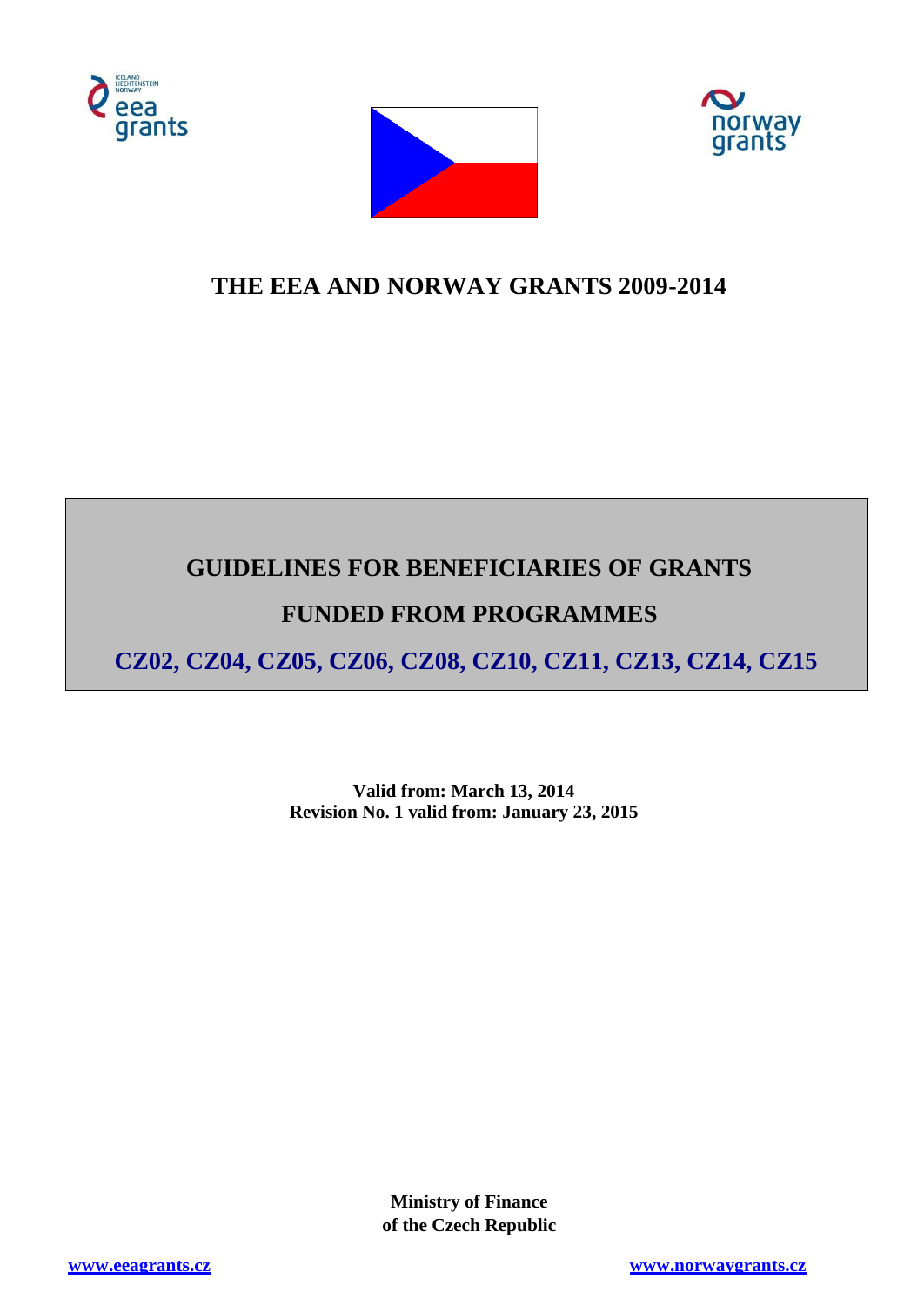# **Content**

| 1.1    |                                                                                               |  |
|--------|-----------------------------------------------------------------------------------------------|--|
| 1.2    |                                                                                               |  |
| 1.3    |                                                                                               |  |
| 1.4    |                                                                                               |  |
|        |                                                                                               |  |
| 2.1    | International management structure of the EEA and Norway Grants 2009-2014 12                  |  |
| 2.1.1. |                                                                                               |  |
| 2.1.2  |                                                                                               |  |
|        |                                                                                               |  |
| 2.2    |                                                                                               |  |
| 2.2.1  |                                                                                               |  |
| 2.2.2. |                                                                                               |  |
| 2.2.3  |                                                                                               |  |
| 2.2.4  |                                                                                               |  |
| 2.3    |                                                                                               |  |
| 2.3.1  |                                                                                               |  |
| 2.3.2  |                                                                                               |  |
| 2.3.3  |                                                                                               |  |
| 2.4    |                                                                                               |  |
| 2.4.1  |                                                                                               |  |
| 2.4.2  |                                                                                               |  |
|        | 3. Approval of the project and issuance of the legal act on the allocation of funds - CFCU 17 |  |
| 3.1    |                                                                                               |  |
| 3.2    |                                                                                               |  |
| 3.3    |                                                                                               |  |
| 3.3.1  |                                                                                               |  |
|        |                                                                                               |  |
| 4.1    |                                                                                               |  |
| 4.2    |                                                                                               |  |
| 4.2.1  |                                                                                               |  |
| 4.2.2  |                                                                                               |  |
| 4.2.3  |                                                                                               |  |
| 4.3    |                                                                                               |  |
| 4.3.1  |                                                                                               |  |

# Ministry of Finance  $\frac{2}{3}$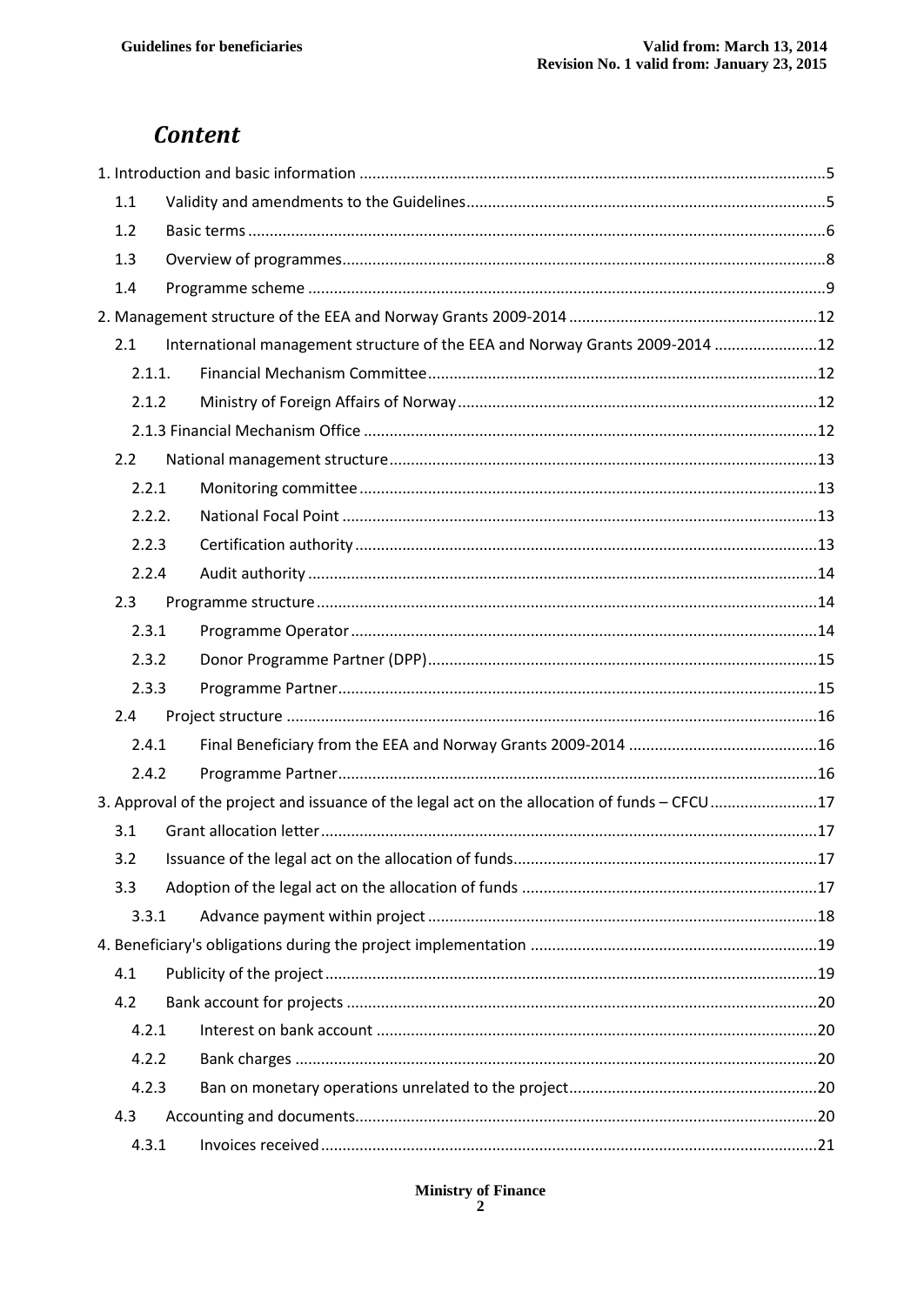|       | <b>Guidelines for beneficiaries</b> | Valid from: March 13, 2014<br>Revision No. 1 valid from: January 23, 2015 |
|-------|-------------------------------------|---------------------------------------------------------------------------|
| 4.4   |                                     |                                                                           |
| 4.5   |                                     |                                                                           |
| 4.6   |                                     |                                                                           |
| 4.7   |                                     |                                                                           |
| 4.7.1 |                                     |                                                                           |
| 4.7.2 |                                     |                                                                           |
| 4.7.3 |                                     |                                                                           |
|       |                                     |                                                                           |
| 5.1   |                                     |                                                                           |
| 5.2   |                                     |                                                                           |
| 5.3   |                                     |                                                                           |
| 5.4   |                                     |                                                                           |
|       |                                     |                                                                           |
| 6.1   |                                     |                                                                           |
| 6.2   |                                     |                                                                           |
| 6.3   |                                     |                                                                           |
|       |                                     |                                                                           |
| 7.1   |                                     |                                                                           |
| 7.2   |                                     |                                                                           |
| 7.2.1 |                                     |                                                                           |
| 7.2.2 |                                     |                                                                           |
| 7.2.3 |                                     |                                                                           |
| 7.3   |                                     |                                                                           |
| 7.4   |                                     |                                                                           |
| 7.5   |                                     |                                                                           |
| 7.6   |                                     |                                                                           |
| 7.7   |                                     |                                                                           |
| 7.8   |                                     |                                                                           |
|       |                                     |                                                                           |
| 8.1   |                                     |                                                                           |
| 8.2   |                                     |                                                                           |
|       |                                     |                                                                           |
| 9.1   |                                     |                                                                           |
| 9.2   |                                     |                                                                           |
|       |                                     |                                                                           |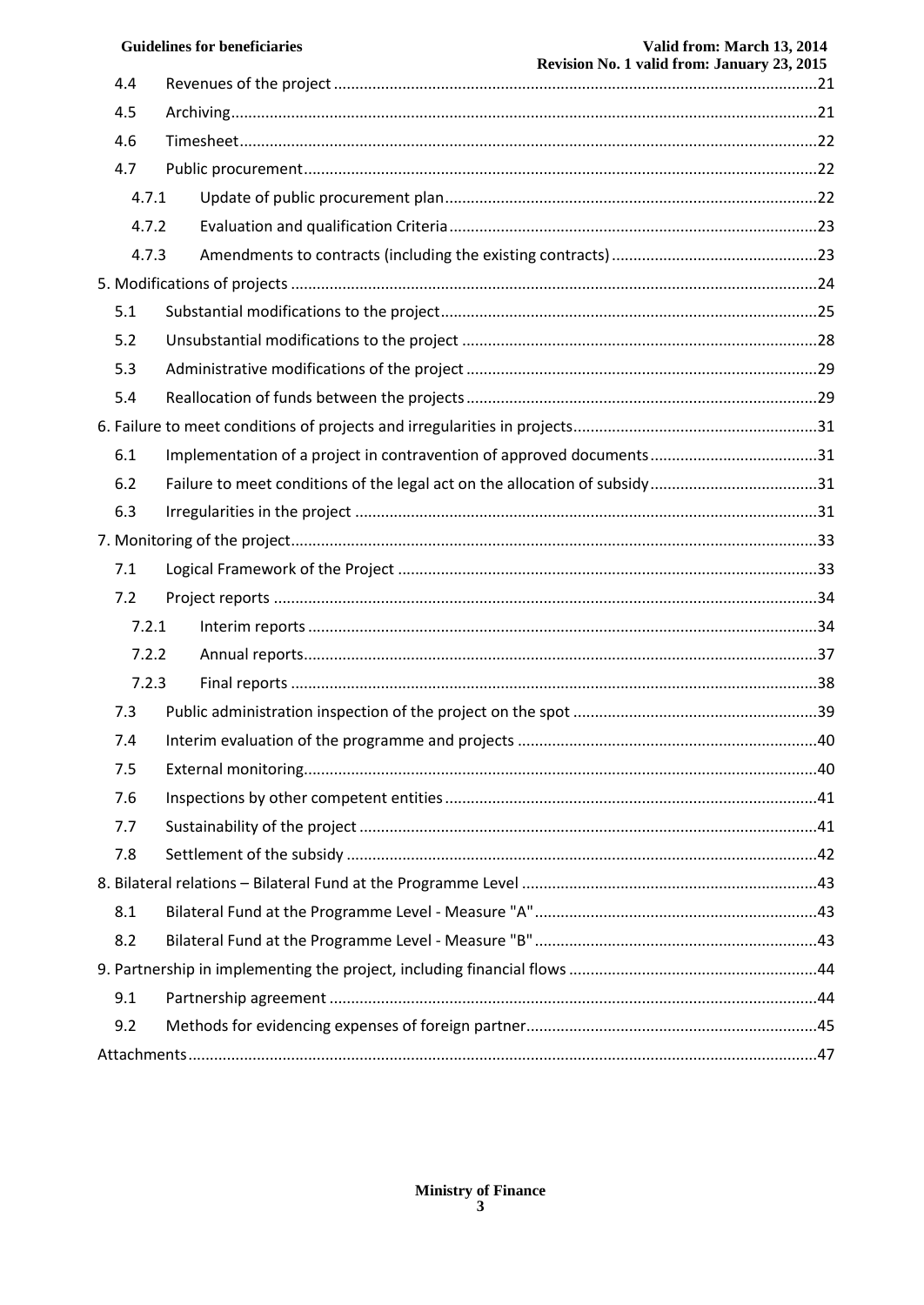#### **List of Terms and Abbreviations**

| <b>Audit authority</b>                                                                                 |  |  |
|--------------------------------------------------------------------------------------------------------|--|--|
| Bilateral Fund at the Programme Level - Measure "A"                                                    |  |  |
| Bilateral Fund at the Programme Level - Measure "B"                                                    |  |  |
| Certification authority                                                                                |  |  |
| <b>Deputy Minister Letter</b>                                                                          |  |  |
| Donor Programme Partner (a partner of the programme from the donor states)                             |  |  |
| <b>European Free Trade Association</b>                                                                 |  |  |
| EEA and Norway Grants 2009-2014                                                                        |  |  |
| Information system CEDR MF - EEA and Norway Grants 2009-2014                                           |  |  |
| <b>Financial Mechanism Office</b>                                                                      |  |  |
| <b>Final Beneficiary</b>                                                                               |  |  |
| <b>Small Grant Scheme</b>                                                                              |  |  |
| <b>National Focal Point</b>                                                                            |  |  |
| Open call in a Programme                                                                               |  |  |
| Predefined project                                                                                     |  |  |
| <b>Programme Partner</b>                                                                               |  |  |
| Programme                                                                                              |  |  |
| Interim report                                                                                         |  |  |
| <b>Director of Department</b>                                                                          |  |  |
| <b>Annual report</b>                                                                                   |  |  |
| Public procurement                                                                                     |  |  |
| Small-scale public procurement                                                                         |  |  |
| Programme Operator                                                                                     |  |  |
| Programme Operator - Central Finance and Contracts Unit                                                |  |  |
| Programme Operator – Centre for Foreign Assistance – Programming and<br><b>Coordination Unit</b>       |  |  |
| Programme Operator - Centre for Foreign Assistance - Implementation,<br>Monitoring and Evaluation Unit |  |  |
| <b>Final report</b>                                                                                    |  |  |
|                                                                                                        |  |  |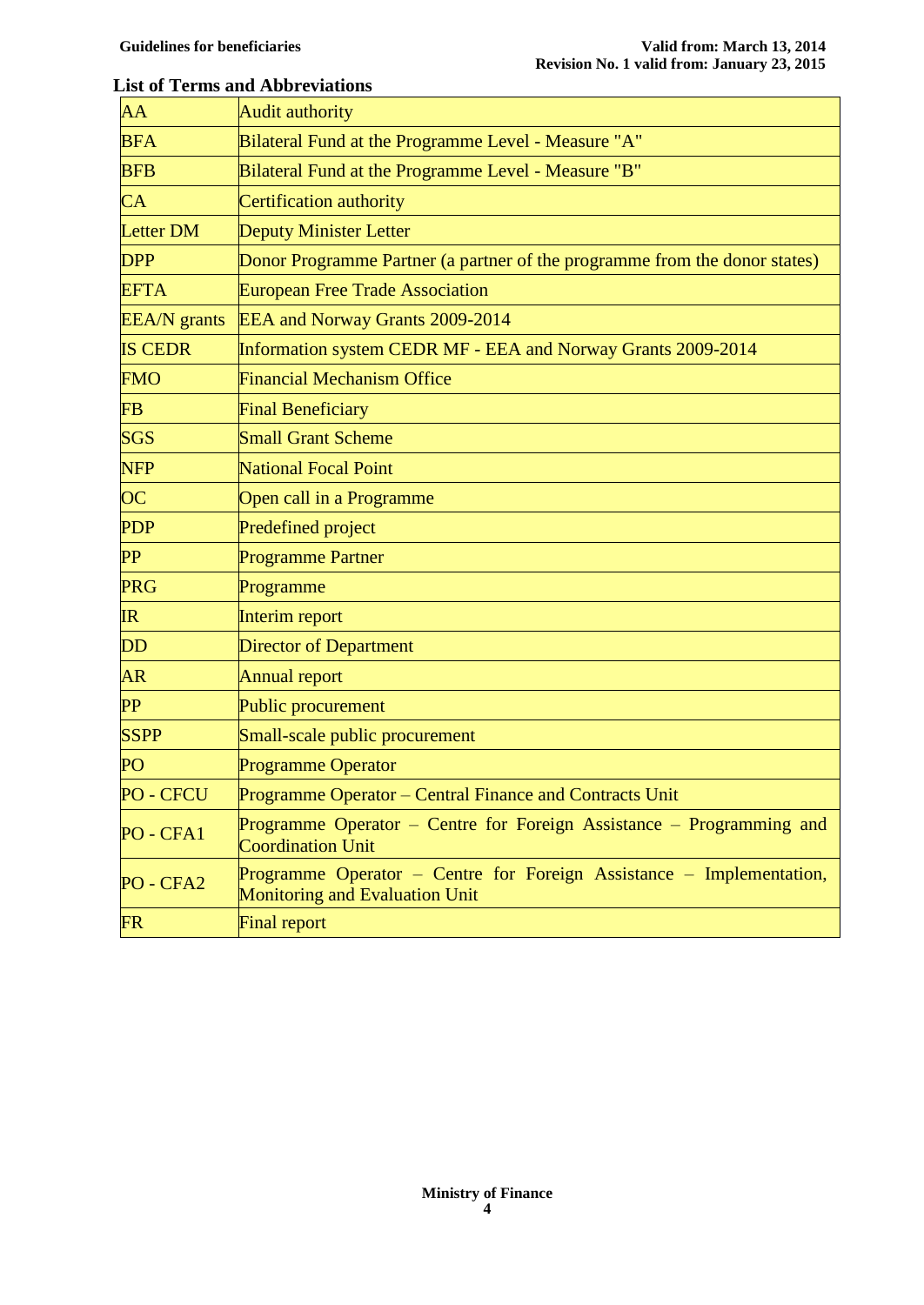# <span id="page-4-0"></span>*1. Introduction and basic information*

The guidelines for beneficiaries of grants (hereinafter the "guidelines") govern the procedures for implementation of projects (within programs CZ02, CZ04, CZ05, CZ06, CZ08, CZ10, CZ11, CZ13, CZ14 and CZ15) and sub-projects (within the Small Grant Scheme of the programme CZ06) funded from the EEA and Norway Grants 2009-2014 (hereinafter the "projects") from the time of their approval.

The procedures described herein are obligatory not only for the final beneficiaries, but also to their partners to the extent they are relevant to them.

The guidelines are based on current documents approved by the EEA FM committee and the Ministry of Foreign Affairs of Norway and published by the Ministry of Finance.

Manuals and rules approved by the EEA FM committee and the Ministry of Foreign Affairs of Norway:

- Regulation on the Implementation of the Norwegian Financial Mechanism 2009-2014;
- Regulation on the Implementation of the EEA Financial Mechanism 2009-2014;
- Manual for Non-governmental Organizations;
- **Manual for Strengthening the Bilateral Relations.**

Documents issued by the Ministry of Finance:

- Methodology of Financial Flows, Control and Certification of Programmes Financed by the European Economic Area and Norwegian Financial Mechanisms in the 2009-2014 Programme Period (hereinafter the "Methodology");
- Guidelines of the National Focal Point Concerning Small-scale Public Procurements Financed by the EEA and Norway Grants 2009-2014;
- Guidelines of the National Focal Point on Eligible Expenditures in the EEA and Norway Grants 2009-2014.

In case new documents are approved in course of the implementation of Financial Mechanisms, the Guidelines will be supplemented and updated on the basis of new facts.

Cases and situations not regulated by these Guidelines shall be settled individually on the case by case basis in accordance with good morals and general principles of commercial relations.

# <span id="page-4-1"></span>*1.1 Validity and amendments to the Guidelines*

The Guidelines enter into force on the day of its approval by the Programme Operator. In case, in course of the implementation process, new changes that may affect the procedures for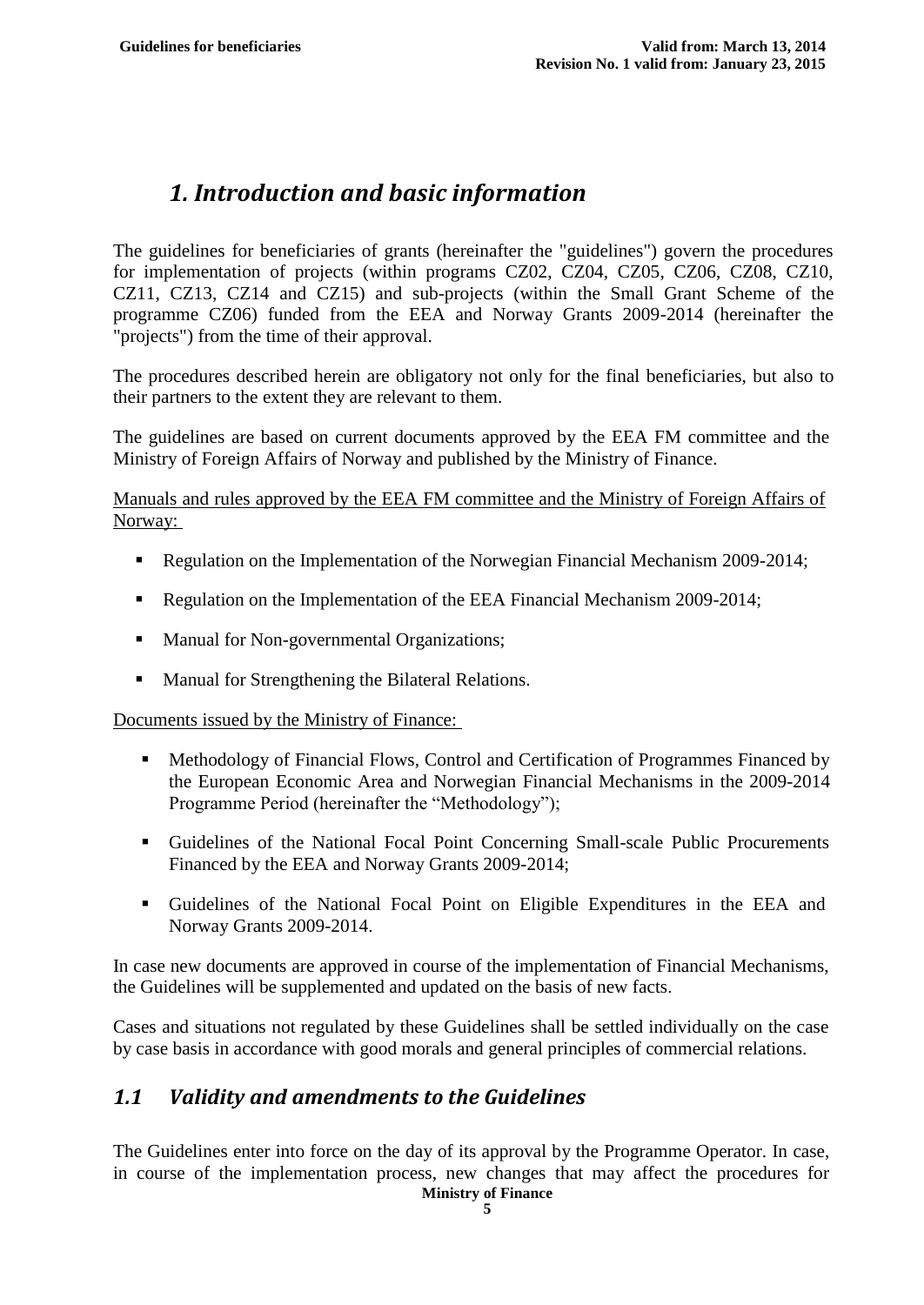implementing the project are approved or new binding documents are approved, the Guidelines will be updated and supplemented by the documents.

The Guidelines are mandatory for all actions related to the implementation of the EEA and Norway 2009-2014 grants listed herein. The binding version is always the version of Guidelines or annexes thereto, which is applicable on the day the respective action related to the implementation of the project is performed.

*Every update of the Guidelines will be published on the web pages of the Ministry of Finance. Final beneficiaries are obliged to follow up these web pages and always follow the effective version of the Guidelines. MF is not obliged to inform FBs of the update of the Guidelines.*

# <span id="page-5-0"></span>*1.2 Basic terms*

Some of the basic terms which are used in the Guidelines are defined below:

**Programme Agreement** – an agreement concluded between the Financial Mechanism Committee of the EEA, the Ministry of Foreign Affairs of Norway and the National Focal Point, by which the funding for a **programme are awarded and which sets up the implementation of the programme.**

**Grant** – a promise of funds from the state budget, state financial assets or the National Fund awarded to legal or natural persons for a specific purpose prior to the issuance of the legal act on the allocation of funds.

**Subsidy** – funds from the state budget, state financial assets or the National Fund awarded to legal or natural persons for a specific purpose by the issuance of the legal act on the allocation of funds.

**Information system CEDR MF EEA and Norway Grants 2009-2014** – an information system of the Ministry of Finance as a Programme Operator of selected programmes of the EEA and Norway Grants. The system is used for submission of applications (within open calls and predefined projects) in individual programmes and their subsequent administration (selection of projects, monitoring, payments), up to the end of their implementation.

**Final Beneficiary** – a public or private, commercial or non-profit entity, as well as nongovernmental organization or natural person, which was, on the basis of submitted and approved application, awarded a grant from the EEA and Norway Grants 2009-2014 by the Programme Operator.

**Small Grant Scheme** – a set of sub-projects implemented by the SGS Programme Operator on the basis of conditions and procedures specified in instructions issued by the SGS Programme Operator. In case of the SGS in programme CZ06, the Final Beneficiaries of sub-projects shall follow these Guidelines.

**National Focal Point** – a national public entity, designed by the receiving state as an entity responsible for achieving the objectives of the EEA and Norway Grants 2009-2014 and implementation of the Memorandum of Understanding.

**Period of eligibility of expenditures** – the beginning of the period of eligibility of expenditures is determined by the date of approval of the project (see Section 3.1) and the end of the period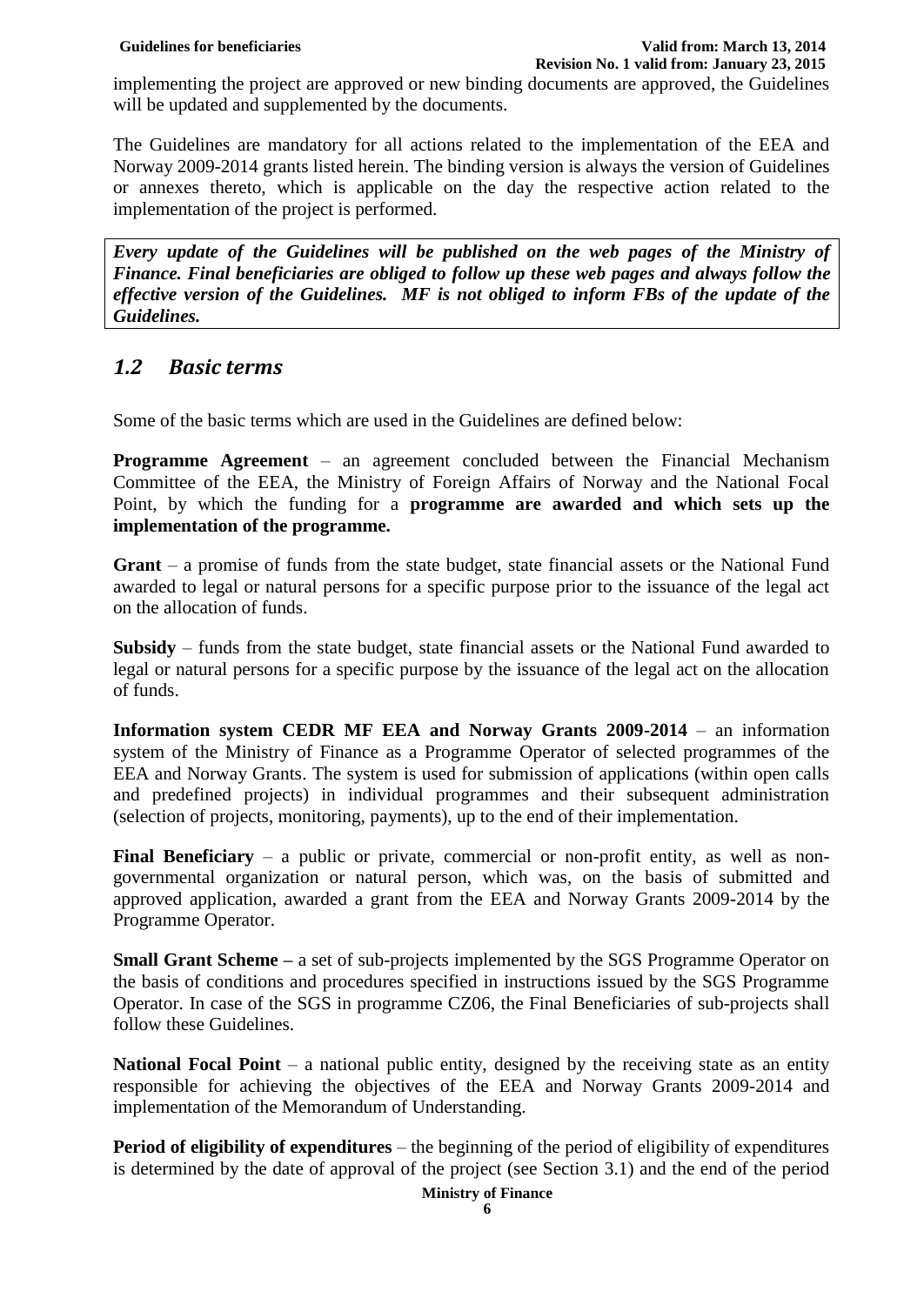of eligibility of expenditures is specified in the legal act on the allocation of funds (not later than April 30, 2016).

**Open Call** – system of awarding the grants for projects on a basis of the announcement of call for applications.

**Programme partner** – a public entity, ministries responsible for relevant sectors in the Czech Republic, which is actively involved in the implementation of the programme and effectively contributes to the implementation of the programme on the basis of the concluded Partnership Agreement.

**Donor Programme Partner** — a public entity from the donor state actively involved in the preparation and subsequent implementation of the programme. Effectively contributes to the implementation of the programme on the basis of the concluded Partnership Agreement.

**Programme Partner** — a public or private, commercial or non-profit entity that is specified in the approved grant application and is actively involved in the implementation of the project.

Legal act on the allocation of funds — a document on the base of which the funds are awarded to the Final Beneficiary in accordance with the Act No. 218/2000 Coll., on Budgetary Rules, as amended, and which contains the particulars specified in *the Methodology of Financial Flows, Control and Certification of Programmes financed by the EEA / Norwegian FM in the 2009- 2014 Programme Period.*

**Programme** — a document laying down a strategy for achieving the objective through a set of activities. Individual programmes are approved by the Financial Mechanism Committee of the EEA and the Ministry of Foreign Affairs of Norway (including Small Grant Scheme, Bilateral Fund at the Programme Level).

**Project** — a comprehensive set of activities carried out on the basis of the approved grant application. It is a project implemented within a programme or a sub-project implemented within the Small Grant Scheme.

**Predefined project** (hereinafter the "project")  $-$  a project on the implementation of which the FMO came, within the preparation of the project, into agreement with the Programme Operator and the basic parameters of which are covered by the approved programme proposal.

**Partnership Agreement** — an agreement concluded between the Final Beneficiary and the Project Partner (including Donor Programme Partner), which demonstrates interest of both actors to mutually implement the project through bilateral cooperation.

**Sub-project**  $\textbf{a}$  comprehensive set of activities carried out on the basis of approved grant application within the Small Grant Scheme of programme CZ06 (for sake of terminology simplification referred to as a Project in this Guidelines for Beneficiaries).

**Completion of the project** – completion of implementation of activities as well as reimbursement of eligible project expenditures (substantive and financial completion of the project).

**Commencement of the project** – the date of commencement of implementation of project activities.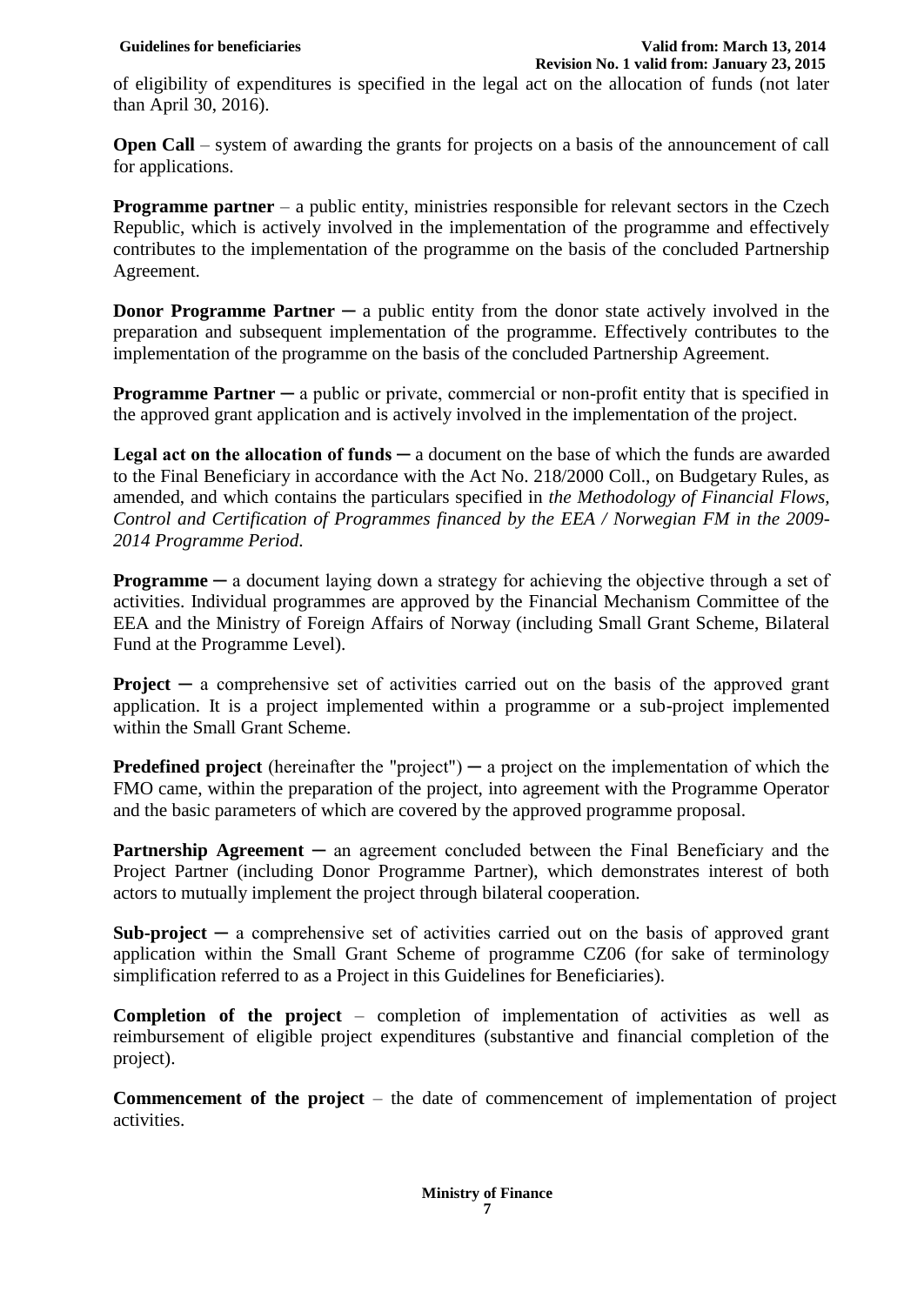**Programme Operator** – a public or private non-profit entity, as well as non-governmental organization responsible for preparation and implementation of the programme.

**Operator of an Individual Part of the Programme** – an entity responsible for the implementation of a part of the programme (division of Operators of Individual Parts of the Programme is listed in chapter 1.4).

**Eligible Expenditures** – expenditures incurred for the specified purpose and within the period specified in the legal acts on the allocation of funds, which are in accordance with the Regulation and other rules laid down by the Financial Mechanism Committee, the Ministry of Foreign Affairs of Norway, the Financial Mechanism Office, the National Focal Point or the Programme Operator of the respective programme.

# <span id="page-7-0"></span>*1.3 Overview of programmes*

The Ministry of Finance has been appointed, in line with the Memorandums of Understanding for implementation of the EEA/Norwegian FM 2009-2014, the Programme Operator of the following programmes (hereinafter the "PO") – CZ02, CZ04, CZ05, CZ06, CZ08, CZ10, CZ11, CZ13, CZ14 and CZ15.

The implementation of programmes will be ensured by the PO, generally in cooperation with Programme Partners (hereinafter the "PP") – ministries responsible for relevant sectors in the Czech Republic.

A Donor Programme Partner (hereinafter the "DPP") will participate on implementation of some programmes – an institution competent in the sector relevant for the priority areas of the programme concerned.

| Programmes in which the MF is appointed as a PO: |                                                                                                                                                                                                            |                                                                                                  |  |  |  |
|--------------------------------------------------|------------------------------------------------------------------------------------------------------------------------------------------------------------------------------------------------------------|--------------------------------------------------------------------------------------------------|--|--|--|
| <b>Programme</b><br>No.                          | Programme name                                                                                                                                                                                             | <b>Programme Partner</b><br>from the Czech Republic (PP)<br><b>Donor Programme Partner (DPP)</b> |  |  |  |
| <b>CZ02</b>                                      | <b>Biodiversity and Ecosystem Services &amp;</b><br><b>Environmental</b><br><b>Monitoring</b><br>and<br><b>Control</b><br><b>Planning</b><br><b>Integrated</b><br>&<br><b>Adaptation to Climate Change</b> | $PP$ – Ministry of Environment<br>DPP – Norwegian Environment Agency                             |  |  |  |
| <b>CZ04</b>                                      | Children and Youth at Risk                                                                                                                                                                                 | $PP$ – Ministry of Labour and Social<br><b>Affairs</b>                                           |  |  |  |
| <b>CZ05</b>                                      | National, Regional, Local Initiatives to<br><b>Reduce Inter-Group Inequalities and to</b><br>promote Social Inclusion                                                                                      |                                                                                                  |  |  |  |
| <b>CZ06</b>                                      | <b>Cultural Heritage and Contemporary</b><br>Arts                                                                                                                                                          | PP – Ministry of Culture<br>DPP – The Arts Council Norway                                        |  |  |  |
| <b>CZ08</b>                                      | Pilot studies and surveys on CCS<br>technology                                                                                                                                                             | PP – Ministry of Environment                                                                     |  |  |  |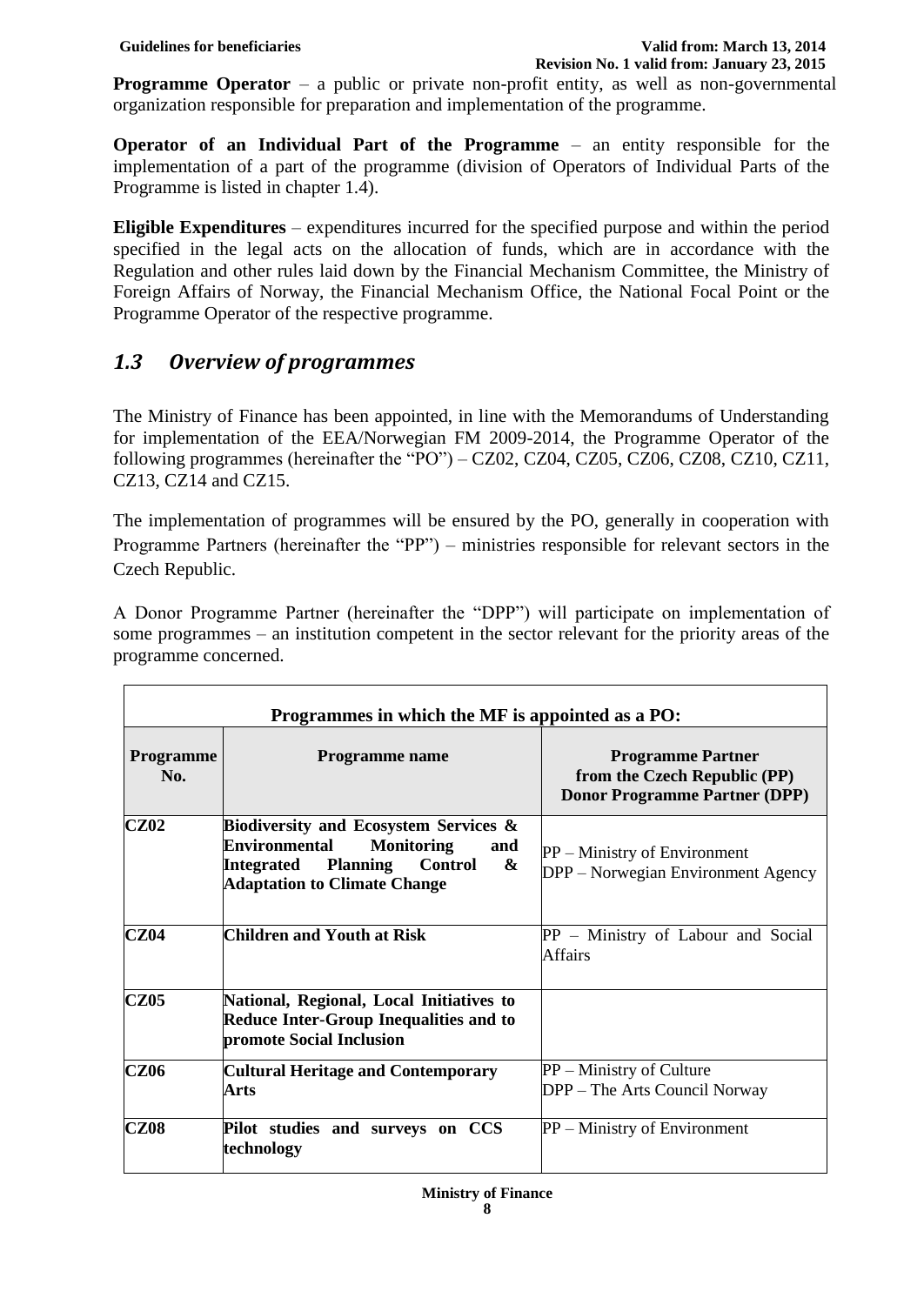| CZ10        | Capacity-building and Institutional<br>Cooperation between Beneficiary<br>and Norwegian<br>State<br><b>Public</b><br>Institutions, Local and Regional<br>Authorities |                                                                          |
|-------------|----------------------------------------------------------------------------------------------------------------------------------------------------------------------|--------------------------------------------------------------------------|
| <b>CZ11</b> | <b>Public Health Initiatives</b>                                                                                                                                     | PP – Ministry of Health<br>DPP - Norwegian Institute of Public<br>Health |
| CZ13        | Domestic and Gender-Based Violence<br>& Mainstreaming Gender Equality<br>and Promoting Work-Life Balance                                                             |                                                                          |
| CZ14        | Schengen<br>Cooperation<br>and<br>Combating Cross-border<br>and<br>Organized<br>Crime,<br>including<br><b>Trafficking and Itinerant Criminal</b><br><b>Groups</b>    | $PP -$ Ministry of Interior – Police<br>Presidium of the Czech Republic  |
| <b>CZ15</b> | Judicial<br>Capacity-building<br>and Correctional<br>Cooperation<br><b>Services,</b><br>including Non-custodial<br><b>Sanctions</b>                                  | PP – Ministry of Justice<br>DPP – The Council of Europe                  |

# <span id="page-8-0"></span>*1.4 Programme scheme*

In line with *the Programme Agreements*, the grants will be awarded, within the individual programmes, to the Final Beneficiaries (submitters of the grant applications) for projects, which are in line with the objective of the programme, programme area and expected results.

A programme may comprise of the following parts (methods of awarding grants to beneficiaries):

- **Open Call (OC)**
- **Predefined Project (PDP)**
- **Small Grant Scheme (SGS)**
- **Bilateral Fund at the Programme Level (BF PRG)** an open call for the Measure A **(BFA)** and the Measure B **(BFB)**

An approved programme does not have to comprise of all the above mentioned parts. Individual parts for a given programme are specified in a Programme Agreement, including the Programme Operator for individual parts of the programme, who ensures administration of the given part of the programme: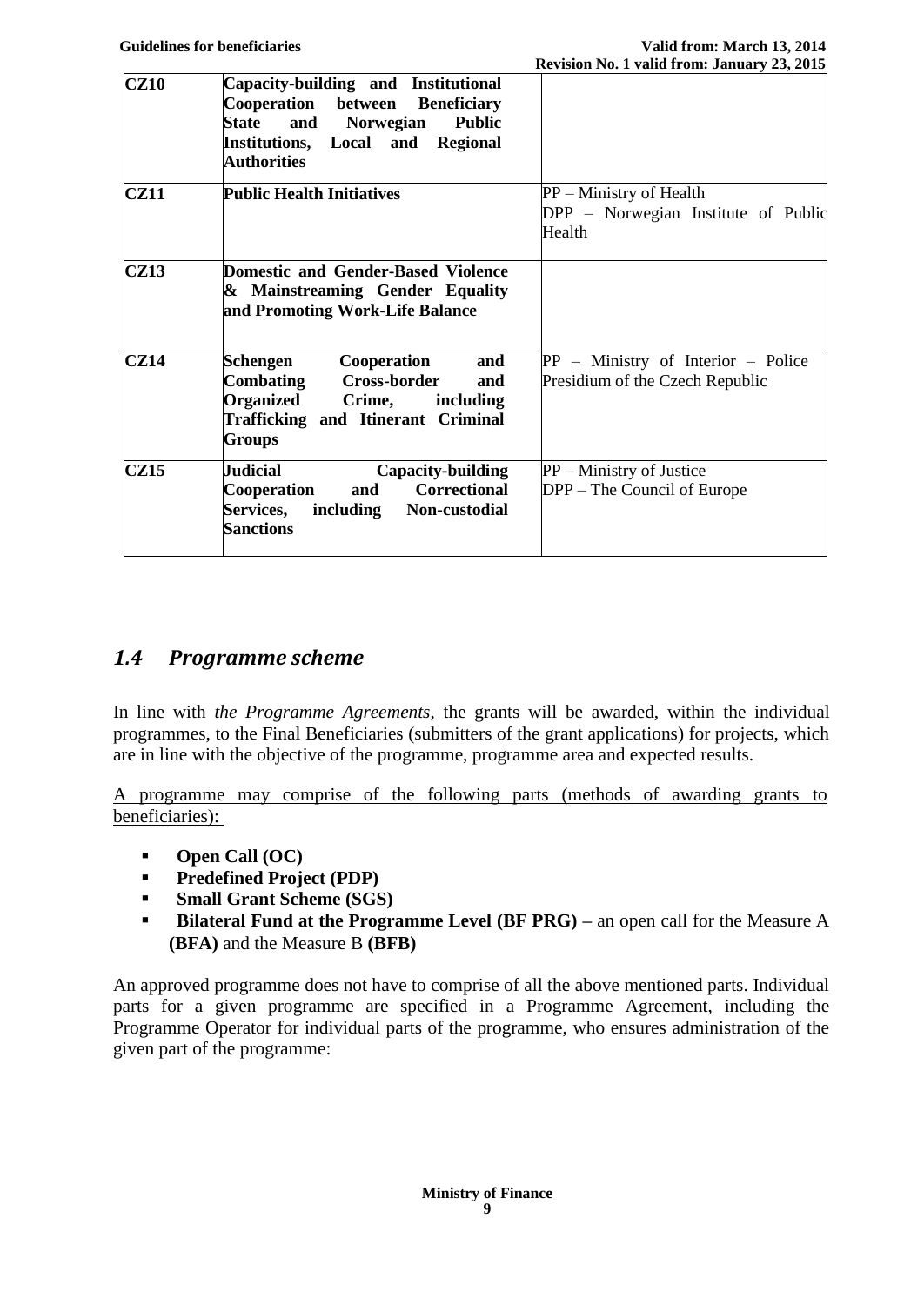| <b>Programme</b><br>No. | <b>Programme</b> name                                                                                                                                   | <b>Structure of the</b><br>programme | <b>Operator of parts of</b><br>the programme |
|-------------------------|---------------------------------------------------------------------------------------------------------------------------------------------------------|--------------------------------------|----------------------------------------------|
| CZ02                    | <b>Biodiversity and Ecosystem Services &amp;</b>                                                                                                        | $\overline{\mathbf{OC}}$             | PO                                           |
|                         | <b>Environmental</b><br><b>Monitoring</b><br>and<br><b>Planning</b><br>Integrated<br><b>Control</b><br>$\boldsymbol{\alpha}$                            | <b>PDP</b>                           | PO                                           |
|                         | <b>Adaptation to Climate Change</b>                                                                                                                     | <b>SGS</b>                           | PP - Ministry of                             |
|                         |                                                                                                                                                         | <b>BFB</b>                           | <b>Environment</b>                           |
|                         |                                                                                                                                                         |                                      | PO                                           |
| <b>CZ04</b>             | <b>Children and Youth at Risk</b>                                                                                                                       | $\overline{\mathbf{OC}}$             | PO                                           |
|                         |                                                                                                                                                         | <b>PDP</b>                           | PО                                           |
|                         |                                                                                                                                                         | <b>SGS</b>                           | PP - Ministry of                             |
|                         |                                                                                                                                                         | <b>BFB</b>                           | and Social<br>Labour                         |
|                         |                                                                                                                                                         |                                      | <b>Affairs</b><br>PO                         |
| <b>CZ05</b>             | National, Regional, Local Initiatives to                                                                                                                | <b>PDP</b>                           | PO                                           |
|                         | <b>Reduce Inter-Group Inequalities and to</b><br>promote Social Inclusion                                                                               | <b>BFB</b>                           | PO                                           |
| <b>CZ06</b>             | <b>Cultural Heritage and Contemporary</b>                                                                                                               | $\overline{\mathbf{OC}}$             | PO                                           |
|                         | <b>Arts</b>                                                                                                                                             | <b>PDP</b>                           | PO                                           |
|                         |                                                                                                                                                         | <b>SGS</b>                           | PО                                           |
|                         |                                                                                                                                                         | BFB                                  | PO                                           |
| <b>CZ08</b>             | Pilot studies and surveys on CCS                                                                                                                        | $\overline{\text{OC}}$               | PO                                           |
|                         | technology                                                                                                                                              | BFB                                  | PO                                           |
| <b>CZ10</b>             | <b>Capacity Building and Institutional</b>                                                                                                              | <b>PDP</b>                           | PO                                           |
|                         | Cooperation<br>between<br><b>Beneficiary</b><br><b>State</b><br><b>Public</b><br><b>Norwegian</b><br>and                                                | <b>BFB</b>                           | PO                                           |
|                         | Institutions,<br>Local and Regional<br><b>Authorities</b>                                                                                               |                                      |                                              |
| <b>CZ11</b>             | <b>Public Health Initiatives</b>                                                                                                                        | $\overline{\textbf{OC}}$             | PO                                           |
|                         |                                                                                                                                                         | <b>PDP</b>                           | PO                                           |
|                         |                                                                                                                                                         | <b>SGS</b>                           | PP - Ministry of                             |
|                         |                                                                                                                                                         | <b>BFB</b>                           | <b>Health</b>                                |
|                         |                                                                                                                                                         |                                      | PP - Ministry of<br><b>Health</b>            |
|                         |                                                                                                                                                         |                                      | PO                                           |
| <b>CZ13</b>             | <b>Domestic</b><br><b>Gender-Based</b><br>and                                                                                                           | <b>PDP</b>                           | PO                                           |
|                         | Violence & Mainstreaming Gender<br><b>Equality and Promoting Work-Life</b><br><b>Balance</b>                                                            | BFB                                  | PO                                           |
| CZ14                    | Schengen<br>Cooperation<br>and                                                                                                                          | <b>PDP</b>                           | PO                                           |
|                         | <b>Cross-border</b><br><b>Combating</b><br>and<br><b>Organized</b><br>Crime,<br>including<br><b>Trafficking and Itinerant Criminal</b><br><b>Groups</b> | <b>BFB</b>                           | PO                                           |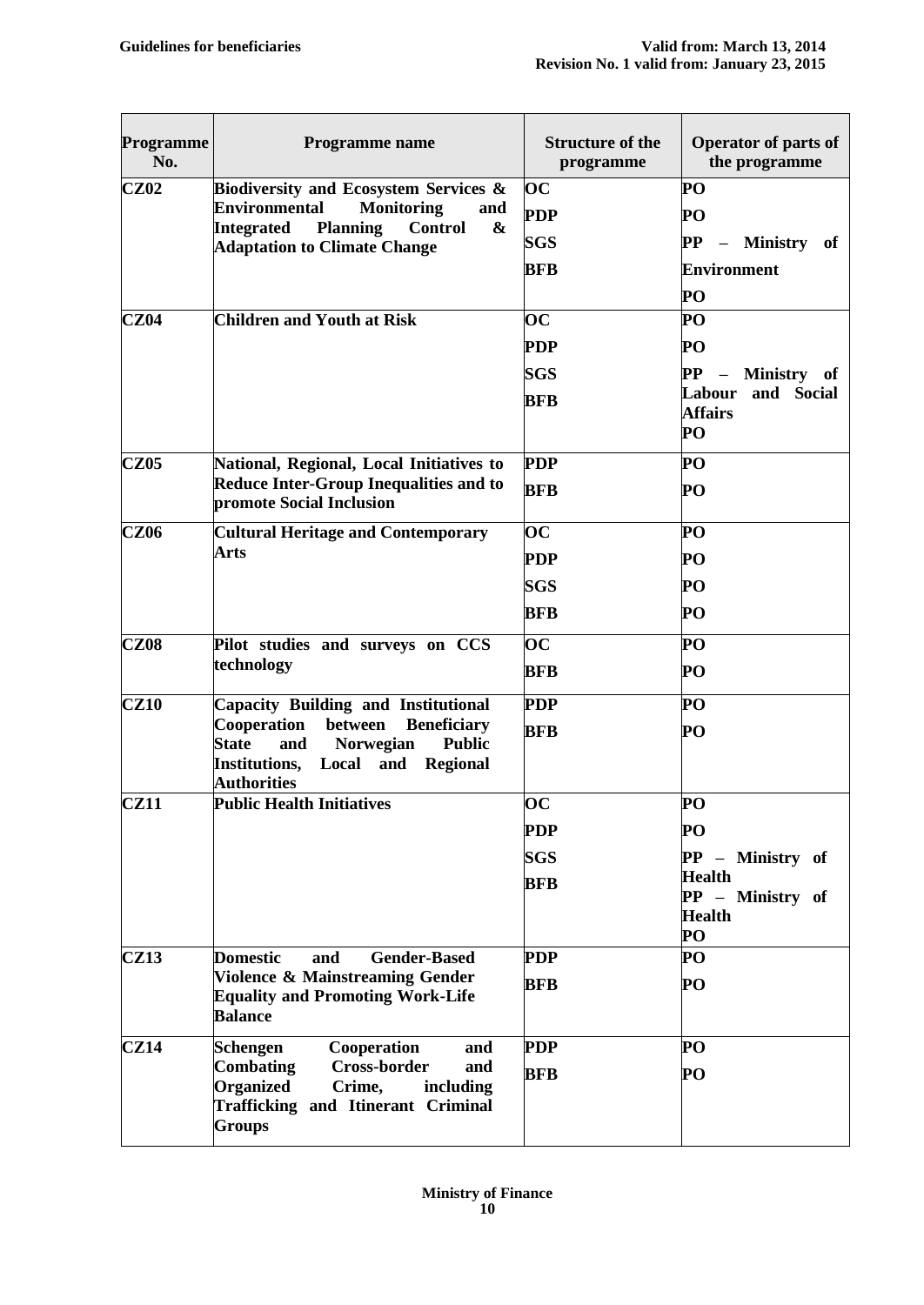|             |                                                                                       |     | Revision No. 1 valid from: January 25, 2015 |  |
|-------------|---------------------------------------------------------------------------------------|-----|---------------------------------------------|--|
|             | <b>Judicial</b><br>Capacity-building                                                  | PDP | PC.                                         |  |
| <b>CZ15</b> | Cooperation and Correctional<br>Services, including Non-custodial<br><b>Sanctions</b> | BFB | PО                                          |  |
|             |                                                                                       |     |                                             |  |

The Guidelines for Beneficiaries are intended for Final Beneficiaries within the following parts of the programme:

- $\bullet$  OC beneficiaries of projects
- **PDP** beneficiaries of projects
- SGS beneficiaries of sub-projects within the programme CZ06

Instructions for beneficiaries of other parts of the programme are not included in these Guidelines and are the following:

- **BFA** instructions issued by individual Operators of Parts of the Programme (PP)
- SGS instructions issued by individual Operators of Parts of the Programme (PP) except for SGS within the programme CZ06
- BFB Instructions for applicants and beneficiaries Bilateral Fund at the Programme Level – Measure "B"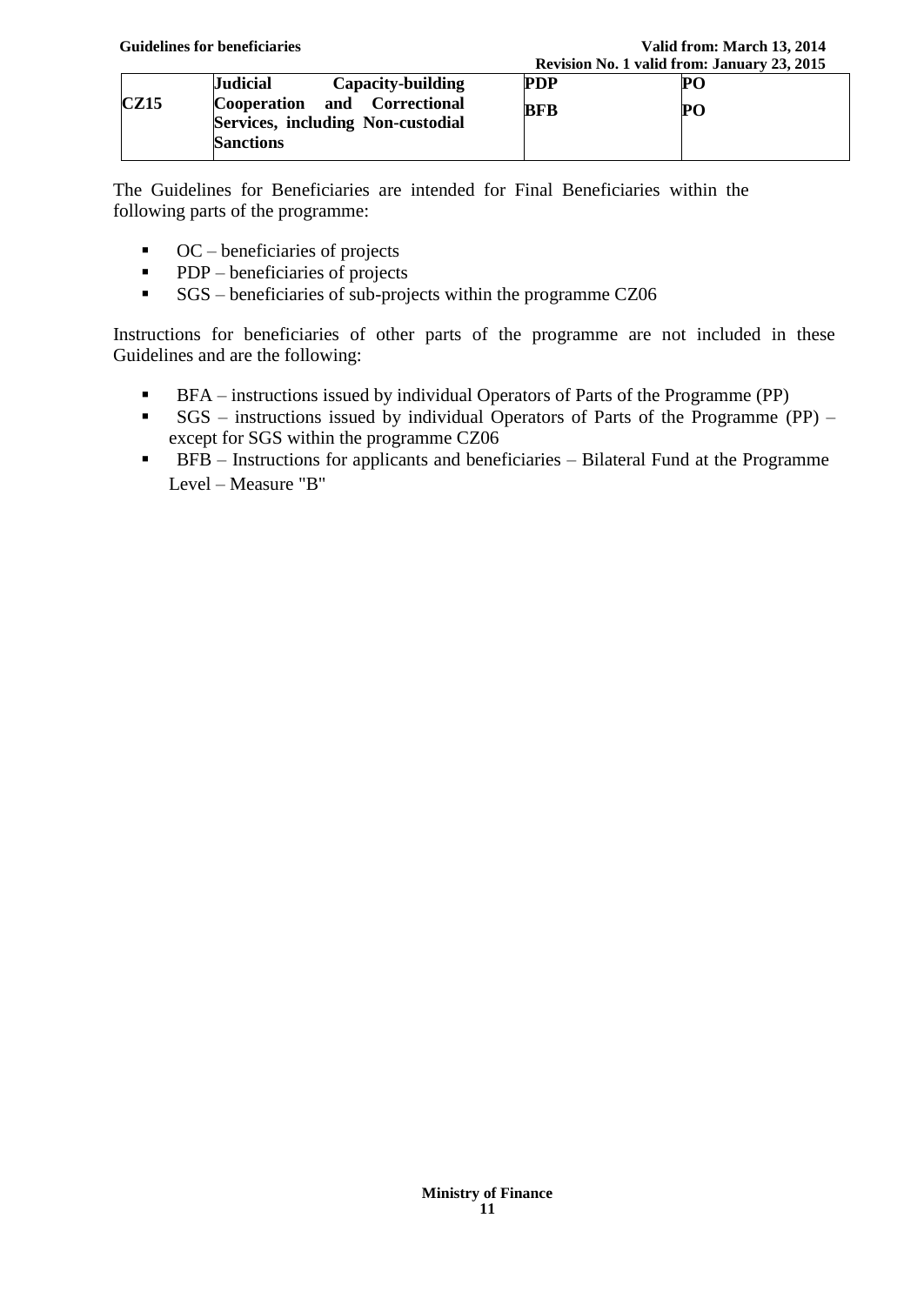# <span id="page-11-0"></span>*2. Management structure of the EEA and Norway Grants 2009-2014*

# <span id="page-11-1"></span>*2.1 Multinational management structure of the EEA and Norway Grants 2009-2014*

#### <span id="page-11-2"></span>**2.1.1. Financial Mechanism Committee**

The Committee has been established by the European Free Trade Association member states as a body responsible for efficiency, correctness of management and drawing of funds awarded from the EEA grants.

The EEA Financial Mechanism Committee approves the Regulation on the Implementation of the EEA Financial Mechanism 2009-2014 (hereinafter the "Regulation") and other rules and procedures on implementation of programmes financed by the EEA Grants 2009-2014, as well as programme proposals submitted by the National Focal Point, interim, annual and final reports on programmes financed by the EEA grants.

#### <span id="page-11-3"></span>**2.1.2 Ministry of Foreign Affairs of Norway**

The Ministry of Foreign Affairs of Norway, as the provider's representative, is responsible for efficiency, correctness of management and drawing of funds awarded from the Norway Grants.

The Ministry of Foreign Affairs of Norway approves the Regulation on the Implementation of the Norwegian Financial Mechanism 2009-2014 (hereinafter the "Regulation") and other rules and procedures on implementation of programmes financed by the Norway Grants 2009-2014, as well as programme proposals submitted by the National Focal Point, interim, annual and final reports on programmes financed by the Norway Grants.

#### <span id="page-11-4"></span>**2.1.3 Financial Mechanism Office**

The Financial Mechanism Office provides administrative support to the EEA Financial Mechanism Committee and the Ministry of Foreign Affairs of Norway with the operation activities related to the implementation of the EEA and Norway Grants 2009-2014. At the same time it fulfills the function of the main contact point between the beneficiary states and the aid providers. The Financial Mechanism Office is established as an independent unit by the EEA Financial Mechanism Committee and the Ministry of Foreign Affairs of Norway.

The Financial Mechanism Office secures in particular:

- preparation of standardized procedures and forms for implementation of the EEA and Norway Grants 2009-2014;
- **acceptance and evaluation of programme proposals recommended by the beneficiary states;**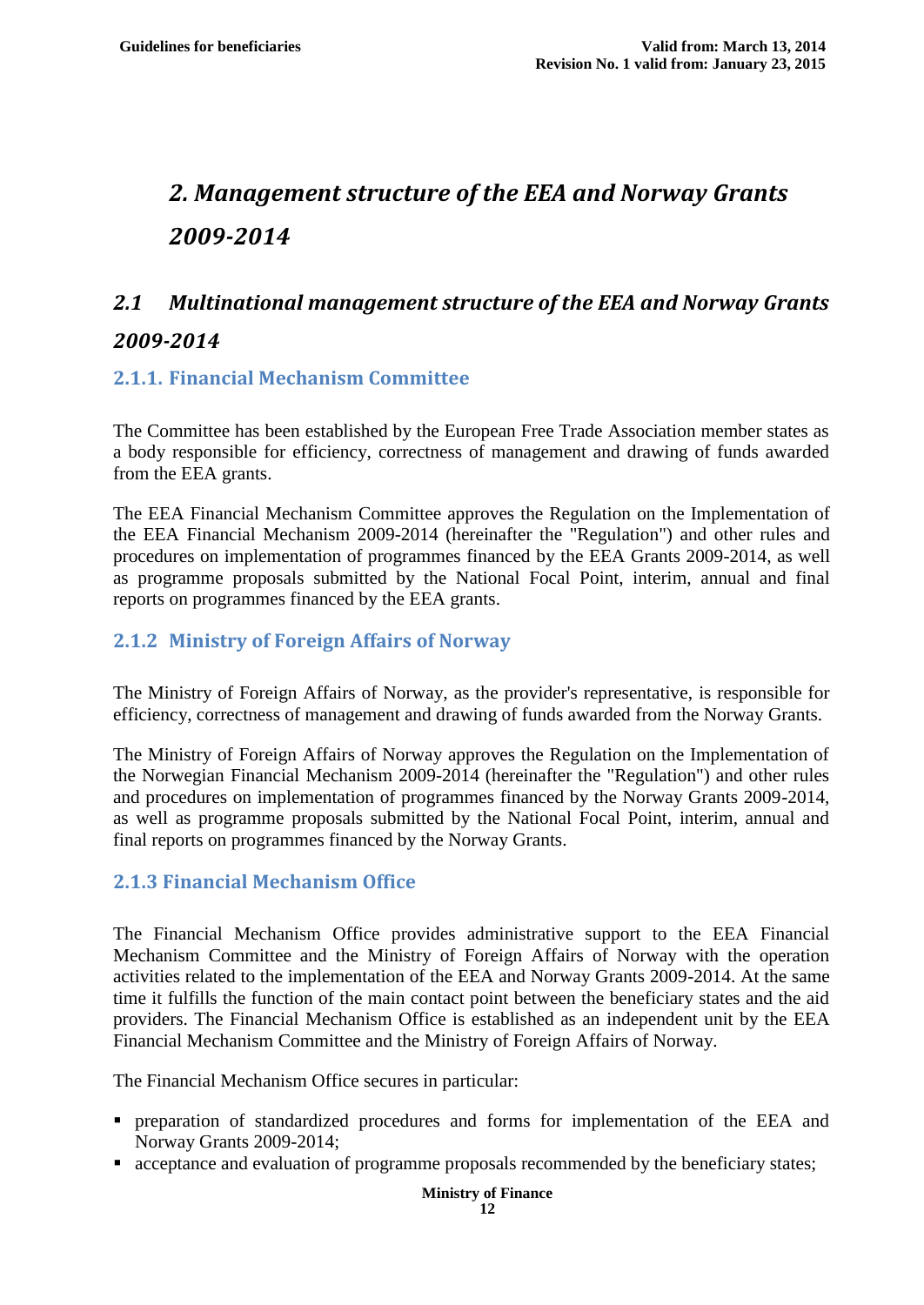- **PEDECISE 1** preparation of the Programme Agreements and their modifications;
- **image 1** inspection of interim, annual and final programme reports;
- **External monitoring of the implementation of programmes and selected projects;**
- reimbursement of requests for payment within programmes.

# <span id="page-12-0"></span>*2.2 National management structure*

### <span id="page-12-1"></span>**2.2.1 Monitoring committee**

The Monitoring Committee of the EEA and Norway Grants 2009-2014 is established in accordance with Article 4.4 of the Regulation in particular for the purpose of monitoring the course of implementation of the EEA and Norway Grants 2009-2014, evaluating the outcomes achieved and setting up the implementation in such a manner as to achieve the expected outcomes and objectives provided for in the Memorandums of Understanding and approved programmes.

### <span id="page-12-2"></span>**2.2.2. National Focal Point**

The Ministry of Finance performs activities of the National Focal Point (hereinafter the "NFP") in accordance with Article 4.3 of the Regulation:

- **has overall responsibility for achieving the objectives and overall implementation of** the EEA and Norway Grants 2009-2014 in the Czech Republic;
- fulfills the function of the contact point and is responsible for implementation of the Memorandum of Understanding;
- ensures publicity of the EEA and Norway Grants 2009-2014 in the Czech Republic;
- **n** monitors the progress and quality of the implementation of approved programmes and their modifications;
- secures the preparation and implementation of the Bilateral Fund at the Programme Level;
- evaluates and decides on complaints related to the overall implementation of the programmes and projects.

# <span id="page-12-3"></span>**2.2.3 Certification authority**

The Ministry of Finance performs the tasks of the Certification Authority (hereinafter the "CA") in accordance with Article 4.5 of the Regulation.

The main responsibilities of the CA includes, in particular:

- submission of verified interim financial reports and final reports on programmes to the Financial Mechanism Office;
- ensuring the transfer of payments to the Programme Operators (or to the final beneficiaries, where applicable) in accordance with the Regulation;
- reporting irregularities within the Czech Republic;
- <span id="page-12-4"></span>**Performance of inspections on the spot, in particular at the level of Programme** Operators, or final beneficiaries and programme partners, where appropriate.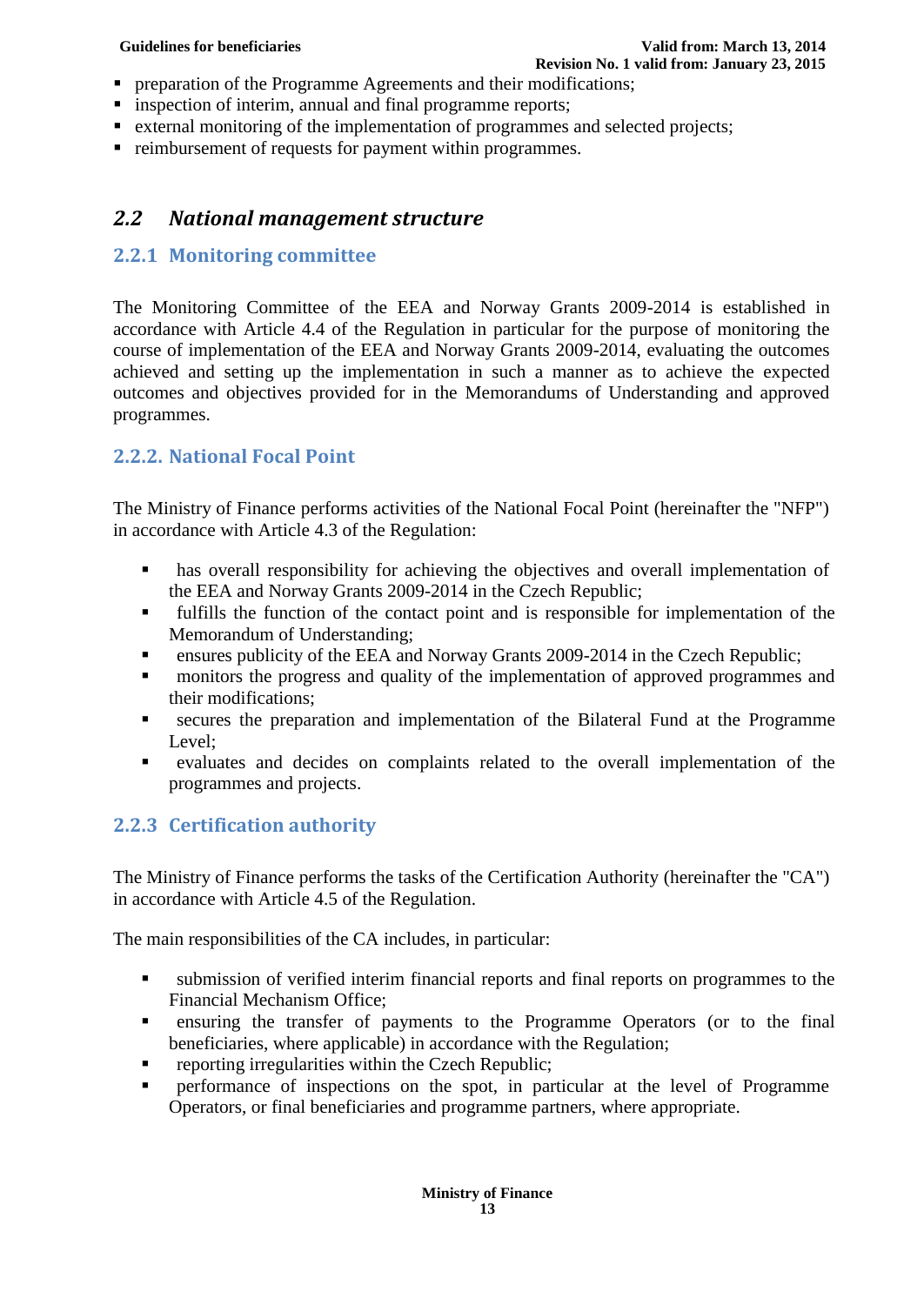### **2.2.4 Audit authority**

The Ministry of Finance will perform the tasks of the Audit Authority (hereinafter the "AA") in accordance with Article 4.6 of the Regulation.

The AA performs and is responsible, in particular, for ensuring the conduct of audits for the purpose of verification of efficient functioning of the management and control system at the national level, i.e. at the level of the Ministry of Finance.

# <span id="page-13-0"></span>*2.3 Programme structure*

### <span id="page-13-1"></span>**2.3.1 Programme Operator**

In accordance with Article 4.7 of the Regulation and in accordance with the concluded Programme Agreement, the Programme Operator is responsible for the preparation and implementation of the programme in accordance with the principles of economy, efficiency and effectiveness. In accordance with the *Memorandums of Understanding for implementation of the EEA/Norwegian FM 2009-2014,* the Ministry of Finance has been appointed as the Programme Operator of programmes CZ02, CZ04, CZ05, CZ06, CZ08, CZ10, CZ11, CZ13, CZ14 and CZ15.

The Ministry of Finance, in particular:

- prepares, in accordance with the Regulation, the call, including detailed criteria for evaluation and instructions for applicants;
- accepts applications, ensures the evaluation and selection of projects to be financed and concludes the project contracts for each project;
- verifies the outcomes of projects and whether the expenditures declared by the final beneficiaries of projects have been actually incurred and whether they are in accordance with these procedures, the Programme Agreement and effective national legislation as well as EU legislation;
- ensures the quality of programme implementation and verifies the progress of projects towards the expected outcomes, inter alia by the means of projects evaluation or on the spot visit, on the basis of selected sample of projects;
- elaborates and submits interim financial reports, annual programme reports, final programme report in accordance with Articles 8.3, 8.4 and 8.7 of the Regulation;
- ensures that all necessary measures are taken to prevent, reveal and nullify any suspicious case or actual irregularity, which are speedily examined and properly reported and redressed, including performance of an appropriate financial adjustment;
- secures the IS CEDR for overall administration of the projects implemented by the final beneficiaries.

Within the Section of International Relations the Programme Operator activities are performed by the following departments:

#### **CFA1 – Centre for Foreign Assistance Department – Programming and Coordination Unit**

- **is responsible for preparation of the programmes**
- is responsible for the selection and approval of projects (see chapter 3, sub-chapter  $3.1$ )
- $\blacksquare$  is responsible for publicity of the programme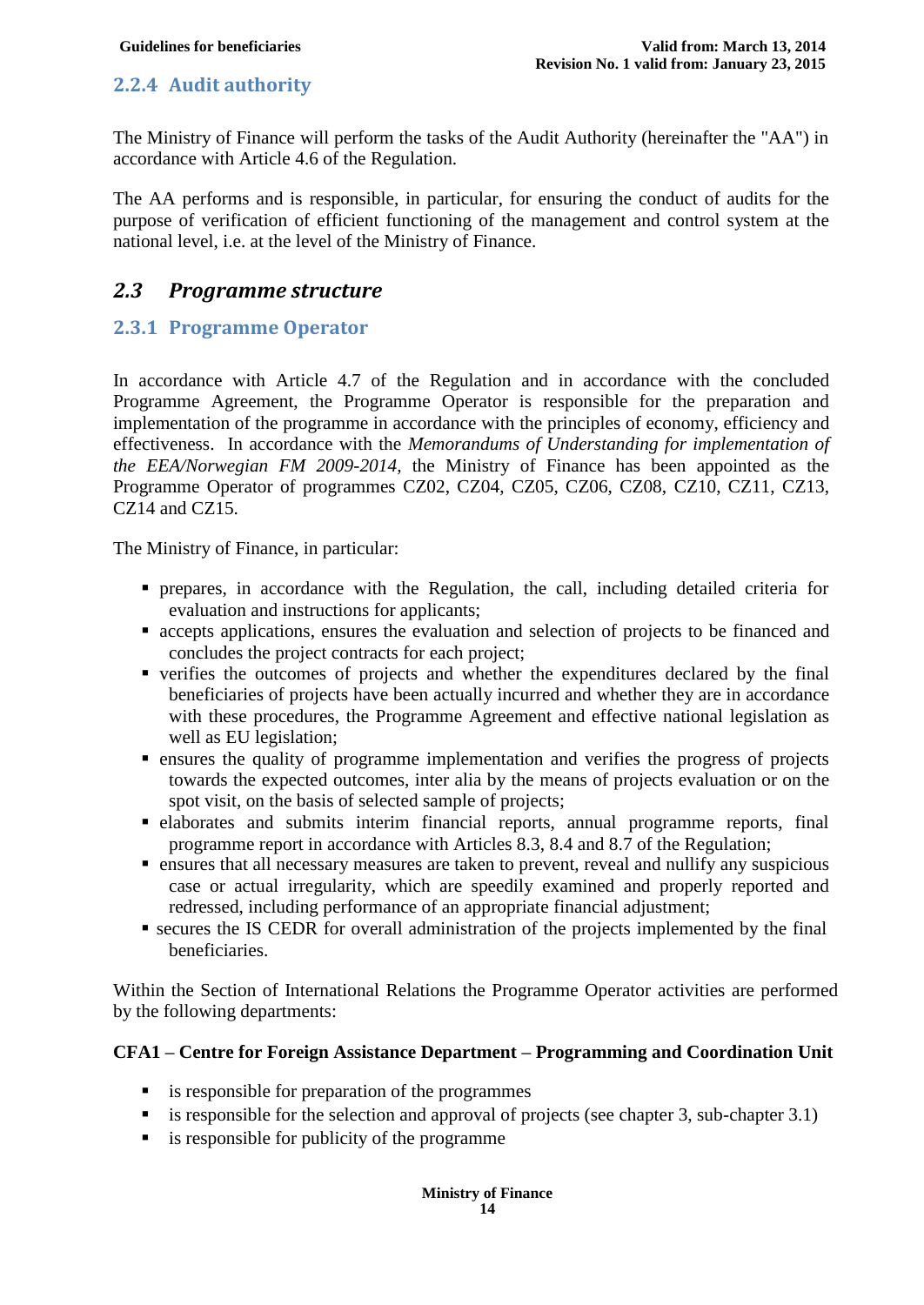#### **CFA2 – Centre for Foreign Assistance Department – Implementation, Monitoring and Evaluation Unit**

- $\blacksquare$  is responsible for the monitoring of approved projects (in case of CZ06), (see chapters 4 and 7, sub-chapters 4.1 and 7.1)
- is responsible for the review of interim, annual and final reports (see chapter 7, subchapter 7.2)
- **•** approves modifications of projects (see chapter 5, sub-chapter 5.1)
- **ensures the public administration inspection on the spot (see chapter 7, sub-chapter 7.3)**
- ensures the continuous evaluation of the programme, including selected projects (see chapter 7, sub-chapter 7.4)

#### **CFCU – Central Finance and Contracts Unit**

- issues legal acts on the allocation of funds (see chapter 3, sub-chapter  $3.2$ )
- **•** performs inspection of procurement procedures (see chapter 4, sub-chapter 4.6)
- $\blacksquare$  is responsible for the financial review of interim, annual and final reports (see chapter 7, sub-chapter 7.2)
- administers and reimburses expenditures in course of the implementation of projects (see chapter 7, sub-chapter 7.2)
- secures the public administration inspection on the spot (see chapter 7, sub-chapter 7.3)
- collects and investigates irregularities in projects (see chapter 6, sub-chapter 6.3)

#### <span id="page-14-0"></span>**2.3.2 Donor Programme Partner (DPP)**

A Donor Programme Partner is an entity from the donor state or an entity nominated by the donors (e.g. by the Council of Europe), which is specified in the Memorandums of Understanding.

In accordance with article 3.3 of the Regulation, the Programme Operator and the Donor Programme Partner (DPP) shall constitute a Cooperation Committee, which shall abide by the approved statute and shall discuss, in particular, the criteria for evaluation and text of calls for submission of applications, counseling on cooperation with potential Donor Programme Partners, evaluation of progress in achieving the final outcomes and objectives of the programme etc.

#### <span id="page-14-1"></span>**2.3.3 Programme Partner**

A Programme Partner is the sectorial ministry functionally responsible for the respective given programme area (see chapter 1.3). The Programme Operator and the Programme Partner shall conclude a Partnership Agreement with the aim to secure the cooperation on the implementation of the programme. The Partnership Agreement shall be concluded following the conclusion of the Programme Agreement.

Through the Partnership Agreement concluded between the PO and PP, specified activities and responsibilities concerning the preparation and implementation of individual programmes.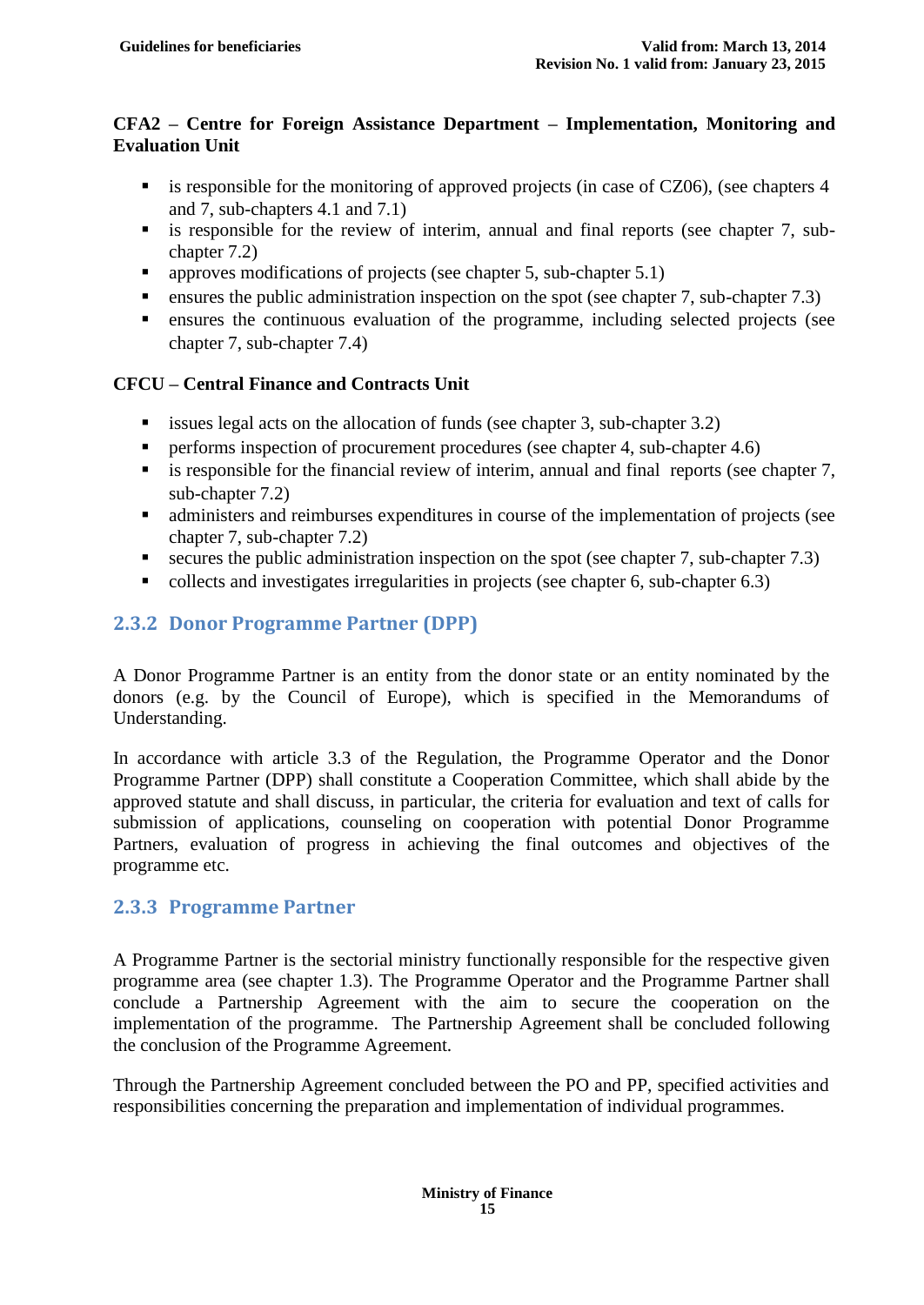# <span id="page-15-0"></span>*2.4 Project structure*

### <span id="page-15-1"></span>**2.4.1 Final Beneficiary from the EEA and Norway Grants 2009-2014**

A Final Beneficiary is an entity which was, on the basis of submitted and approved application, awarded a grant from the EEA and Norway Grants 2009-2014 by a Programme Operator.

In the course of implementation, the Final Beneficiary is obliged to follow the legal act on the allocation of funds, as well as the procedural rules issued by the Programme Operator (including an Operator of Individual Parts of the Programme).

#### <span id="page-15-2"></span>**2.4.2 Programme Partner**

The Programme Partner is an entity which is specified as a partner in the approved grant application and with whom the Final Beneficiary has concluded a Partnership Agreement. A Programme Partner may be an entity from the donor states or, in the case of programmes CZ10, CZ14 and CZ15, also institutions of the Council of Europe, the OSCE and the European Union Agency for Fundamental Rights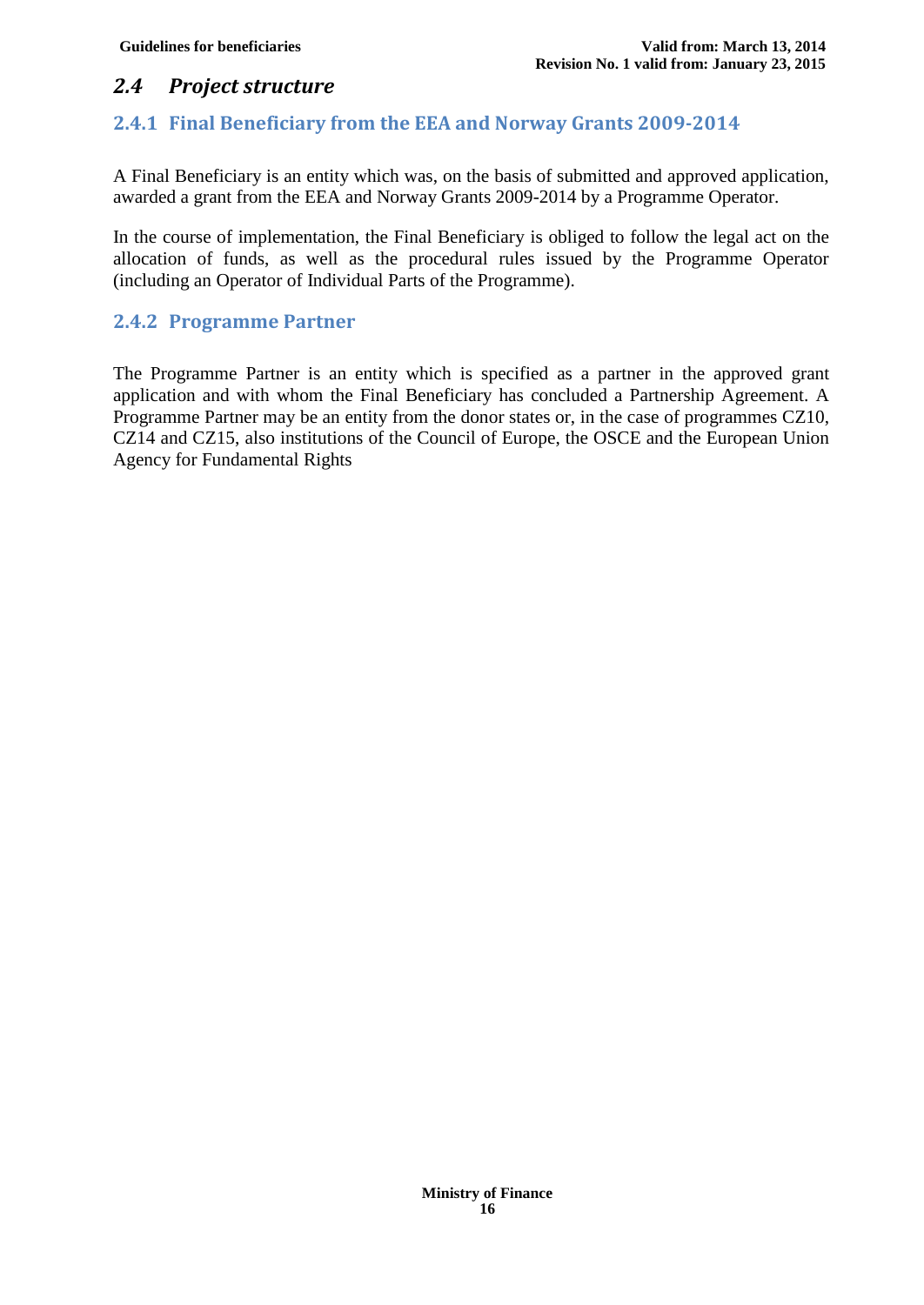# <span id="page-16-0"></span>*3. Approval of the project and issuance of the legal act on the allocation of funds – CFCU*

# <span id="page-16-1"></span>*3.1 Grant allocation letter*

Following the approval and verification of the project in the IS CEDR, the Programme Operator will send a Grant Allocation Letter to the respective Final Beneficiary, including conditions of the grant allocation and a list of documents to be supplemented as arise from the verification (e.g. a concluded Partnership Agreement).

The Final Beneficiary accepts the conditions of the grant allocation and supplements the requested documents, if necessary.

# <span id="page-16-2"></span>*3.2 Issuance of the legal act on the allocation of funds*

On the basis of a Grant Allocation Letter from the DD 58 and after acceptance of the conditions by the FB, including the upload of all requested documents into the IS CEDR, the PO – CFCU issues a legal act on the allocation of funds, in particular either **a Grant Award Decision**, by which the grant is awarded to the Final Beneficiary, or, in the case the Final Beneficiary is a state organizational unit, **a Deputy Minister Letter**, which lays down the conditions for drawing of funds and obliges the founder to transfer the conditions concerned to the Final Beneficiary – its contributory organization. **The act on allocation of funds shall be accompanied by** the Logical Framework of the Project (chapter 7.1), the project budget broken down to individual chapters (construction, supplies, services, depreciation of property, management and publicity) and the Grant Allocation Letter from the DD 58, including the specified condition.

The issuance of the legal act on the allocation of funds for the project implementation is conditional upon presentation of the Bank Account Identification and a Partnership Agreement with each partner through the IS CEDR.

A template of the legal act is specified in Annex No. 2 and 3 of these Guidelines.

# <span id="page-16-3"></span>*3.3 Adoption of the legal act on the allocation of funds*

Following the conclusion of the act on allocation of funds, the  $PO - CFCU$  sends the respective document via data box in the IS CEDR to the Final Beneficiary.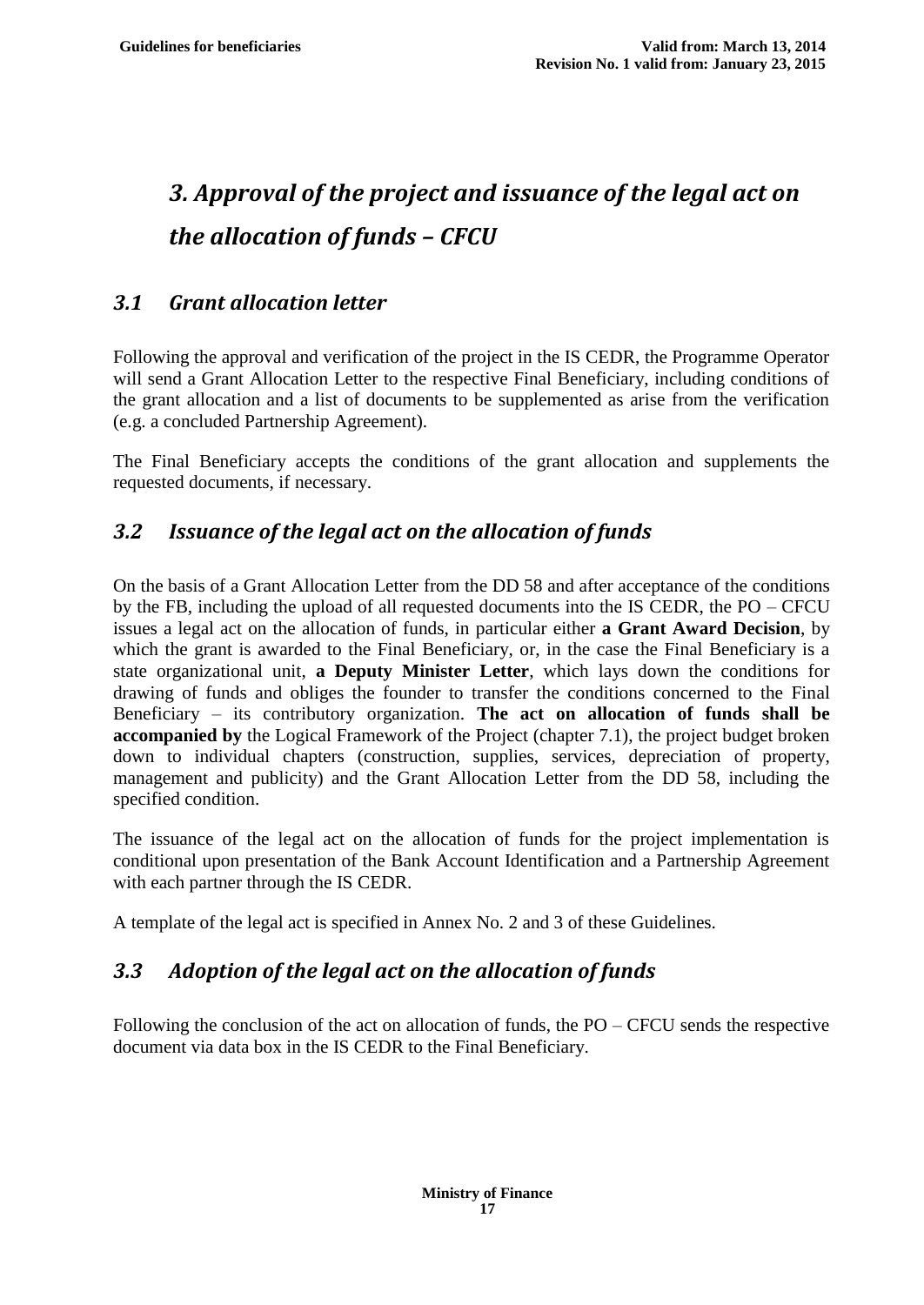# <span id="page-17-0"></span>**3.3.1 Advance payment within project**

In the case an advance payment is approved, the Final Beneficiary submits, following the receipt of the legal act, an application for the advance payment through the IS CEDR. The amount of the advance payment must correspond to the approved amount (up to 20% of the total amount of the subsidy awarded, but no more than 2 million CZK).

PO – CFCU transfers the funds, in the amount corresponding to the amount specified in the application for the advance payment, to the bank account of the Final Beneficiary **within 10 days** of the receipt of application from the Final Beneficiary.

#### **Account for advance payments**

Each advance payment provided must be accounted for within interim reports of the project and subtracted from the interim payment request at the moment when proven expenditures reached 80% of the subsidy.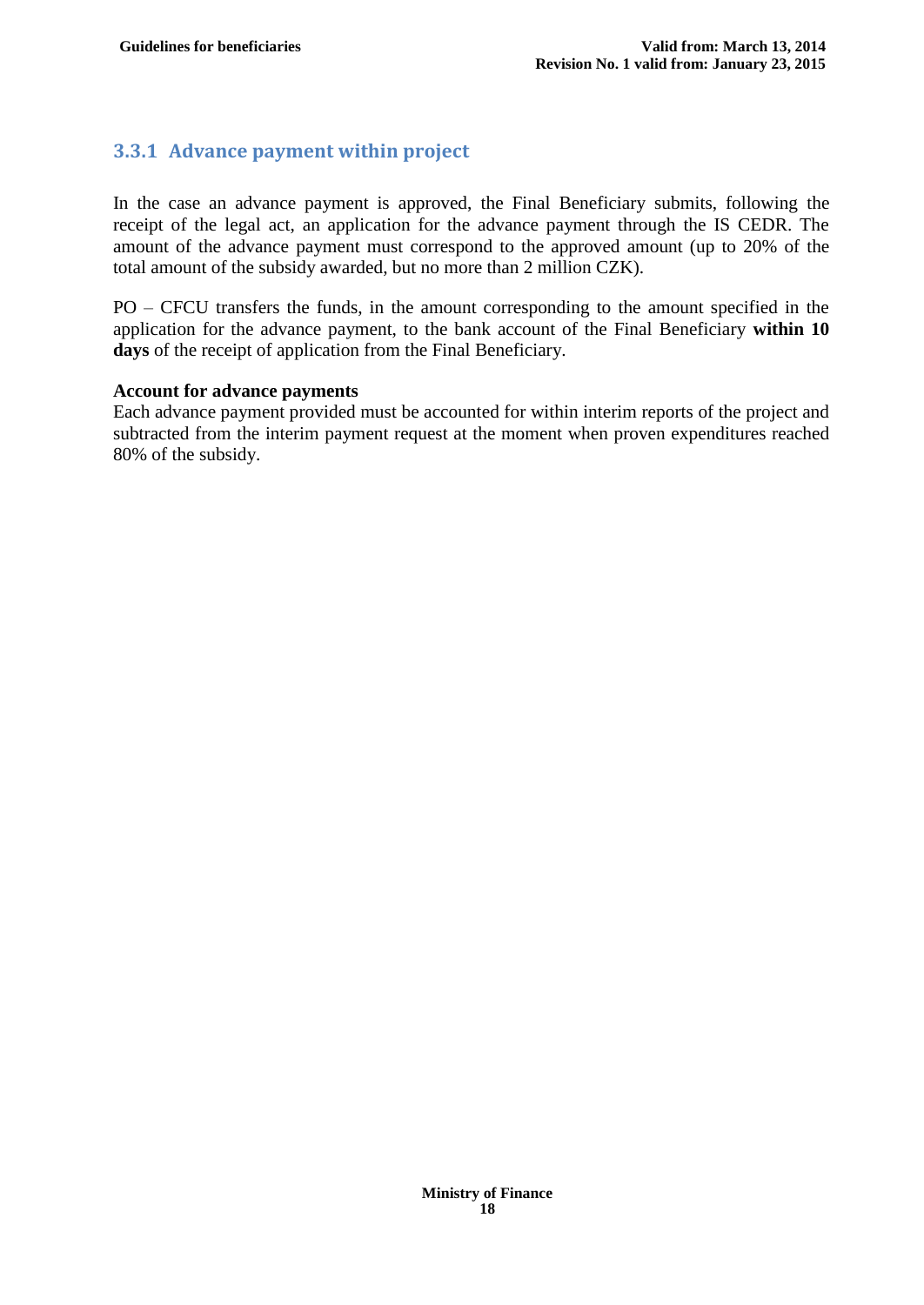# <span id="page-18-0"></span>*4. Beneficiary's obligations during the project implementation*

# <span id="page-18-1"></span>*4.1 Publicity of the project*

In accordance with article 4.3 paragraph 4 of the Regulation, the main objective of publicity of the EEA and Norway Grants 2009-2014 is to highlight its role and ensure awareness and transparency of the allocation of grants from the EEA and Norway Grants 2009-2014 at all levels of implementation. The purpose of information and publishing strategies is to contribute to achieving the main objectives of the EEA and Norway Grants 2009-2014.

Publicity on the project level is secured by the Final Beneficiaries. Compliance with the rules on publicity is controlled by respective employees of the Programme Operator.

The Final Beneficiaries are obliged to demonstrate compliance with the rules on publicity in interim and final reports on project implementation. All information and publishing measures have to be in accordance with the valid document of the Financial Mechanism Office for the EEA and Norway Grants 2009-2014 the Communication and Design Manual and the Annex IV of the Regulation "Information and Publicity Requirements". The Manual lays down binding technical requirements for use of logos, billboards, plaques, publications, websites and other audiovisual materials. These documents are available on websites www.eeagrants.com and [www.norwaygrants.cz.](http://www.norwaygrants.cz/)

#### **Within the implementation of the project, the Final Beneficiary is obliged in particular:**

- to create a Plan of Publicity, which defines measures and strategies for provision of information and presentation of information materials;
- to realize three information events on progress, achievements and outcomes of the project implementation
- to provide information about the project implemented on websites inn Czech and English
- in the case of construction works, to place a billboard on the place of implementation of the project financed by the EEA and Norway Grants and to replace this billboard with a commemorative plaque upon completion of these activities
- **ightharrow** in the case of equipment supplies, to place a commemorative plaque or stickers on the equipment bought upon completion of the supply
- to provide information about the activities carried out to the widest possible relevant public on the national, regional or local level
- to provide information on the events planned within individual projects implemented in the framework of a programme or a Grant Allocation Letter to the respective Project Operator.

For detailed information concerning fulfillment of the publicity obligations at the project level see the Instructions for Publicity in Annex 1 of these Guidelines.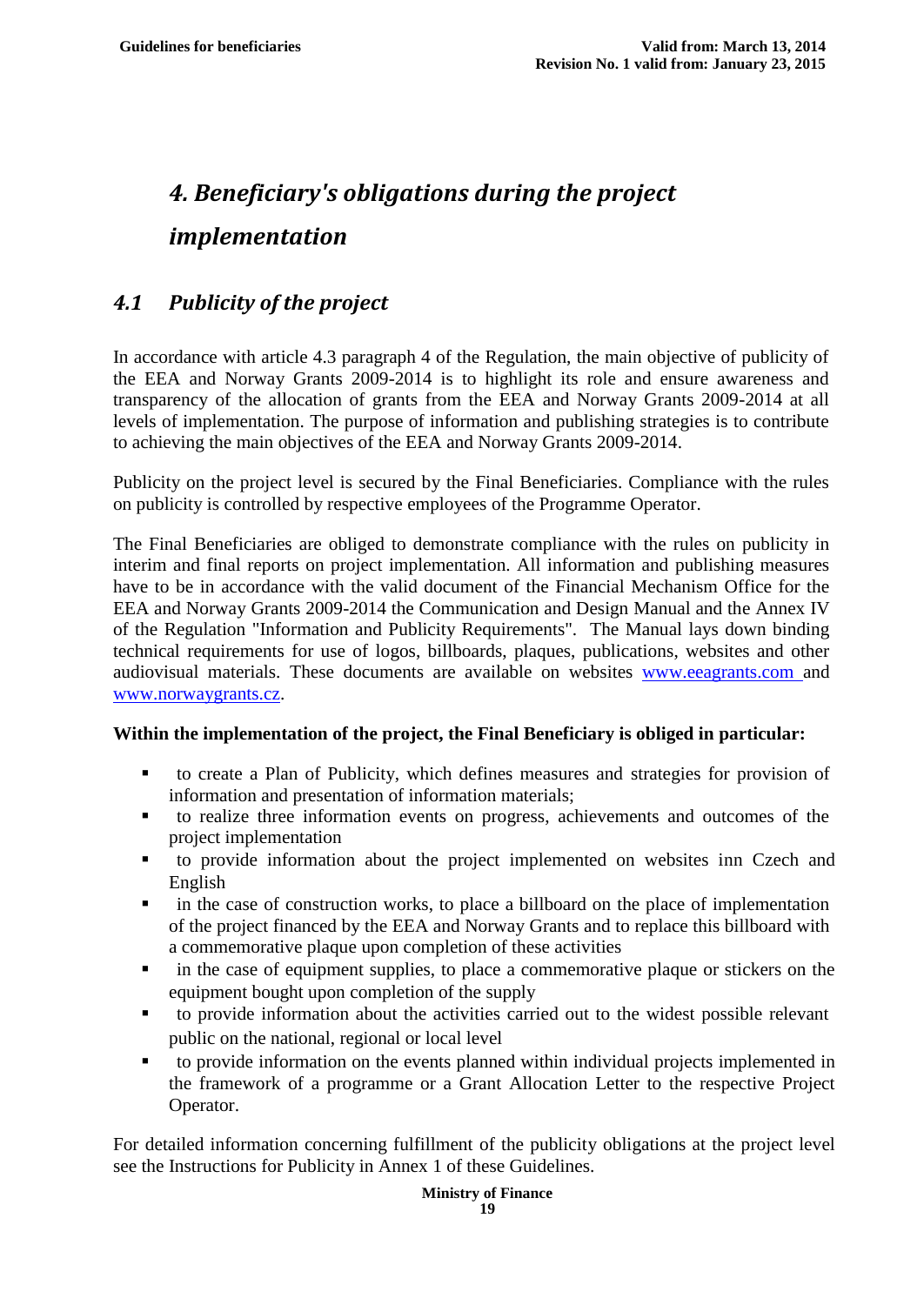# <span id="page-19-0"></span>*4.2 Bank account for projects*

The Final Beneficiary is not obliged to open a separate bank account for implementation of the project. A Final Beneficiary can use her or his existing bank account.

#### <span id="page-19-1"></span>**4.2.1 Interest on bank account**

In the case the Final Beneficiary opens a separate interest-bearing account for the purpose of implementation of the project, the interest that is accrued on the Final Beneficiary's account in the course of the project implementation is considered to be revenues generated from the project.

<span id="page-19-2"></span>**4.2.2 Bank charges**

In the case the Final Beneficiary opens a separate bank account for the purpose of implementation of the project, the bank charges related to the account administration and implementation are considered to be eligible expenditures only in the case they were approved in the approved grant application and in the project budget.

#### <span id="page-19-3"></span>**4.2.3 Ban on monetary operations unrelated to the project**

In the case of advance payments for projects, the Final Beneficiary cannot perform any operations with funds sent in advance that are not directly related to the implementation of the project.

# <span id="page-19-4"></span>*4.3 Accounting and documents*

The Final Beneficiary is obliged to keep accounts for projects in accordance with legislation of the Czech Republic or to keep tax records.

The Final Beneficiary which keeps accounts pursuant to Act No. 563/1991 Coll., on Accountancy, is obliged to keep analytical records linked to a specific project. *It is recommended that accounts of the project are kept in electronic form.*

The Final Beneficiary which does not keep accounts pursuant to Act No. 563/1991 Coll., on Accountancy, is obliged to keep tax records for projects pursuant to Act No. 586/1992 Sb., on Income Tax, extended with the following requirements:

- 1. The respective document must meet the prescribed particulars of accounting documents pursuant to article 11 of Act No. 563/1991 Coll., on Accountancy (except for paragraph 1 letter f);
- 2. The respective documents must be correct, complete, conclusive, understandable and continuously kept in chronological order, in a manner that ensures their durability;
- 3. In the case of an inspection, the Final Beneficiary shall, on a request of the inspection authority, present the tax records in its entirety;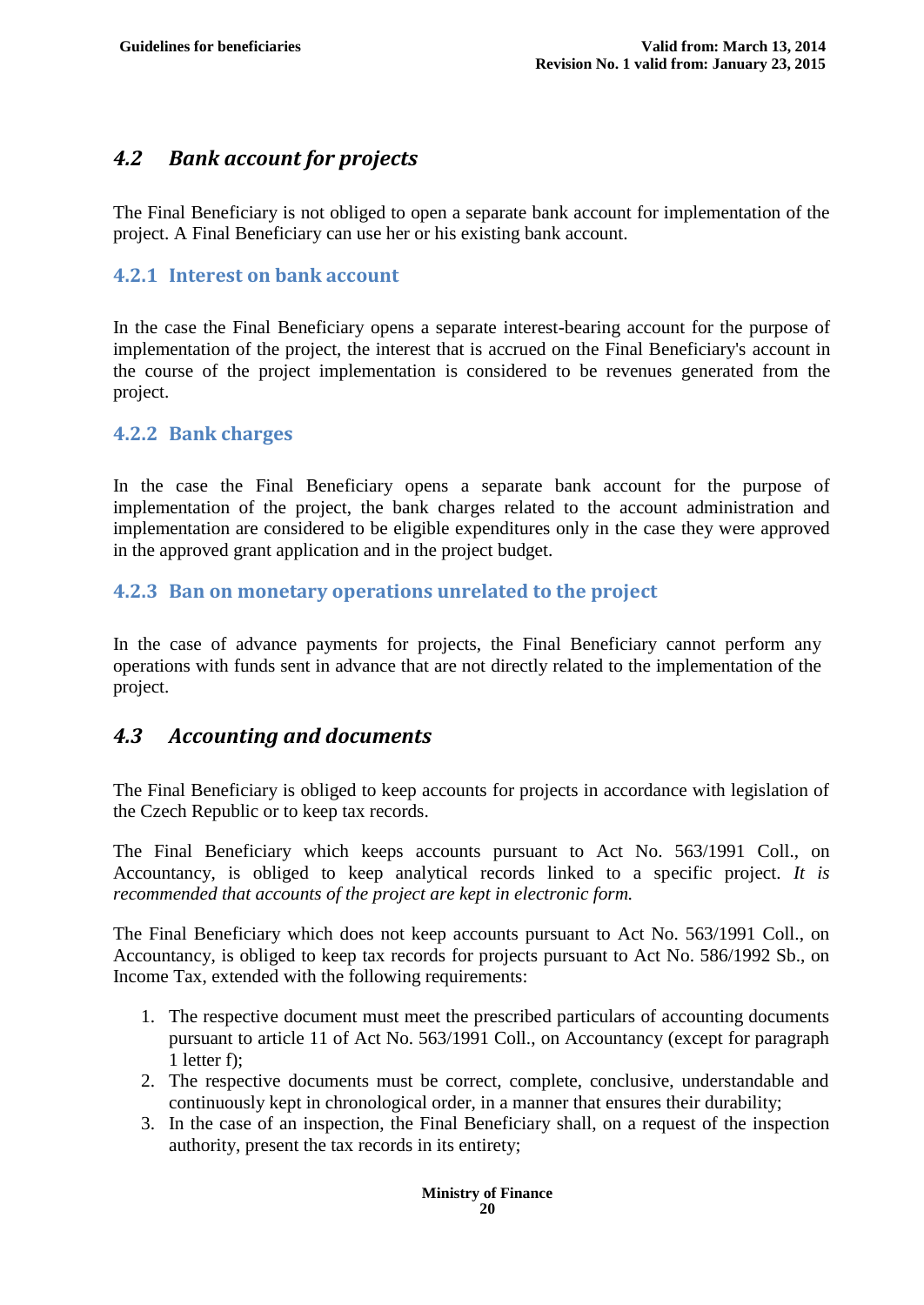- 4. Revenues and expenditures are kept in an analytical manner in relation to the respective project, i.e. the documents must be clearly labeled as related to a particular project;
- 5. The documents or their attachments must specify the purchased goods, services or works, as well as the person who has purchased the goods or services, except in the case of a simplified tax document. *Generally specified tax documents, such as "refreshment", "office equipments", invoices for the "administrative services" etc. are not sufficient.*
- 6. *The documents must be labeled with the following text: "Financed by the EEA and Norway Grants 2009-2014".*

Originals of accounting documents / tax records documents of the Final Beneficiary, lists and copies of accounting documents / tax records documents related to the project of all partners must be available with the Final Beneficiary not only in the course of the project implementation, but also for a period of 10 years, starting from 1 January of the year following the year when the final programme report is approved by the FMO.

*Reimbursement of accounting documents after the period of eligibility of expenditures has terminated.*

*In exceptional cases, if the goods / services are delivered and an invoice issued before April 30, 2016, the invoice may be reimbursed to the Finial Beneficiary even within 30 days of the period of eligibility of expenditures, i.e. until May 30, 2016. This option must be requested by the Final Beneficiary as a substantial modification (see chapter 5.1).*

# <span id="page-20-0"></span>**4.3.1 Invoices received**

All **the invoices received** within the project must be issued on the Final Beneficiary, or her or his partners within the project, and must be substantiated by orders or contracts on supply of services, goods or construction works.

The invoices on supply of services (in the case of supplies based on work of individual external experts) must contain forms of monthly records of the worked done by individual external experts. The invoices must also be labeled with the following text: "Financed by the EEA and Norway Grants 2009-2014".

# <span id="page-20-1"></span>*4.4 Revenues of the project*

By the EEA and Norway Grants the public interest projects that do not generate profit are supported.

In the case the project generates revenues, the amount of revenue and the purpose it is used for must be filled in the grant application and taken into account in the legal act on the allocation of funds.

In the case the project generates revenues in the course of its implementation or during its sustainability period, the revenues shall be used in accordance with the objective of the project.

# <span id="page-20-2"></span>*4.5 Archiving*

The Final Beneficiary is obliged to keep all the documents related to the implementation of the project, so as to allow for an audit control, reviewing correctness the funds spending to be performed even after completion thereof.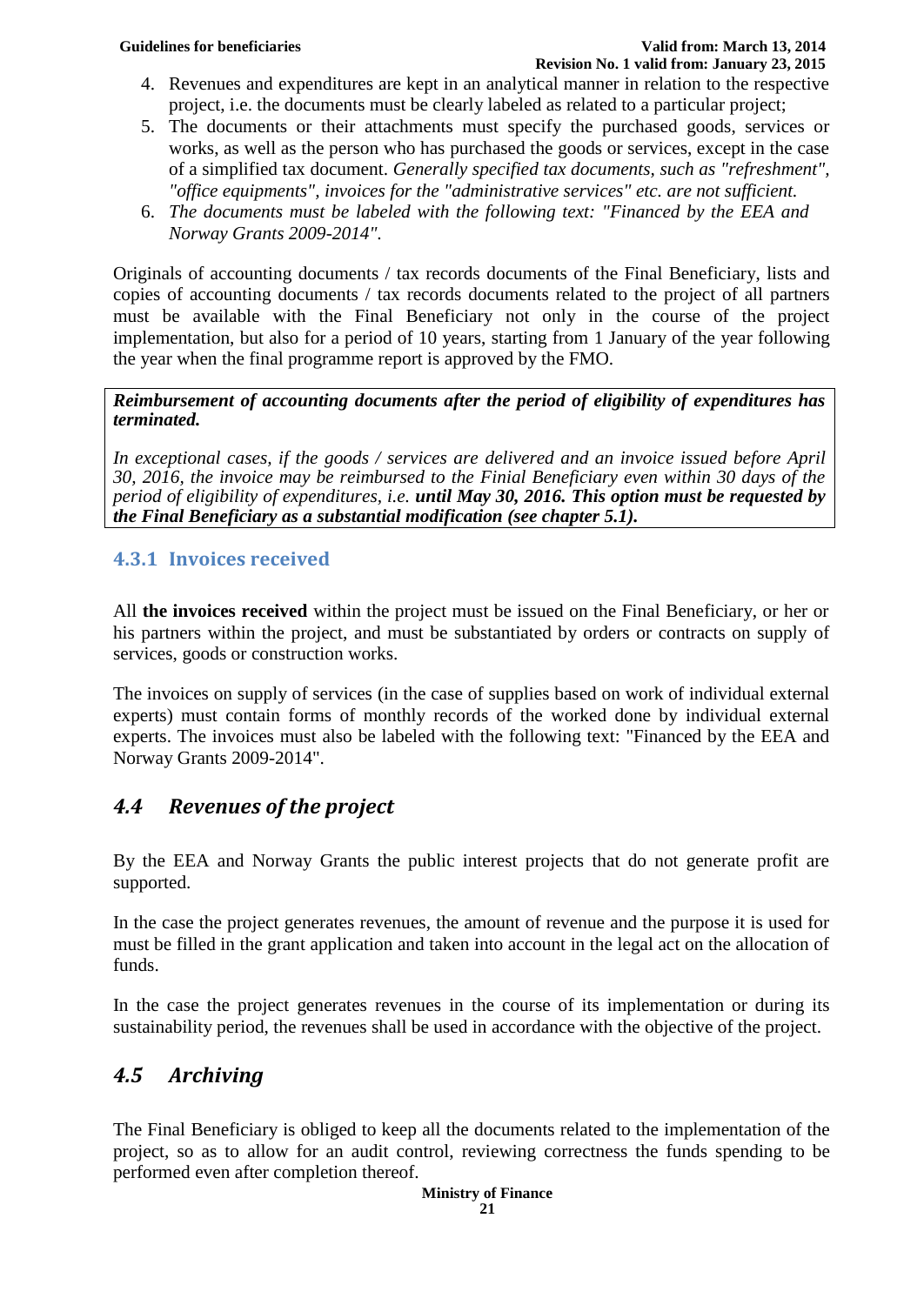The Final Beneficiary is obliged to keep all the documents related to the implementation of the project/initiative in accordance with the legislation of the Czech Republic.

Pursuant to the provision of article 44a, paragraph 9 of the Act No. 2018/2000 Coll., on Budgetary Rules, as amended<sup>1</sup>, not less than ten years, starting from January 1 of the year following the year when the final programme report is approved by the FMO.

# <span id="page-21-0"></span>*4.6 Timesheet*

The Final Beneficiary is obliged to keep timesheet of individual employees of the FB/Project Partner related to the personnel expenditures required to be financed within the project. The Final Beneficiary is obliged to report her or his expenditures by filling the "Timesheet" form (Attachment No. 4 of the Guidelines).

The FB shall present this form either in the case of an on the spot inspection or upon request of the PO within the review of a project report.

# <span id="page-21-1"></span>*4.7 Public procurement*

In public procurement (hereinafter the PP), all the stakeholder involved in the implementation of individual programmes (hereinafter the Contracting Authority), excluding foreign programme partners, shall always duly and with no exception abide by the Act No. 137/2006 on Public Procurement as amended. The respective FB/Contracting Authority is responsible for compliance with the law and the course of the procurement procedure. The Programme Operator may request information on the course of the procurement procedure, on the conclusion and performance of the concluded contracts. The Methodology for Public Procurement Procedure pursuant to the Act No. 137/2006 Coll., issued by the Ministry for Regional Development, is available online and for download to the Programme Operators via [http://www.portal-vz.cz/Metodiky---stanoviska.](http://www.portal-vz.cz/Metodiky---stanoviska)

For the case of small-scale public procurement procedure, which is not covered by law, the National Focal Point issued **the Guidelines on Small-scale Public Procurement (hereinafter the SSPP) financed by the EEA and Norway Grants 2009-2014.** The Contracting Authorities shall abide by these Guidelines.

The Final Beneficiary is obliged to inform the  $PO - CFCU$  about the public procurements financed by the grant awarded (project).

# <span id="page-21-2"></span>**4.7.1 Update of public procurement plan**

 $\overline{\phantom{a}}$ 

Within 5 working days of the receipt of the Grant Allocation Letter or in the case of any changes throughout the project implementation, the FB shall update her or his public

<sup>&</sup>lt;sup>1</sup>Article 44a, paragraph 9 f the Act No. 218/2000 Coll., on Budgetary Rules, stipulates that levies and penalties may be charged within 10 years, starting from January 1 of the year following the year when the budgetary discipline has been infringed. In the case the Final Beneficiary fails to prove how the funds were used, it is considered to be an unauthorized use of the funds according to article 3 letter e) of the Act No. 218/2000 Coll., on Budgetary Rules.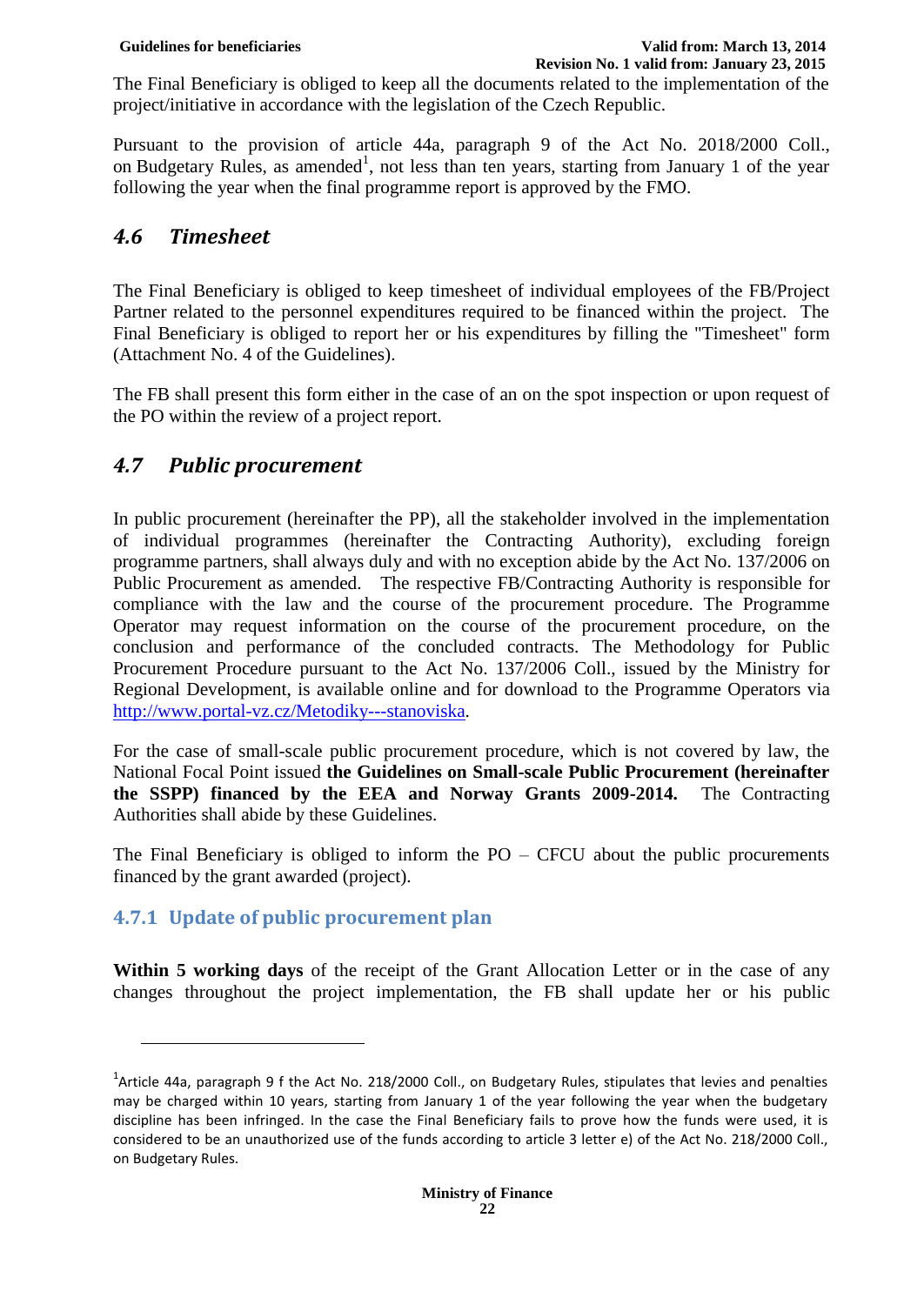procurement plan in the IS CEDR. In the case of need, the PO – CFCU comments on the updated public procurement plan.

The FB shall provide information about the performance of public procurements via the project reports.

#### <span id="page-22-0"></span>**4.7.2 Evaluation and qualification Criteria**

The Final Beneficiary shall, not later than 1 week in advance of the planned public procurement call, submit the criteria for evaluation and qualification through the IS CEDR to the PO – CFCU for inspection and possibly for comments.

#### <span id="page-22-1"></span>**4.7.3 Amendments to contracts (including the existing contracts)**

The FB shall submit an amendment to the contract including the existing contract with the supplier, not later than 10 working days in advance of the planned conclusion of the amendment to the contract, to the PO – CFCU for inspection and possibly for comments.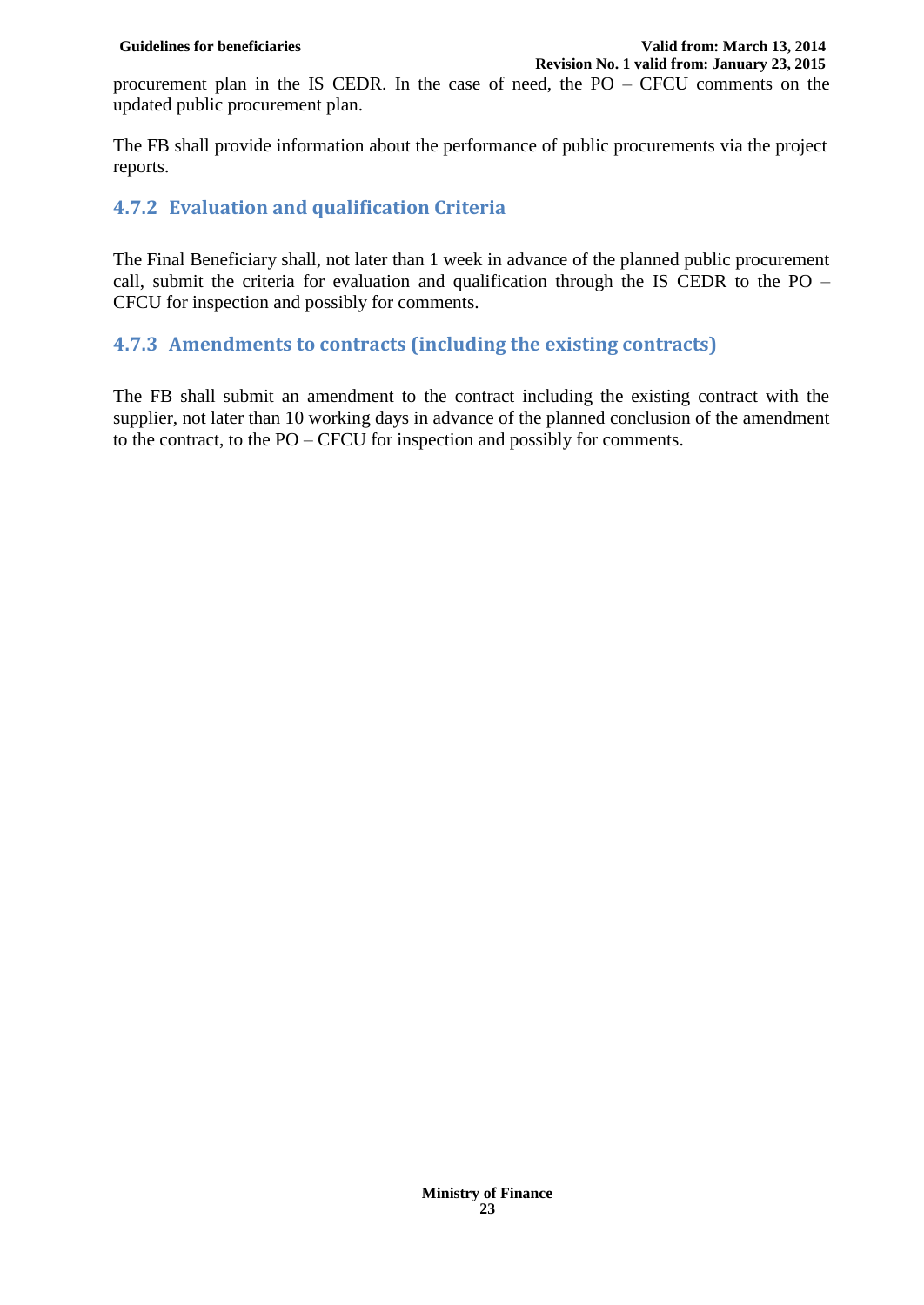# <span id="page-23-0"></span>*5. Modifications of projects*

A grant is awarded to each Final Beneficiary of a project in a form of a legal act on the allocation of funds, including attachments, which constitutes a contracting and implementation framework of the project. Attachments of the legal act on the allocation of funds are:

### *1) Logical Framework of the Project*

A Logical Framework specifies an overall objective of the project, achievements and outcomes of the project, including activities related to inputs and budget items. A template of the Logical Framework is specified in chapter 7, sub-chapter 7.1.

### *2) Budget of the project*

The budget is divided into chapters, sub-chapters and individual items, in accordance with the grant application. In the legal act on the allocation of funds, the budget is divided into 6 chapters – construction works, supplies, services, depreciation of property, management and publicity. For the purposes of monitoring and tracking changes, the budget is designed as based on the division used in the grant application (chapters, sub-chapters, items).

| <b>PROJECT BUDGET</b> |                                    |                           |                                                |                                                                                              |                                                                                                                        |                                                                                                                                                    |
|-----------------------|------------------------------------|---------------------------|------------------------------------------------|----------------------------------------------------------------------------------------------|------------------------------------------------------------------------------------------------------------------------|----------------------------------------------------------------------------------------------------------------------------------------------------|
| <b>Chapter</b>        | <b>Construction</b><br>works       | <b>Supplies</b>           | <b>Services</b>                                | Depreciation of<br>property                                                                  | <b>Management</b>                                                                                                      | <b>Publicity</b>                                                                                                                                   |
| Sub-chapter           | Main<br>construction<br>production | of<br>conference<br>rooms | Equipment Administra<br>tion of the<br>project |                                                                                              | Depreciation   Management<br>of equipment of the project                                                               | Conferences                                                                                                                                        |
| <b>Items</b>          | SO - vertical<br>constructions     | Data<br>projector         | External<br>audit                              | Own<br>notebook<br>used within<br>the project $-$<br>see<br>calculation<br>for the<br>budget | Administrator<br>$-$ a project<br>manager<br>assistant $(0,35)$<br>work time),<br>including<br>on social and<br>health | An opening<br>of the project conference of<br>the project,<br>including a<br>press<br>conference<br>(refreshment,<br>contributions interpretation) |

A template of the budget in the grant application is specified below: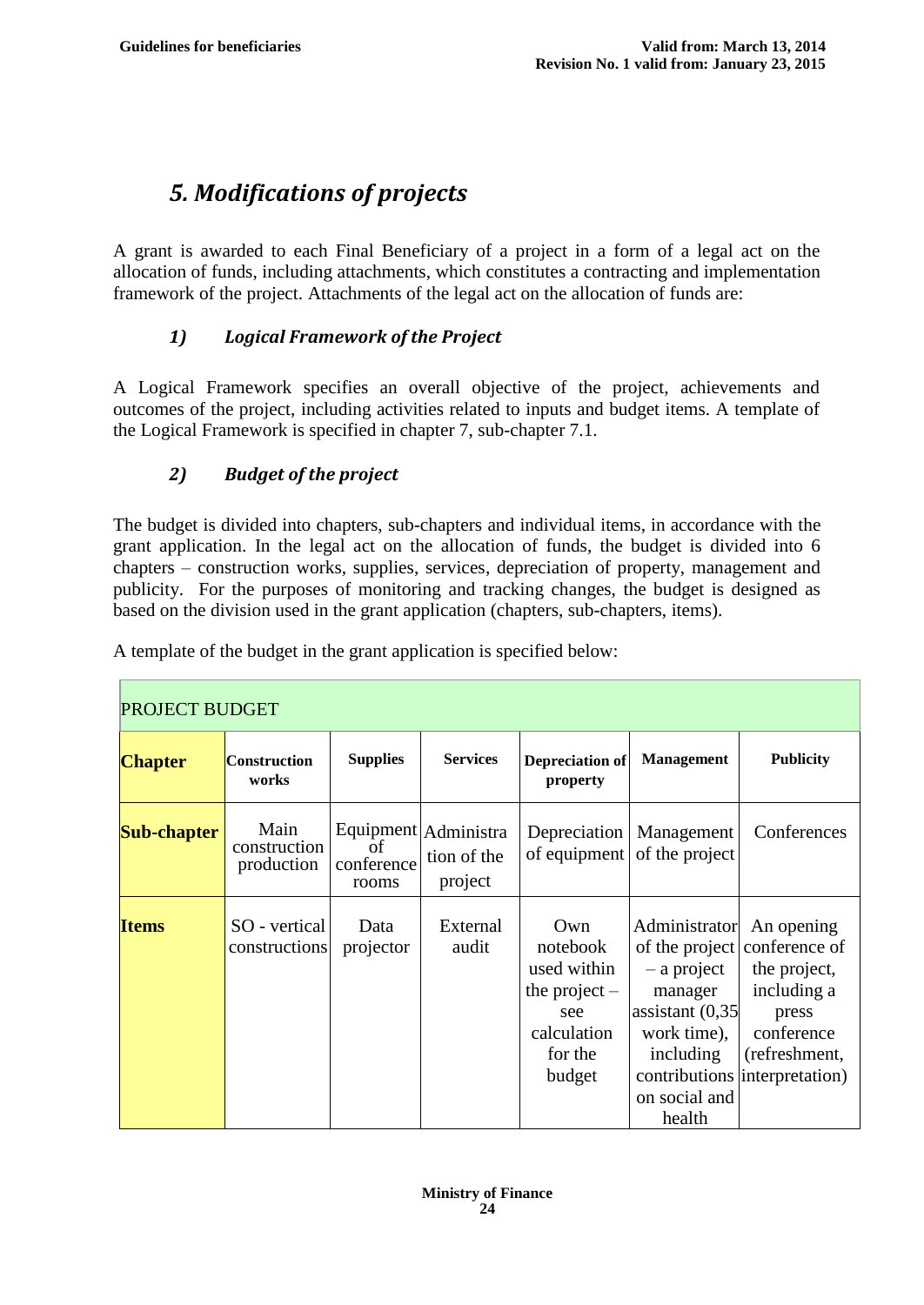In the case the actual implementation of the project diverts from the plans specified in the grant application or from the legal act on the allocation of funds, including its attachments, the Final Beneficiary is obliged to inform the Programme Operator of any such a change.

Modifications of the project, including modifications of the legal act on the allocation of funds, and/or its attachments are subject to the following rules of procedure for the approval:

- **1. Substantial modifications to the project**
- **2. Unsubstantial modifications to the project**
- **3. Administrative modifications to the project**

# <span id="page-24-0"></span>*5.1 Substantial modifications to the project*

Substantial modifications to the project are such modifications which require prior approval of the Programme Operator.

Substantial modifications are the following:

- modifications that influence the scope, purpose, overall objective, achievements and outcomes of the project, including indicators of the project;
- inclusion of **a new activity or a new item into the budget**;
- **increase in expenditures on the management of the project chapter (expenditures in this chapter may not exceed 10% of total eligible expenditures of the project);**
- **extension of the implementation period of the project** beyond the specified term of fulfillment of the purpose of the project (not later than April 30, 2016);
- transfer between chapters of the budget that cumulatively **amounts to more than 20% of the initial allocation of the respective chapter and/or cumulatively amounts to more than 250 000 CZK<sup>2</sup> ;**
- transfer between sub-chapters of the budget that cumulatively **amounts to more than 20% of the total allocation of the budget chapter and/or cumulatively amounts to more than 250 000 CZK<sup>3</sup> ;**
- **modifications affecting the amount of the grant**, such as change of legal form of the FB, change of VAT or source of co-financing.
- **change of the Project Partner or change of the Partnership Agreement**, in the case it affects objectives or financial scope of the partnership;
- **increase in the grant for the project** in accordance with the reallocation of funds between projects (see chapter 5, sub-chapter 5.4 of the Guidelines).

The FB is obliged to notify substantial modifications to the project to the Programme Operator without undue delay and at the same time apply for the approval of the Programme Operators, as subsidy providers, through the IS CEDR.

**EXECUTE:**<br>In the case of sub-projects within the framework of the Small Grant Scheme of the programme CZ06, a substantial modification is considered to be a transfer between budget chapters cumulatively amounting to more than 20% of the respective chapter and/or cumulatively amounting to more than 50 000 CZK.

 $3$  In the case of sub-projects within the framework of the Small Grant Scheme of the programme CZ06, a substantial modification is considered to be a transfer between budget sub-chapters cumulatively amounting to more than 20% of the total allocation of the budget chapter and/or cumulatively amounting to more than 50 000 CZK.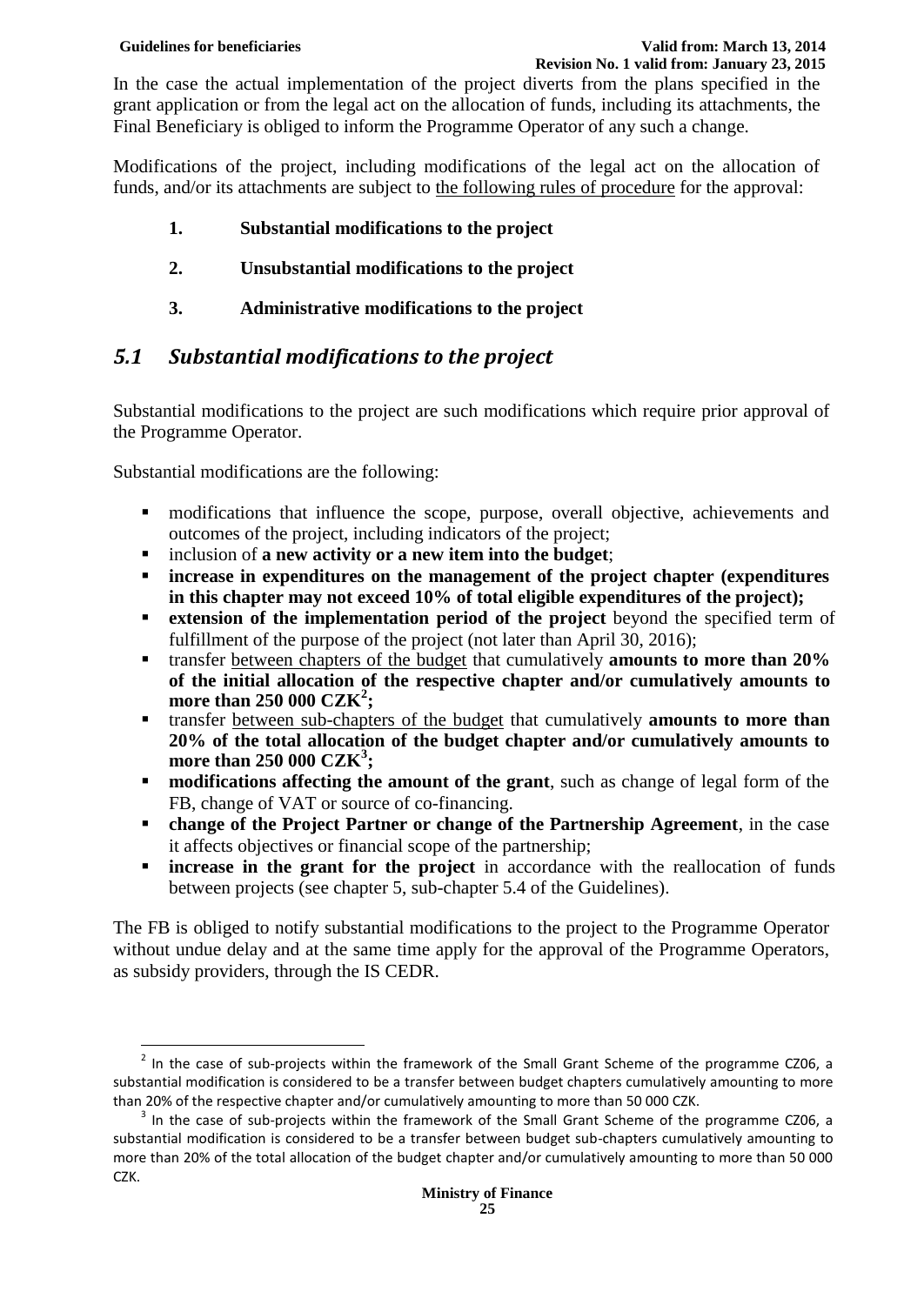**In the case the FB submits an application concerning a substantial modification already performed or performs such a modification prior to the approval of the Programme Operator, all the expenditures related to the modification shall be considered ineligible and shall not be reimbursed from the funds allocated to the project.** 

Performing binding steps to implement the modifications (e.g. conclusion of a contract or an amendment to the contract, issuing of an order) is considered to be the performance of modifications.

**Applications for substantial modifications in the projects must be submitted for approval to the PO not later than 45 calendar days in advance of completion of the project.**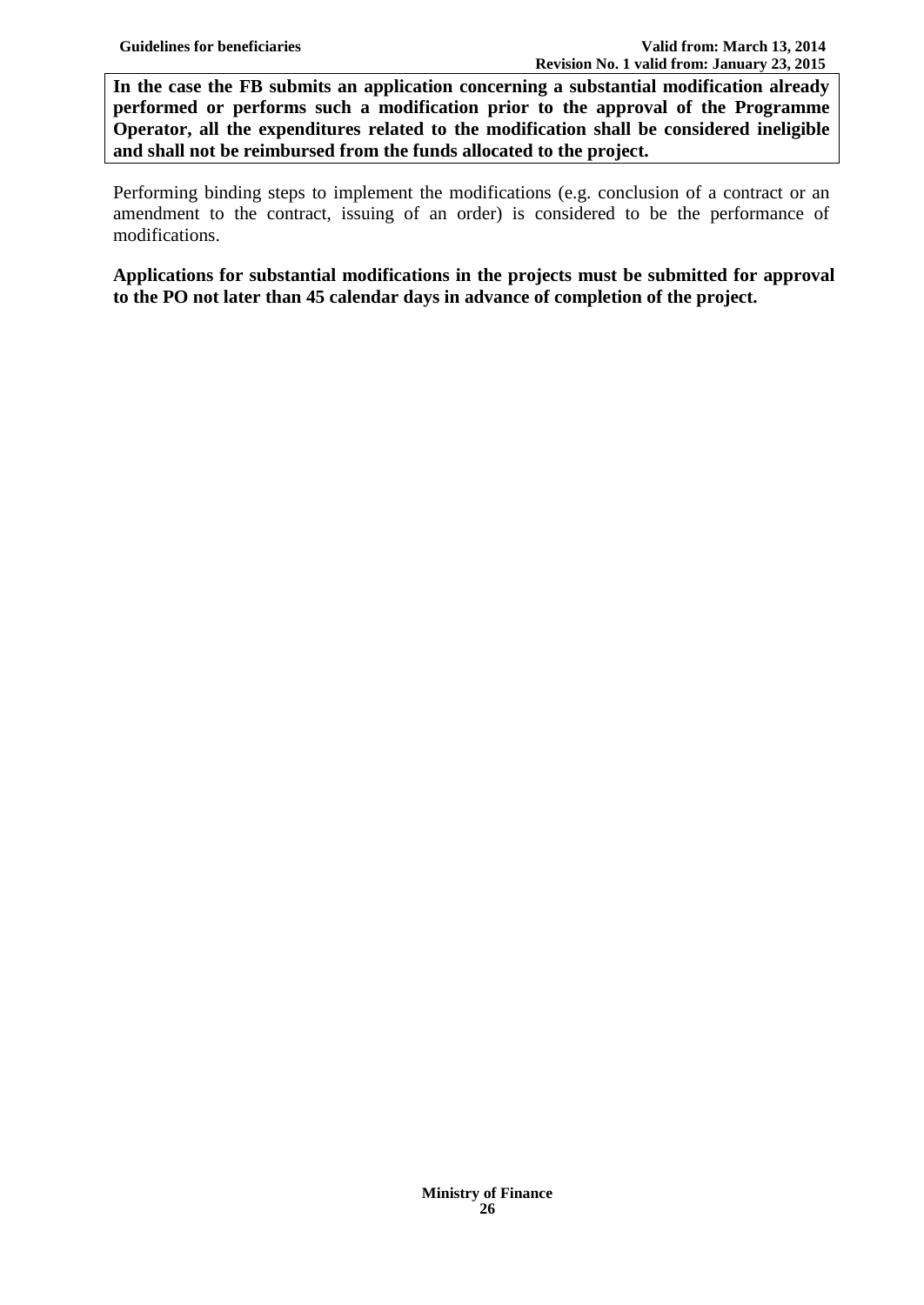The procedure of administration of a substantial modification is illustrated by the brief diagram:

**The FB submits an application for modification of the project, including an application for modification of the legal act on the allocation of funds (if applicable), to the PO through the CEDR system.** (Immediately after finding that such a modification occurs / becomes necessary.)

**The PO may require the FB to supplement the application. On the basis of the supplemented application, the PO requires the FB to submit an official application for modification electronically signed by the statutory representative with a qualified certificate.** 

**The FB submits the official application for modification electronically with a qualified certificate.** The official application **must contain**:

- detailed description of the modification,
- **Part 4 proper reasons for performance of the modification,**
- **Financial implications,**
- **Propose a date when the modification should enter into force,**
- **Exercise 1** specification of how does the modification affect the legal act on the allocation of funds and/or its annexes, including the application of the FB for modification of the legal act on the allocation of funds (if applicable).

**The PO enters the substantial modification into the IS CEDR.**

**The FB may implement the modification from the date specified in the approval letter sent electronically through the IS CEDR and data box.**

In the case the approved substantial modification affects the legal act on the allocation of funds and/or its annexes, the PO shall, on the basis of the FB's application, issue a modification of the legal act on the allocation of funds.

**Expenditures on the substantial modification are eligible from the date of approval of the modification by the PO.**

**The PO approves the modification. The PO does not approve the modification.**

> **The FB cannot implement the modification.**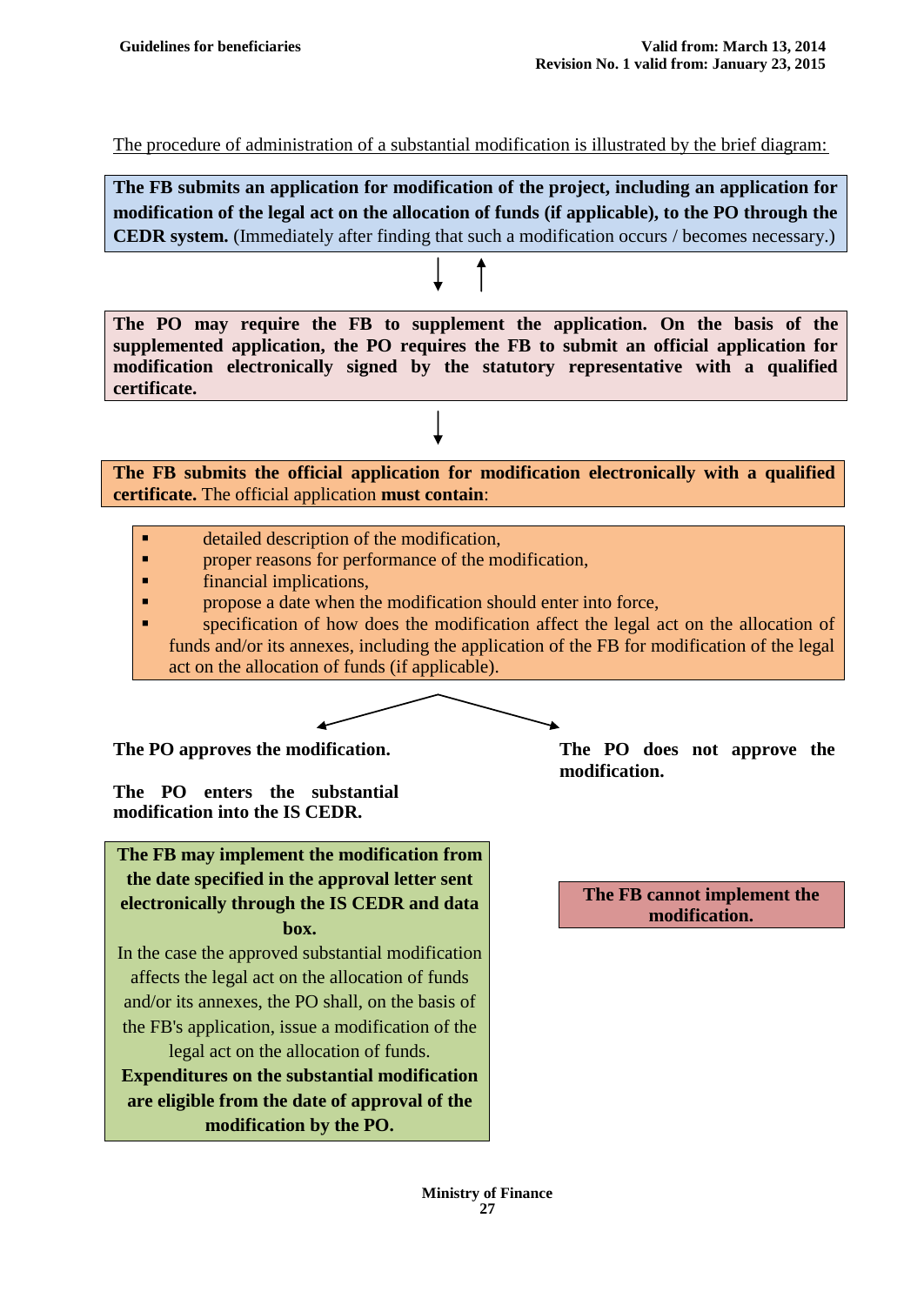# <span id="page-27-0"></span>*5.2 Unsubstantial modifications to the project*

**Unsubstantial modifications of the project** do not require prior approval by the  $PO<sup>4</sup>$ . Two types of unsubstantial modifications exist:

A) Unsubstantial modifications which must be applied for through the IS CEDR "Modification procedure – unsubstantial modification". Electronic form of the notification through the IS CEDR and approval by the PO are considered sufficient. These are the following modifications of the project:

- a transfer between chapters of the budget below the specified percentage or absolute limits for a substantial modification cumulatively.
- a transfer between sub-chapters of the budget below the specified limits for a substantial modification cumulatively.

Unsubstantial modifications of the project - their description, including a proper justification and financial implications - shall be notified by the Final Beneficiary of the project in the IS CEDR in an electronic application for unsubstantial modification preferably before submission of the next interim/annual/final report. Unsubstantial modifications are approved by the PO through the IS CEDR.

*In the case the above mentioned unsubstantial modification of the project is notified only in an interim/annual/final report, the PO shall require the FB, in the course of the interim/annual/final report control, to cancel this monitoring report and to submit an electronic application for unsubstantial modification through the IS CEDR. The report is returned to the FB for preparation once the respective modification is approved through the IS CEDR (Modification procedure – unsubstantial modification).*

The respective approved unsubstantial modifications which affect the legal act on the allocation of funds must be reflected in the modifying legal act on the allocation of funds.

The procedure of administration of an unsubstantial modification is illustrated by the brief diagram:

**The FB submits an application for modification through the IS CEDR to the PO.**

 $\uparrow$ 

#### **The PO may require the FB to supplement the application.**

 $\overline{\phantom{a}}$ 

**The modification is approved by the PO through the IS CEDR. The PO enters theunsubstantial modification into the IS CEDR.**

In the case the approved unsubstantial modification affects the legal act on the allocation of funds and/or its annexes, the PO shall, on the basis of the FB's application, issue a modifying legal act on the allocation of funds.

**28**

 $^4$  An unsubstantial modification may be implemented before it is approved by the PO, or before it is notified to the PO respectively. Expenditures related to this unsubstantial modification are considered eligible even before it is approved by the PO, or the modification is notified to the PO respectively.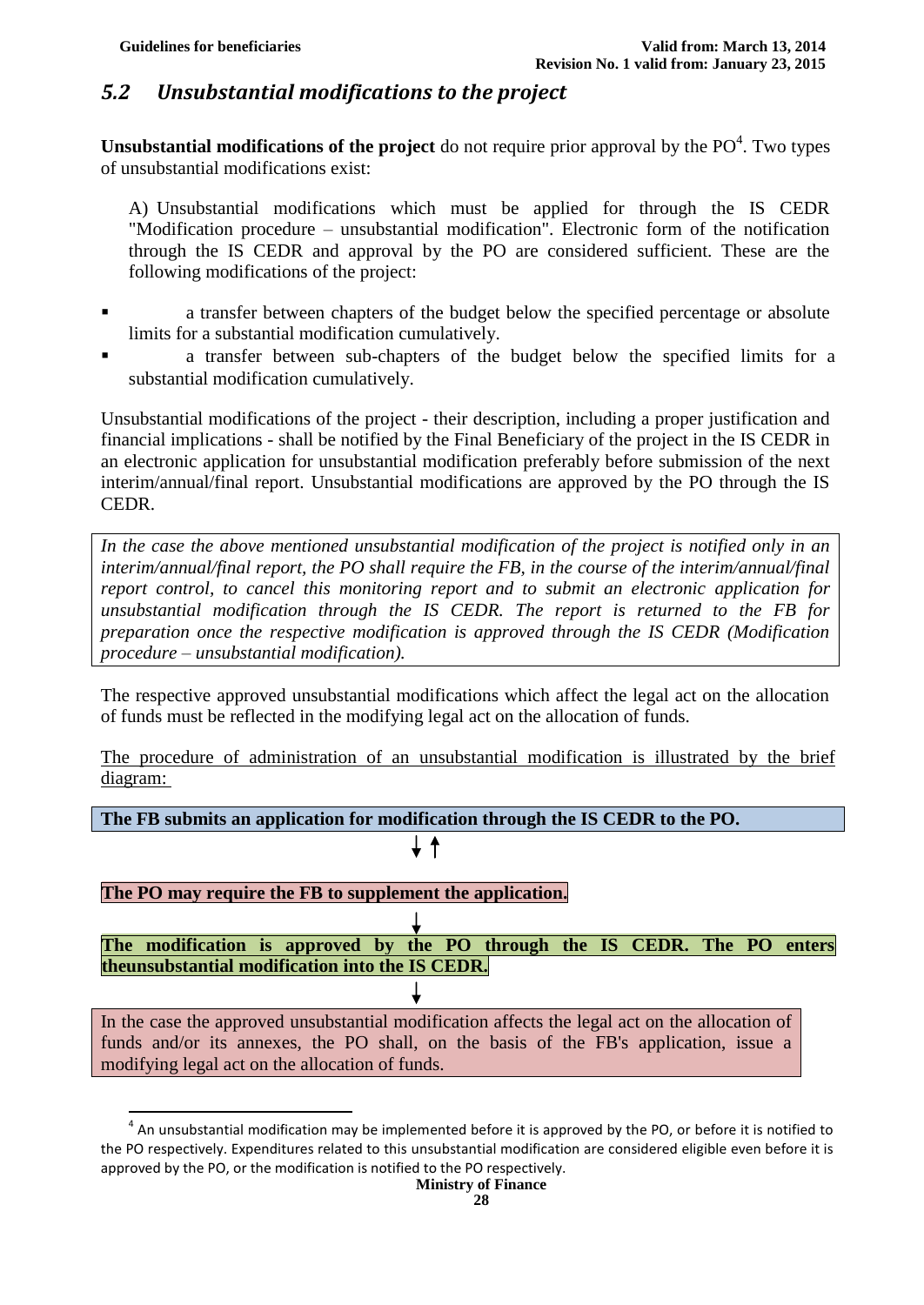$\perp$ 

B) Unsubstantial modifications of the project which are notified ex-post in the next interim/annual/final report are the following. These modifications do not have to be applied for through the IS CEDR (Modification procedure – unsubstantial modification):

- **n** modifications in budget items (e.g. modifications of number of items and unit prices);
- **modifications of the project implementation period** which do not affect the final term of fulfillment of the purpose of the project.

The modifications will be approved by the PO together with the respective interim/annual/final report.

# <span id="page-28-0"></span>*5.3 Administrative modifications of the project*

An administrative modification shall mean a modification of particulars in the project, e.g. a change in the name of a contact person, a change of bank account.

In the case the administrative modification affects the legal act on the allocation of funds and/or its annexes, the PO shall, on the basis of the FB's application for an administrative modification, issue a modifying legal act on the allocation of funds.

The procedure of administration of an administrative modification is illustrated by the brief diagram:

**The FB submits an application for administrative modification electronically through the IS CEDR (Modification procedure – administrative modification).**

**The PO approves the application for modification electronically through the IS CEDR + in the case of need requests submission of documents.**

**The PO enters the administrative modification into the IS CEDR + in the case of need issues a modifying legal act on the allocation of funds.**

# <span id="page-28-1"></span>*5.4 Reallocation of funds between the projects*

In the following cases the Programme Operator may use the remaining funds:

- 1) upon completion of implementation of the project the grant of the project remains unexploited;
- 2) a project in the programme is canceled;
- 3) funds from an implemented project are returned to the PO for the reason that irregularities in the project have been confirmed.

The PO may use the remaining funds in a following manner:

- a) to announce an additional call within the programme and/or
- b) to finance additional activities within the already approved projects, which contributes to fulfillment of the objectives and purpose of the project.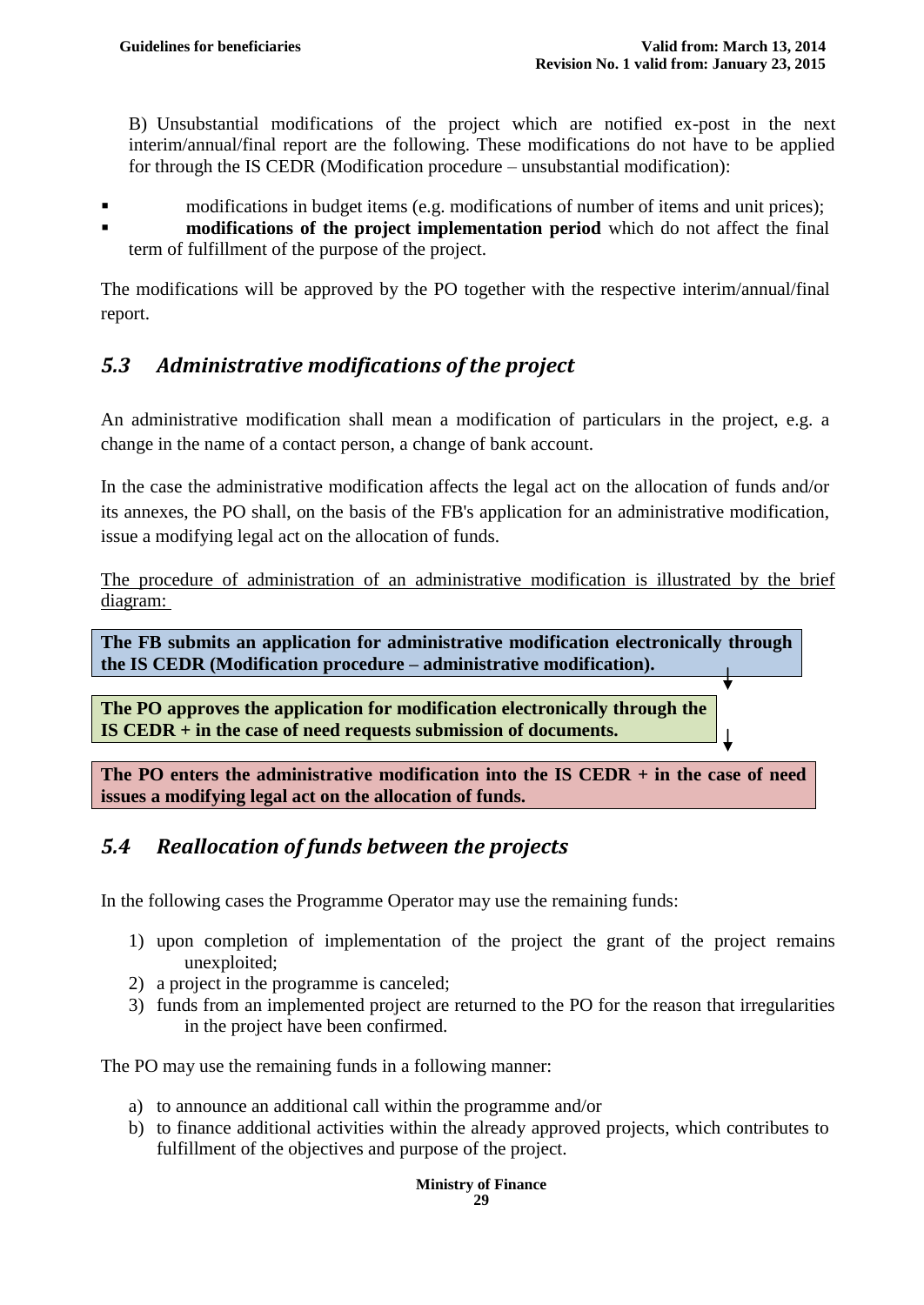#### **Guidelines for beneficiaries Valid from: March 13, 2014 Revision No. 1 valid from: January 23, 2015**

Ad b) The reallocation of funds between projects to finance additional activities within the already approved projects proceeds as follows:

**The PO invites through websites the FB to prepare applications for additional activities within a project and publishes selection criteria, including deadline for submission of applications.** 

# **The FB submits an application for additional activities to the PO.**

The PO checks the formal particulars of the application and subsequently evaluates the application.

The PO administers the evaluation committee session and the subsequent decision of the Programme Operator.

↓

**The PO announces approval/denial of the application. In the case the application is approved, the PO issues, on the basis of the FB's application, a modifying legal act on the allocation of funds.**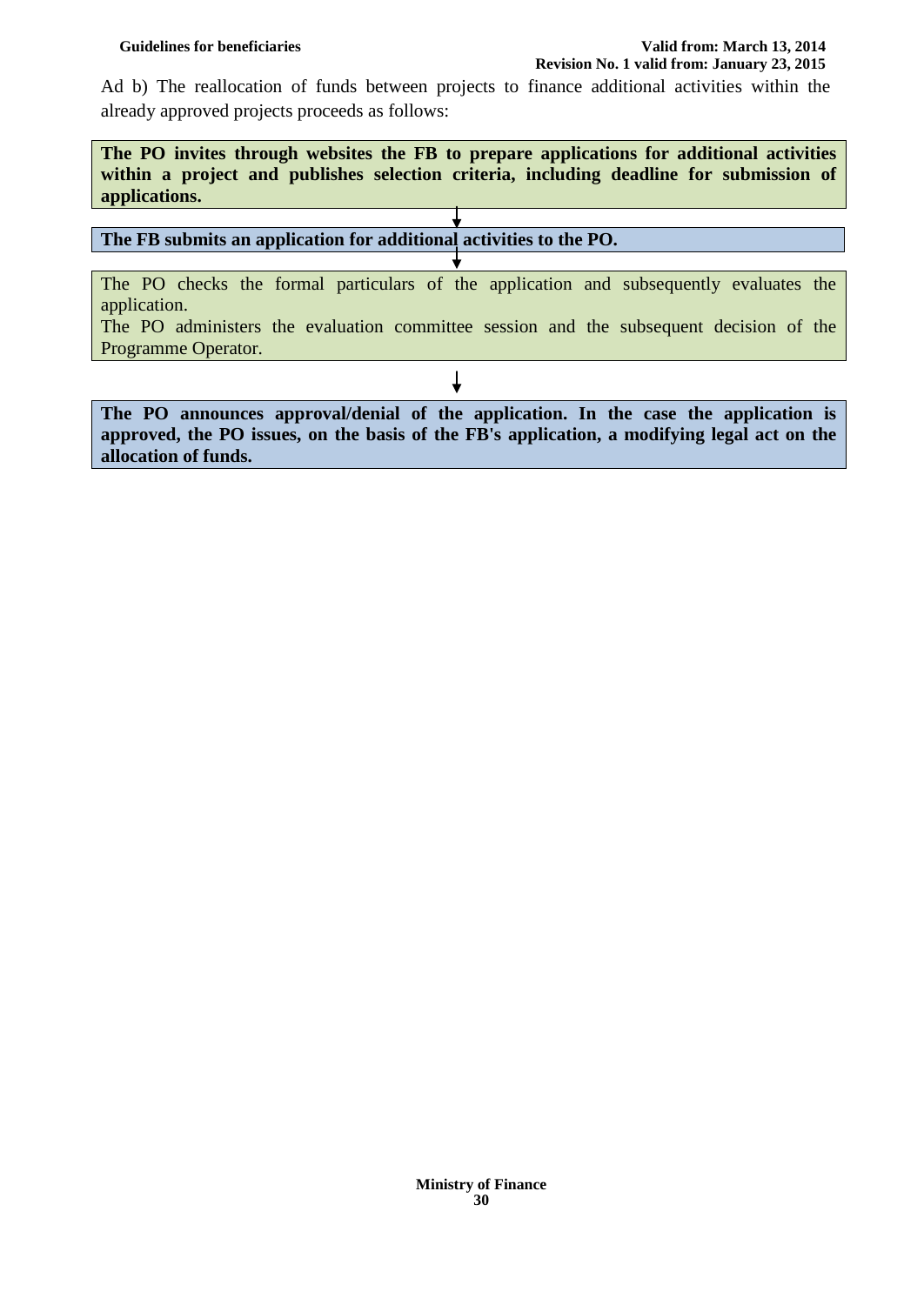# <span id="page-30-0"></span>*6. Failure to meet conditions of projects and irregularities in projects*

# <span id="page-30-1"></span>*6.1 Implementation of a project in contravention of approved documents*

Implementation of a project in a manner contravening the legal act on the allocation of funds may result in suspension of financing the project.

In the case the PO finds out that the project is not implemented in accordance with the above mentioned document, the PO shall not approve a request for payment for an interim report and shall inform the Final Beneficiary in writing about this decision and at the same time require remedy within a given period.

Steps of implementation of a project that are performed in contravention of the Logical Framework of the project are not considered to be eligible expenditures for financing and will not be reimbursed.

The PO has an option, at any time or in the case of substantial modifications of a project or in the case of doubts about proper implementation of a project by a Final Beneficiary respectively, to perform an ad hoc public administration inspection on the spot (see chapter 7, sub-chapter 7.3).

# <span id="page-30-2"></span>*6.2 Failure to meet conditions of the legal act on the allocation of subsidy*

Breach of conditions laid down by the Decision on allocation of subsidy is deemed to be a violation of budgetary discipline pursuant to the Act No. 218/2000 Coll., on Budgetary Rules.

# <span id="page-30-3"></span>*6.3 Irregularities in the project*

By an irregularity is understood any violation of legal acts regulating the EEA and Norway Grants, European Union law or national legislation (including conditions laid down by the respective legal act on the allocation of funds), if such a violation could affect or jeopardize any implementation phase, in particular the implementation and/or budget of the project financed by the EEA and Norway Grants.

By an irregularity is understood any action or omission leading to unauthorized drawing or utilization of funds allocated by the respective legal act, in particular fraud, embezzlement, provision of misleading information, breach of the proper utilization of the funds allocated by the legal act.

The Final Beneficiary and any third person are obliged to report any suspected irregularities without delay to the PO – CFCU, who administers an irregularity register and reports to the CA and convey suspected irregularities to the competent authorities.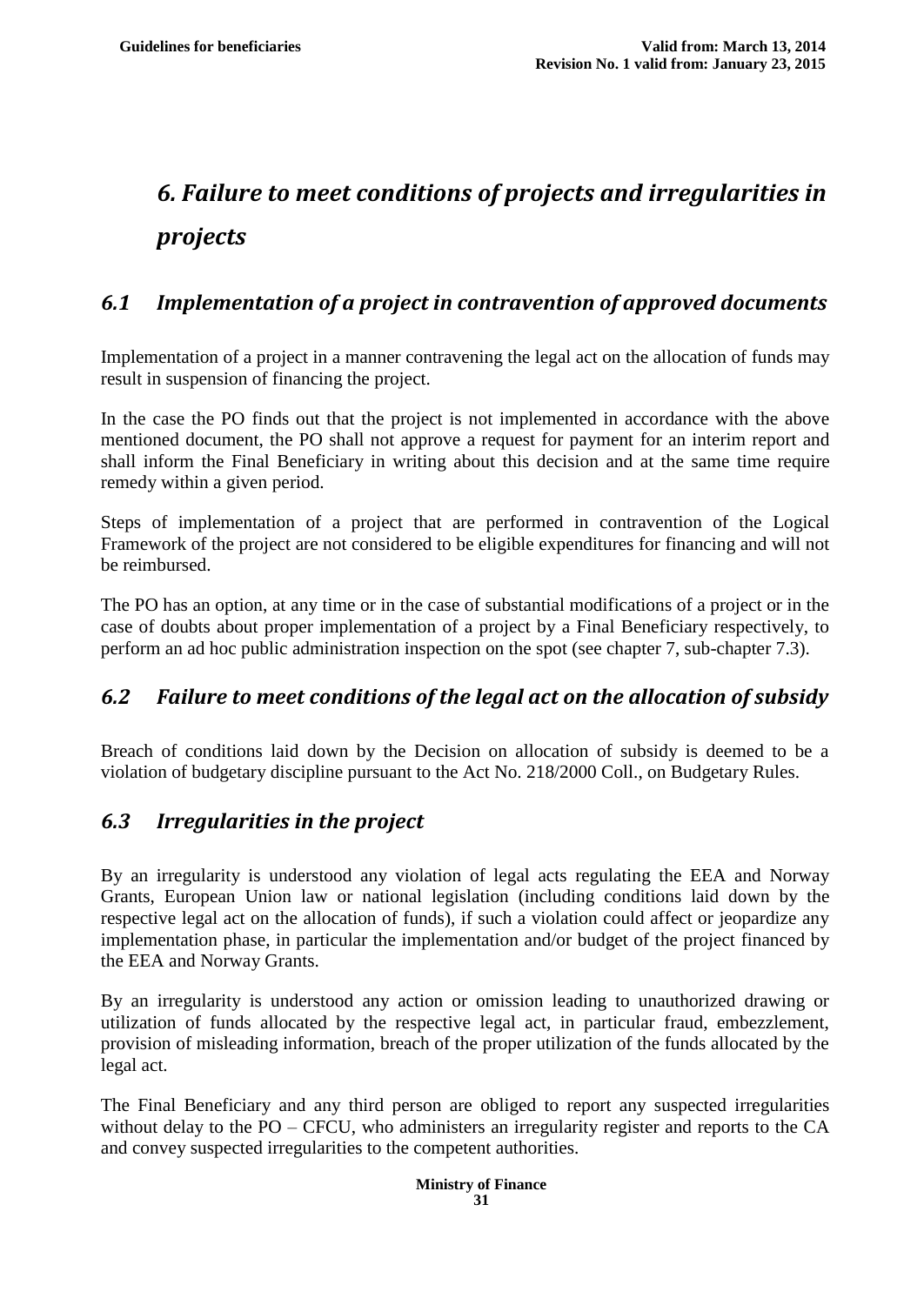#### Guidelines for beneficiaries **Valid from: March 13, 2014 Revision No. 1 valid from: January 23, 2015**

In the case a serious irregularity is suspected, the  $PO - CFCU$  may suspend payments for the respective project for the time necessary.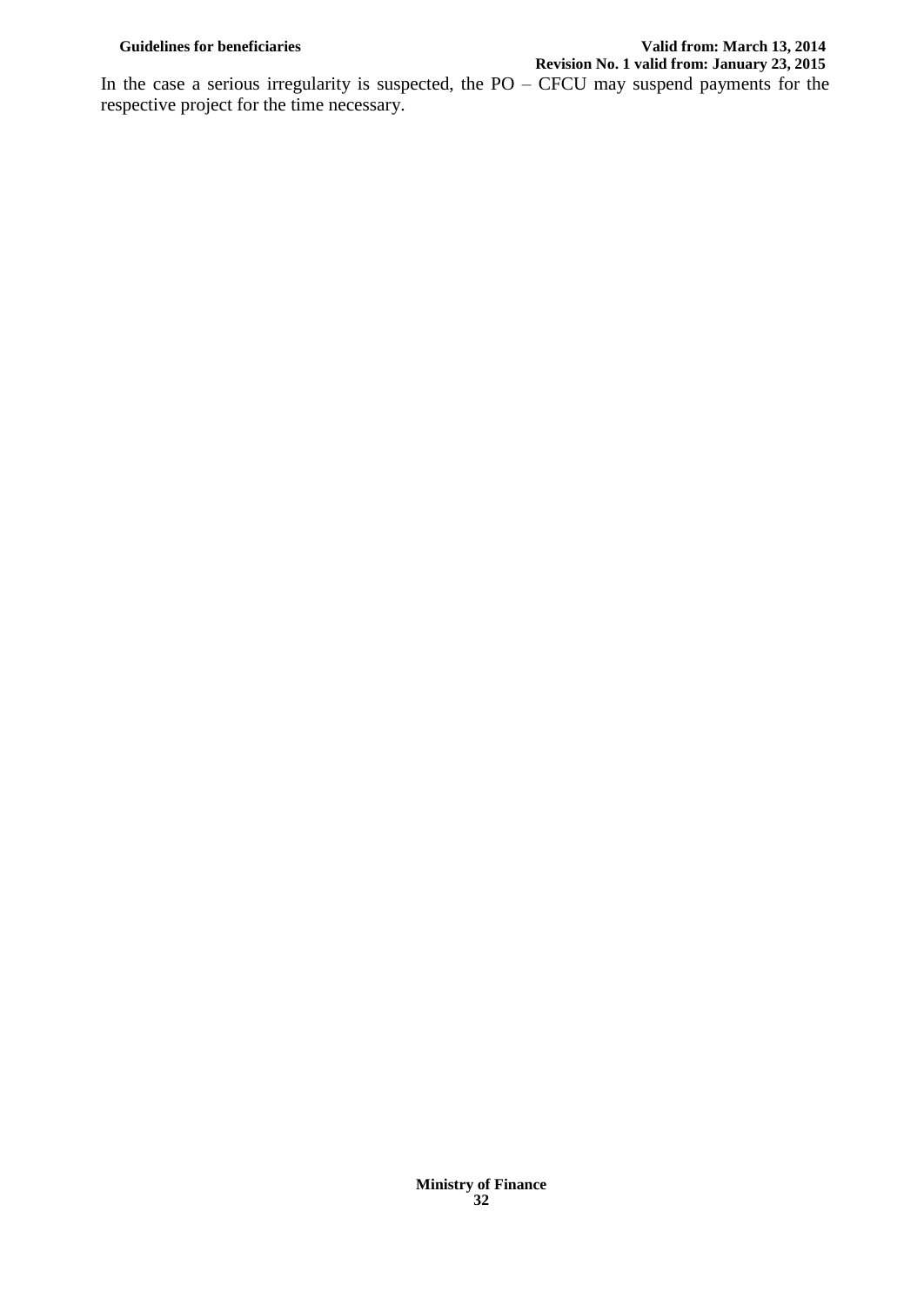# <span id="page-32-0"></span>*7. Monitoring of the project*

Monitoring system of the project is based on the Logical Framework of the project and the project budget (see chapter 5).

The Programme Operator performs monitoring of the projects on the basis of the following tools:

- review and approval of the interim reports, annual project reports and final report;
- **a** public administration inspection on the spot;
- evaluation of projects and programmes in the course of their implementation;
- external audit of the projects.

In the course of the project implementation, so called external inspections of the project on the spot and audits performed by companies hired by the Financial Mechanism Committee/the Ministry of Foreign Affairs of Norway and other inspections performed by the competent entities may be performed (see chapter 7.7).

# <span id="page-32-1"></span>*7.1 Logical Framework of the Project*

The basis of the monitoring system and the key instrument for the project implementation is so called Logical Framework of the project, which is a binding document (annex to the legal act on the allocation of funds) for Final Beneficiaries of projects.

A template of the Logical Framework is specified below:

| LOGICAL FRAMEWORK OF THE PROJECT*                                   |             |                           |  |
|---------------------------------------------------------------------|-------------|---------------------------|--|
| <b>Name of the project</b>                                          | $\langle$ > | <b>Programme CZ</b> <>    |  |
| Total eligible expenditures of the project \sincol{-1}><br>(in CZK) |             | Call No. $\leq$ >         |  |
| <b>Amount of the grant</b> (in CZK)                                 | <>          | <b>Programme area:</b> <> |  |
| Overall objective of the project<br>(outcome of the programme)      | Indicators  | Method of verification    |  |
| Outcomes of the project<br>(outputs of the programme)               | Indicators  | Method of verification    |  |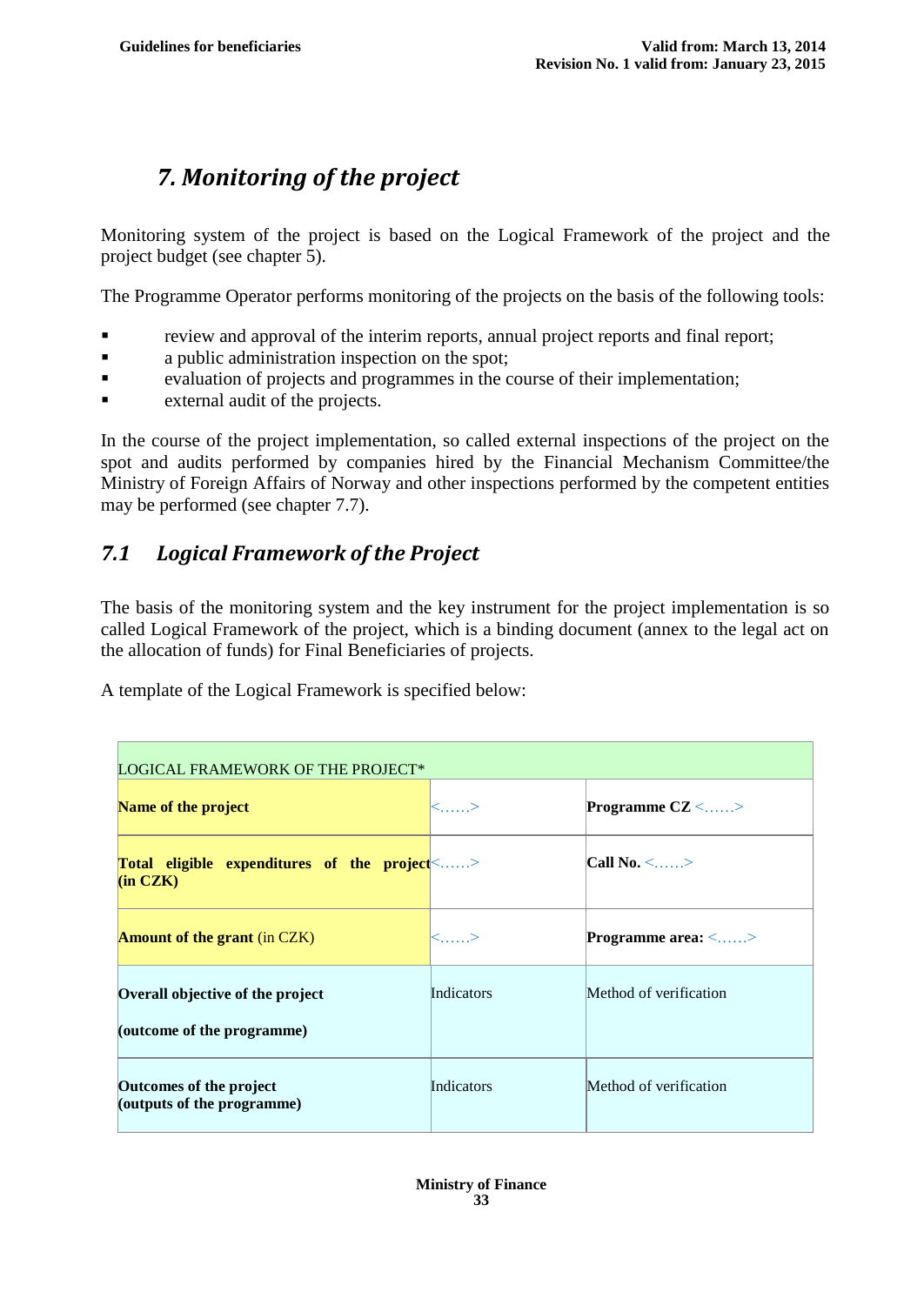| Outputs of the project | Indicators                            | Method of verification |
|------------------------|---------------------------------------|------------------------|
| <b>Activities</b>      | <b>Means/Inputs</b><br>and<br>sources | Links to budget items  |

Hierarchy of the achievement of project objectives in relation to the programme is, according to the Logical Framework of the project, the following:

#### **Overall objective of the project = outcome of the programme**

#### $\hat{\mathsf{T}}$

#### **Outcome of the project = output of the programme**

#### $\hat{\mathbb{T}}$

#### **Output of the project**

Reporting of outcomes and outputs of the project constitutes a part of interim reports. Within the annual reports and final report, the FB also reports the overall objective of the project.

### <span id="page-33-0"></span>*7.2 Project reports*

#### <span id="page-33-1"></span>**7.2.1 Interim reports**

One of the key instruments of the programme monitoring system is the **interim reports** (IR).

The Final Beneficiary shall submit the interim reports through the IS CEDR 3 x a year for every 4 **calendar months** of the project implementation, from the date of the project approval to its completion. (In the case the period from the project approval to the end of the four month period is shorter, the first interim report shall be submitted at the end of the next monitoring period).

The monitoring periods of the reports shall be as follows:

| The monitoring period                   | Deadline for submission of an<br>electronic version of the IR |
|-----------------------------------------|---------------------------------------------------------------|
| November $1 -$ February 28 <sup>3</sup> | March 31                                                      |
| March $1 -$ June 30                     | July 31                                                       |
| July 1 – October $31^6$                 | November 30                                                   |

In the case the completion of the project is planned before April 30, 2016, the last interim report shall be prepared for a prolonged period from November 1, 2015 to April 30, 2016.

<sup>&</sup>lt;sup>5</sup> or February 29

 $<sup>6</sup>$  This is the annual report (see chapter 8.1.2).</sup>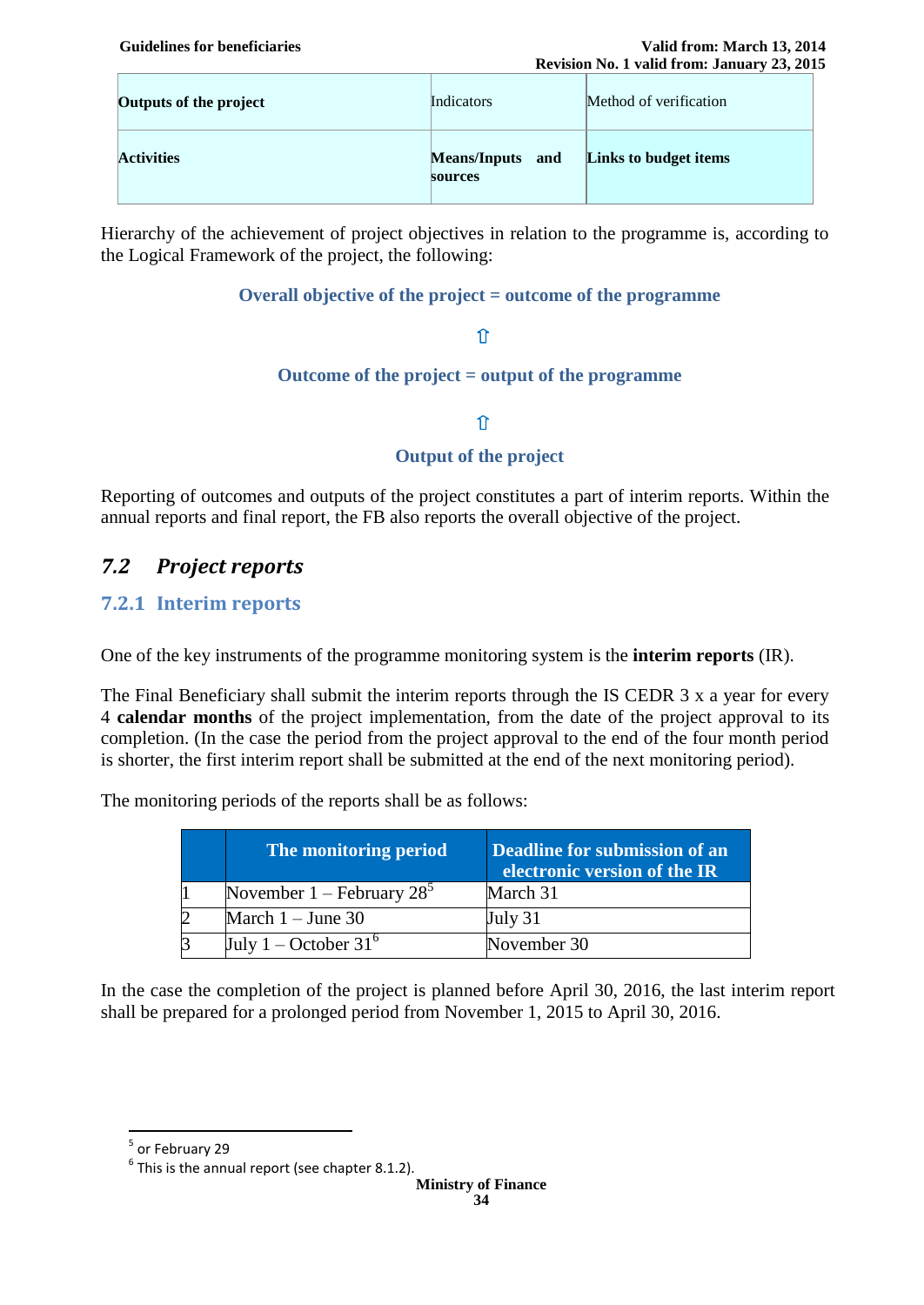### *Procedure for filling and review of the IR*

#### *1. Generating the IR*

A Final Beneficiary generates the interim report in the IS CEDR through the option "Establish the following report" in the section "Monitoring project reports". A precondition for generating an interim report, however, is prior approval of the previous interim report.

#### *2. Filling and submitting the IR*

The Final Beneficiary is obliged to submit the filled IR including attachments to the Programme Operator in the first instance **in an electronic form without electronic signature of the statutory representative** through the IS CEDR:

- **March 31,**
- **July 31,**
- **November 30** of the given year.

The Final Beneficiary is obliged to submit **in an electronic form**:

A. A filled in interim (annual) report

- **a** substantive section of the IR, i.e. description of the project progress (including individual activities / initiatives), outcomes and outputs of the project, bilateral indicators, public procurement procedures in the project;
- **a financial section of the IR**, i.e. predictions for the following period together with a review of budget spending, in which dates are automatically filled in from the request for payment.
- B. Attachments of the IR for the purposes of the request for payment:
- **a request for payment**, which contains the accounting and financial information (a deduction of an advanced payment and a list of expenditures) necessary for making the payments and contains the following attachments:
	- o **a list of accounting documents/documents of tax records** paid in the respective period, or other documents;
	- o in the case the eligible expenditures cover also the eligible personnel expenditures on employees or individual external experts, a list of personnel expenditures per employee and a list of personnel expenditures per individual external expert shall be attached to the list of accounting documents/documents of tax records;
	- o copies of **invoices and accounting documents**;
	- o copies of **bank statements** of the Final Beneficiary/Programme Operator that document payment of all expenditures declared in the respective period.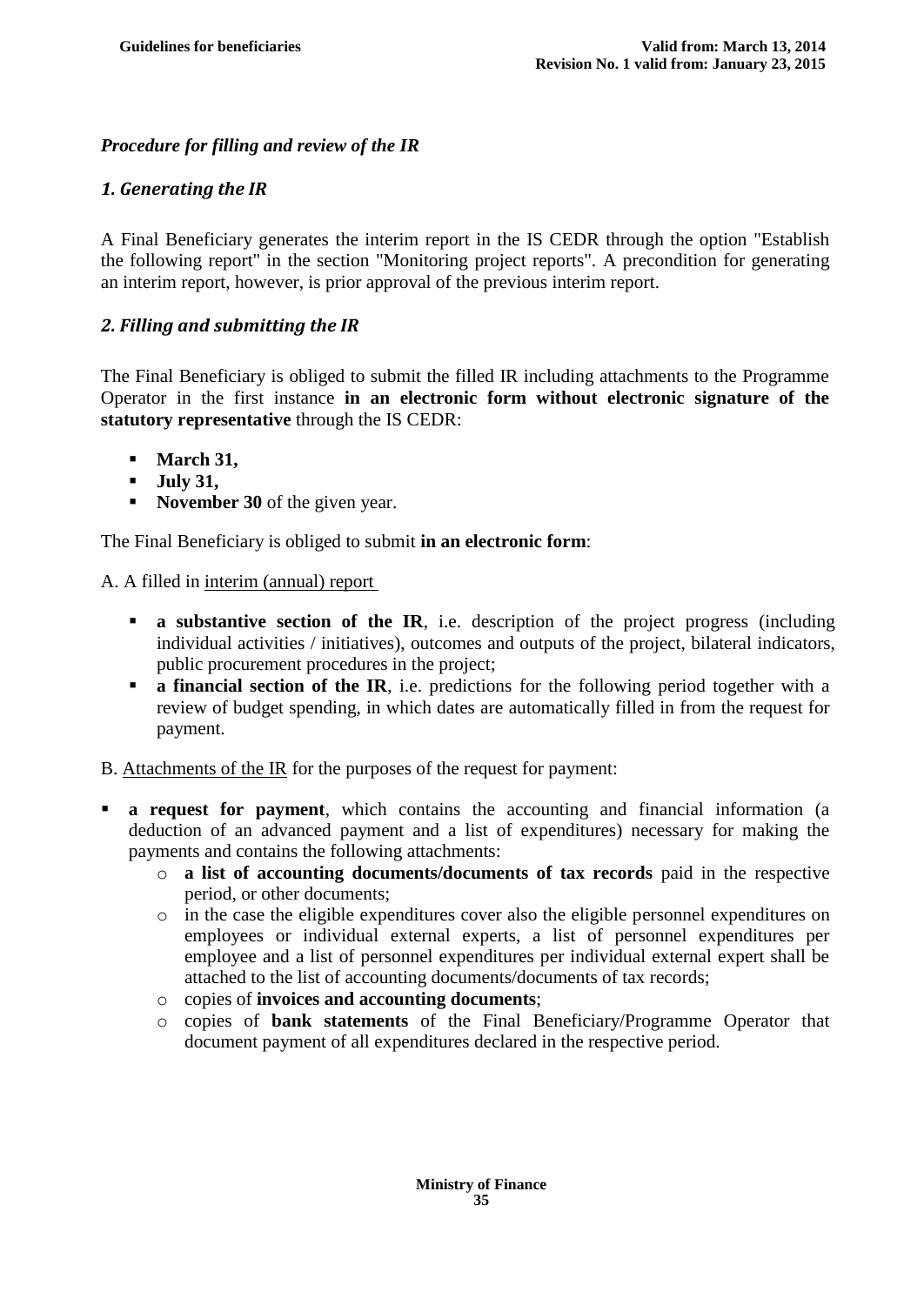#### *3. IR review*

#### **Substantive review**

PO – CFA2 shall assess the substantive section of the electronic version of IR and compare the implementation of the project with the Logical Framework, project budget, project application and legal act on the allocation of funds, as well as with information in previously approved IR / AR.

PO – CFA2 may request the Final Beneficiary to clarify or supplement the information given in the IR. In that case the Final Beneficiary invites the Final Beneficiary to remedy the shortcomings via the IS CEDR. The Final Beneficiary is obliged to supply the amended IR to the PO – CFA2 for review in an electronic form also via the IS CEDR **within 5 working days** of the request. In this case the approval procedure of the IR shall be suspended by the PO until the Final Beneficiary supplies the requested documents in the required extent. The Final Beneficiary receives basic information and identification of shortcomings through the "Project notice board", together with the invitation to supplement the report. The PO – CFA2 shall communicate details and information on particular shortcomings identified, if any, to the Final Beneficiary in a document uploaded to the IS CEDR as an attachment to the monitoring report.

#### **Financial review**

PO – CFCU shall assess the financial aspects of the electronic version of the IR (i.e. budget spending and predictions for the following period) and compares the financial aspects of the implementation of the project with the project budget. PO – CFCU shall also review the interim payment request and this review shall include, apart from review of the formal particularities, also the following:

- **•** review of the arithmetic accuracy of the payment request;
- review whether the expenditures are distinguished as investment and non-investment expenditures, both in the list of documents paid and in the payment request.
- comparison of the expenses declared in the respective period of 4 months, in a detailed breakdown by budget sub-sections in all project activities with the schedule of payments;
- comparison of the list of accounting documents paid with the copies of invoices and accounting documents, bank statements and with the amounts indicated in the payment request.

The PO – CFCU may request the Final Beneficiary to clarify or supplement the financial information indicated in the IR (especially in the attachment of the payment request). The PO – CFA2 shall return the IR to the Final Beneficiary as a whole by inviting her or him to remedy it through the IS CEDR (see Substantial review above). The Final Beneficiary shall receive basic information and identification of shortcomings through the "Project notice board", together with the invitation to supplement the request for payment. At the same time, the Final Beneficiary is informed about invitation to supplement the IR as a whole. The Final Beneficiary is obliged to supply the supplemented request for payment attached to the IR / AR **within 5 working days** of the request also through the IS CEDR. In this case the approval procedure of the request for payment shall be suspended by the PO until the Final Beneficiary supplies the requested documents in the required extent.

In the case the actual implementation of the project differs significantly from the plan, it may indicate problems with the project implementation and may lead to performance of an ad hoc public administration investigation on the spot (see chapter 7, sub-chapter 7.3).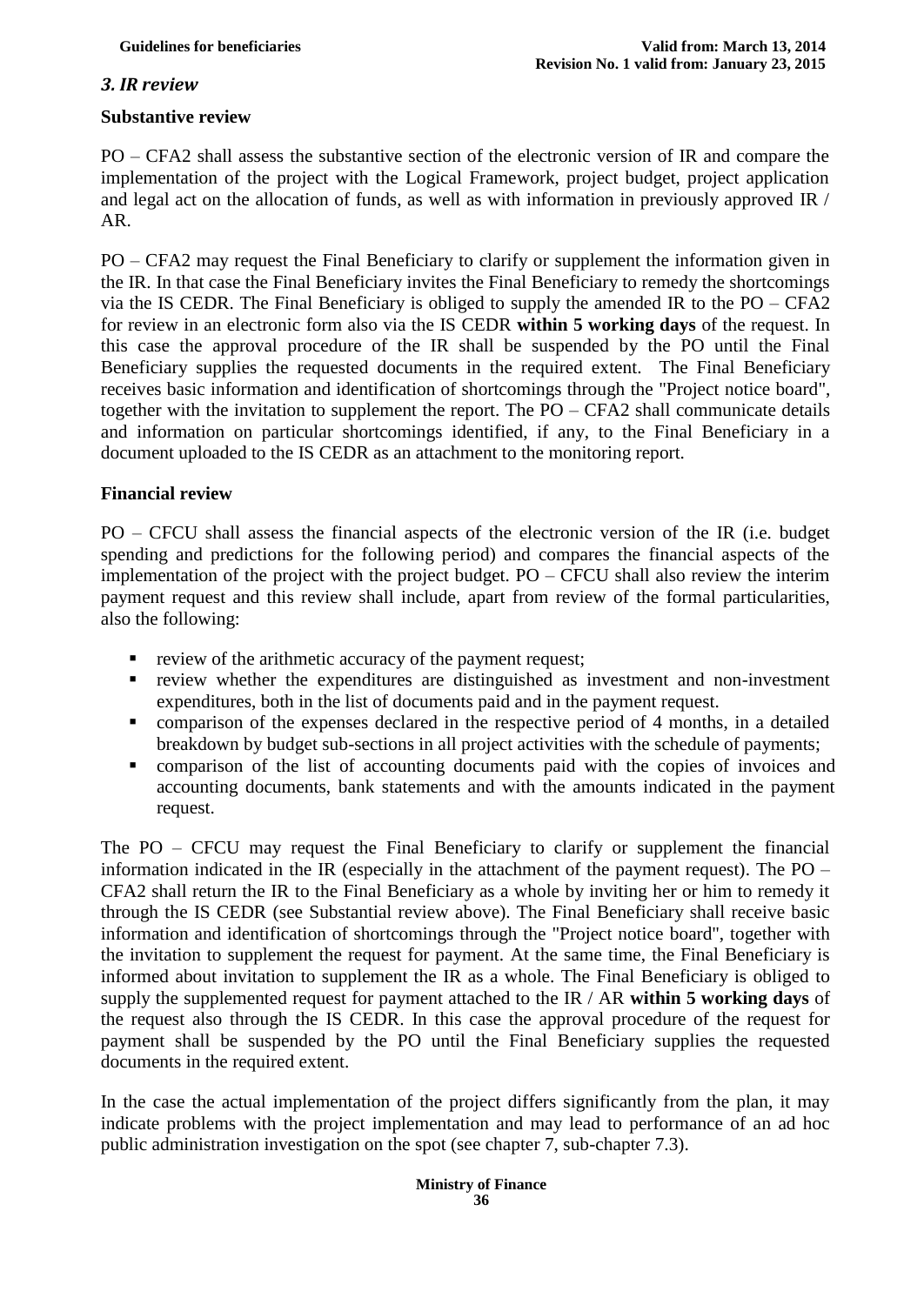#### *4. Final version of the IR*

Upon approval of the electronic version of the IR and all its electronic attachments, the PO shall invite the Final Beneficiary to submit a final version of the IR, including attachments, with a signature of the statutory representative with a qualified certificate through the IS CEDR.

The Final Beneficiary shall submit the final version of IR, including the payment request and all attachments, with an electronic signature of the statutory representative of the project **within 5 working days** of the request.

The PO shall reimburse the payment requests within 10 working days of the date of approval of the final version of IR.

*The payment request related to the last interim report shall include calculation of amount retained in the project in accordance with the respective legal act.* 

#### <span id="page-36-0"></span>**7.2.2 Annual reports**

 $\overline{\phantom{a}}$ 

In comparison with the interim report, the report for period of July 1 to October 31<sup>7</sup> is extended and is referred to as **the annual report (AR).** The extension of the interim report covers a specific period of the year (from November 1 of the previous year to October 31 of the current year) during the duration of the whole project, from the start of its implementation until completion. In the first year of implementation of the project, the report shall cover a period from the date of approval of the project to October 31. Afterwards, in the following years the monitoring period covers always a continuous period of twelve months of the year.

The monitoring periods for the annual reports are as follows:

| The monitoring period                                                     | Deadline for submission of an electronic<br>version of the AR |
|---------------------------------------------------------------------------|---------------------------------------------------------------|
| from November 1 of the previous year to<br>October 31 of the current year | November $30^8$                                               |

In the AR, the Final Beneficiary is obliged to fill in, in addition to particulars of an IR, the following:

- **the overall objective of the project** the fulfillment of the overall objective of the project including an indicator of this objective;
- **Project risk management**, i.e. a description of management of risks initially indicated in the application, a description of possible new project risks and their solution and an update of the extent and probability of the respective risk indicated in the application;
- **horizontal topics of the project** a description of performance in the horizontal topics (sustainable development, gender equality, good governance, anti-corruption measures etc.) in relation to the fulfillment thereof as described in the grant application.

**Ministry of Finance**

 $^7$  In the case of merging two reports, it may also cover a longer period. Nevertheless, the reporting period shall always end on October 31.

 $^8$  Together with the interim report for period of July 1 to October 31.

**<sup>37</sup>**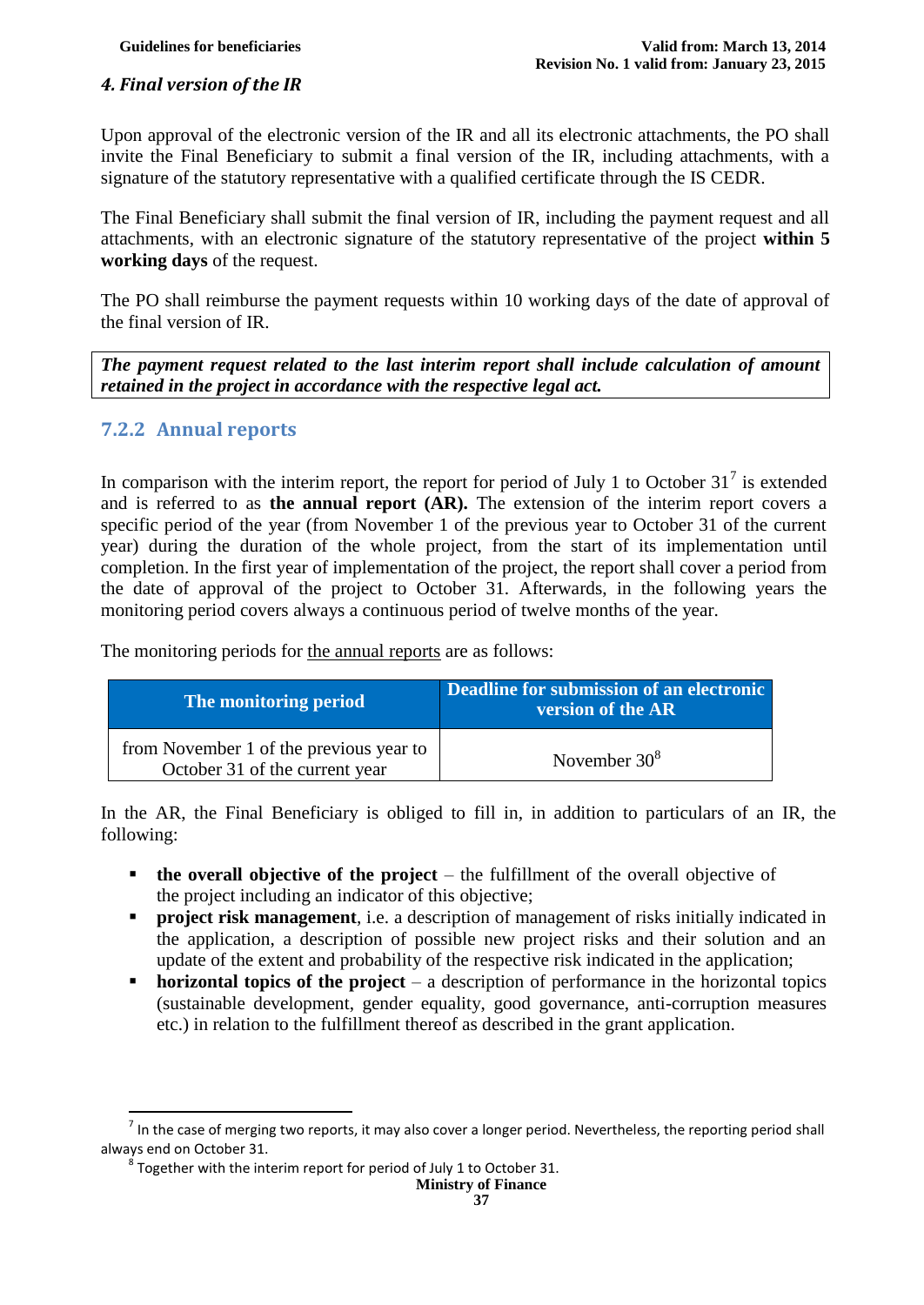The procedure for submission and review of the AR is identical to the submission and review procedure of the IR, since the AR is an extension of the interim report and is submitted as part of the IR (for the monitoring period from July 1 to October 31).

# <span id="page-37-0"></span>**7.2.3 Final reports**

A document that summarizes the overall implementation of the project financed by the EEA and Norway Grants is the **final report** (FR) The Final Beneficiary shall submit the final report **within 30 calendar days of the date of approval of the last interim report, not later than October 31, 2016.** 

The monitoring period for the final report is as follows:

| The monitoring period                                                                                                | Deadline for submission of an electronic<br>version of the FR                                                     |
|----------------------------------------------------------------------------------------------------------------------|-------------------------------------------------------------------------------------------------------------------|
| from the date of approval of the project to<br>the date of its completion as indicated in the<br>last interim report | within 30 calendar days of the date of<br>approval of the last interim report, not later<br>than October 31, 2016 |

### *Procedure for filling and review of the FR*

#### 1. Preparation of the FR

A Final Beneficiary generates the final report in the IS CEDR through the option "Establish the following report" in the section "Monitoring project reports".

#### 2. Filling and submission of the FR

The Final Beneficiary shall indicate the following information on the project in the final report:

- **a financial section of the report**, i.e. data on the final financial performance of the project, including comparison of the actual expenditures of the project with the originally planned expenditures (a detailed overview of the drawing);
- **a** summary of the project implementation, a description of the modifications made to the project, an assessment of project benefits together with the experiences from the project implementation;
- **an information on performance in indicators of the project**, i.e. a description of the achieved indicators of overall goals, outcomes and purpose of the project, including an information on sustainability of the project outcomes and on compliance with the conditions upon completion of the project;
- **an information on performance in horizontal topics** related to the project and to the risk management of the project.

The Final Beneficiary is obliged to submit the filled final report **in an electronic form** through the IS CEDR **within 30 calendar days of the date of approval of the last interim report, not later than October 31, 2016.**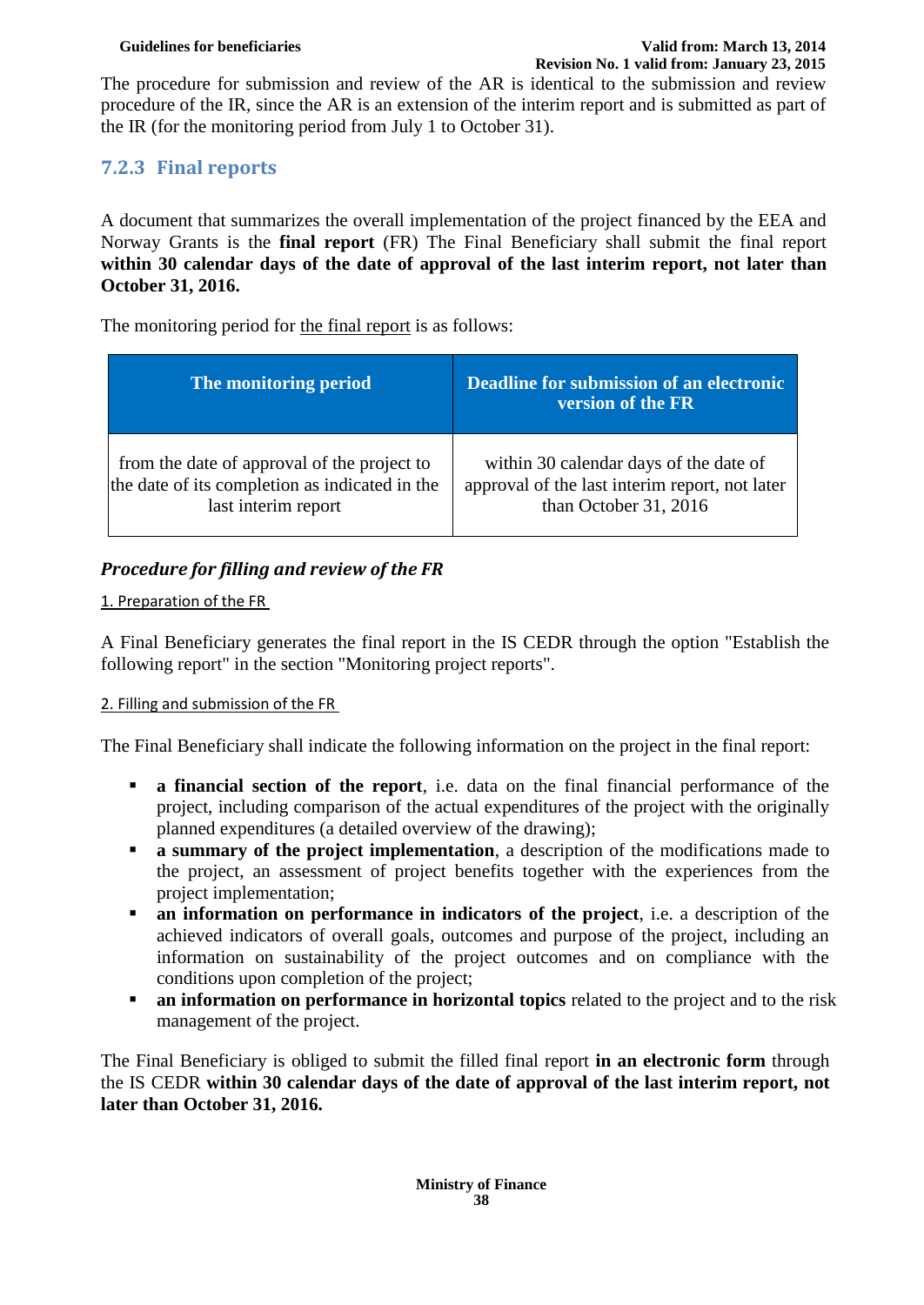#### 3. Review of the FR

PO – CFA2 shall review the performance indicators of the project and the overall fulfillment of the purpose of the project and compare the substantive section of the FR with the interim reports, the Logical Framework of the project, and the legal act on the allocation of funds, if necessary.

The PO – CFA2 shall perform review of the financial section of the FR by comparing it with the data indicated in the approved interim reports, including data in the last interim report.

The PO may request, through the IS CEDR, the Final Beneficiary to clarify or supplement the information given in the FR. The Final Beneficiary shall receive basic information and identification of shortcomings through the "Project notice board", together with the invitation to supplement the report. The PO – CFA2 shall communicate details and information on particular shortcomings identified, if any, to the Final Beneficiary in a document uploaded as an attachment. The Final Beneficiary is obliged to supply the amended FR in an electronic form also via the IS CEDR **within 5 working days** of the request. In this case the approval procedure of the FR shall be suspended by the PO until the Final Beneficiary supplies the requested documents in the required extent.

#### 4. Final version of the FR

In the case the electronic version of the FR is correct, the PO shall request the Final Beneficiary to submit the final version of the FR, including all required attachments, with the electronic signature of the statutory representative of the project **within 5 working days** of the request of the  $PO - CFA2$ .

To the FR, the following must be attached:

- documentation demonstrating the individual activities of the project was implemented or the purpose of the project was achieved. This may be, for example:
	- o image/video documentation showing the state before the project implementation and upon its completion;
	- o attendance lists of seminars and trainings;
	- o final studies;
- documentation confirming fulfillment of the publicity of the project. This may be, for example:
	- o demonstration of the website (print screen);
	- o copies of articles on the project from newspapers and magazines;
	- o photos of the billboard/commemorative plaque of the project.

Upon approval of the final version of the FinterimR and all its attachments, the PO – CFCU shall make the final payment (so called retained amount) to the bank account of the FB.

# <span id="page-38-0"></span>*7.3 Public administration inspection of the project on the spot*

The PO secures the public administration inspections of the project implementation on the spot pursuant to the Act No. 320/2001 Coll., on Financial Control in public Administration and on the Amendment to Certain Acts as amended.

The PO performs two main types of the public administration inspections on the spot – the interim and final inspections.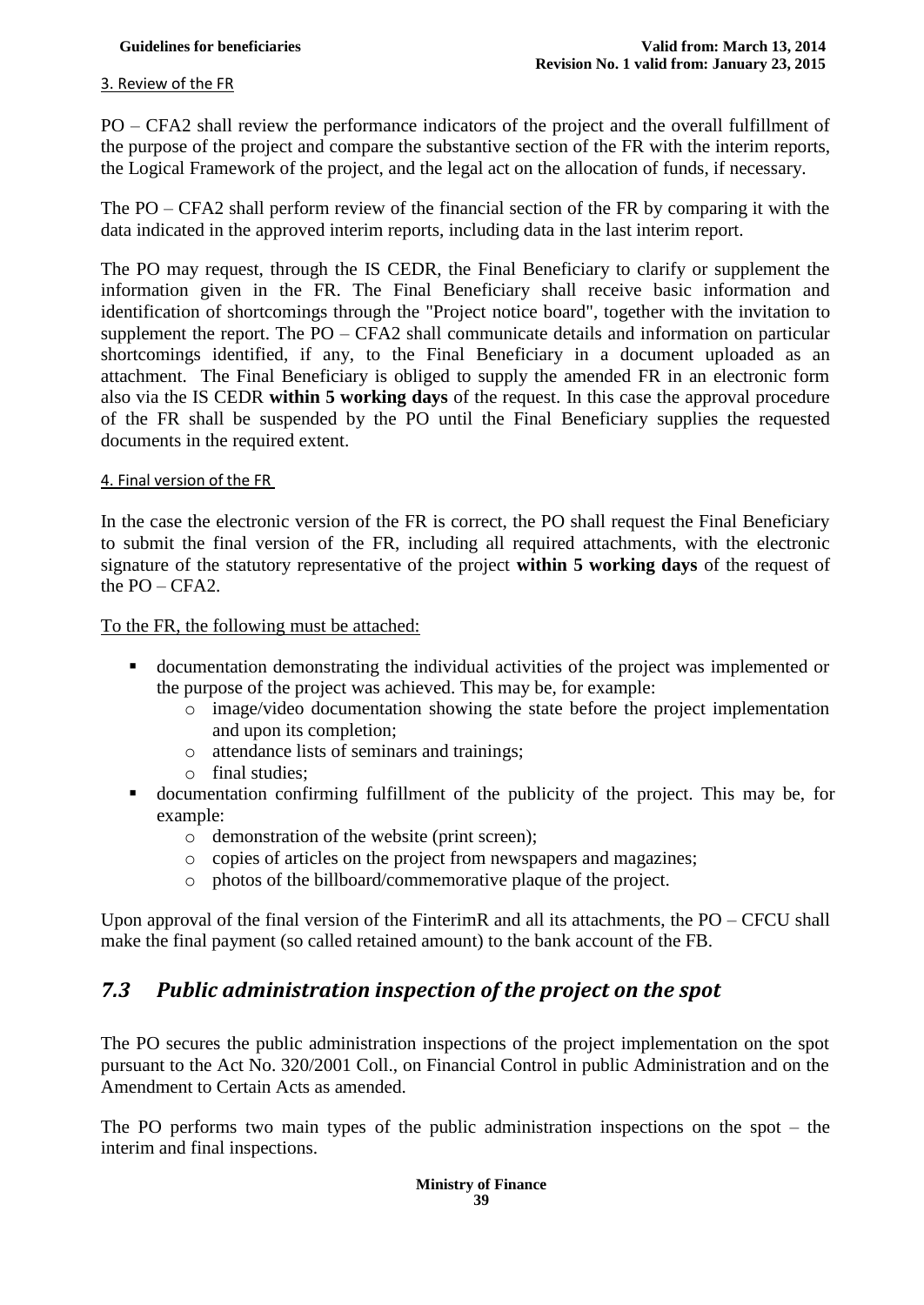#### **Guidelines for beneficiaries Valid from: March 13, 2014 Revision No. 1 valid from: January 23, 2015**

The objective of the interim inspection is to compare the actual conditions with the data and information indicated in the monitoring reports and to examine, in particular, the substantive fulfillment of the project and achievement of the defined outcomes. The interim inspections are carried out in the course of the project implementation.

Three types of the interim inspection of the project on the spot exist:

- **a regular inspection on the spot;**
- **and a and hoc inspection on the spot (on the basis of an external impetus);**
- **implementation of remedial measures.**

The PO shall also secure the final inspections on the spot, which take a form of an external financial audit of projects and focus on the financial performance of a project, as well as on the inspection of the overall outcomes of the project achieved.

The final inspections shall be carried out upon completion of the project activities and before the final report is approved.

On the basis of a risk analysis of individual projects implemented, the PO shall prepare for each programme, in cooperation with FBs, **an annual plan of interim and final inspections, which shall be updated quarterly**.

For purposes of the public administration inspections of projects on the spot, the PO shall hire external experts and cooperate with them.

The PO shall inform the Programme Partner about the public administrative inspection.

In the case the public administrative inspection leads to serious findings, the PO shall proceed as in the case of a suspected irregularity (see chapter 6, sub-chapter 6.3).

In the case the PO decides, on the basis of the public administration inspections on the spot, to suspend financing of a project, the PO shall inform the respective Final Beneficiary and invite him to remedy the situation and present documents attesting that the project is implemented in accordance with the contractual documents within a given deadline.

Financing of the project to the Final Beneficiary may be resumed only by a decision of the PO to resume the payments upon careful scrutiny of all the evidence submitted.

# <span id="page-39-0"></span>*7.4 Interim evaluation of the programme and projects*

The interim evaluation of the programmes (so called review) is secured by **the PO – CFA2 throughout the programme implementation.** An interim assessment of the programme complements the regular monitoring of programmes and shall focus primarily on the evaluation of the outcomes of the programme, the procedural aspects of the implementation, effectiveness and progress of the programme (including projects) including sustainability. The PO – CFA2 shall hire external experts for the interim assessment of the programmes and cooperate with them.

# <span id="page-39-1"></span>*7.5 External monitoring*

In accordance with *the Regulation, article 10.3*, the representatives of the EEA Financial Mechanism Committee of the Ministry of Foreign Affairs of Norway may secure monitoring of

**<sup>40</sup>**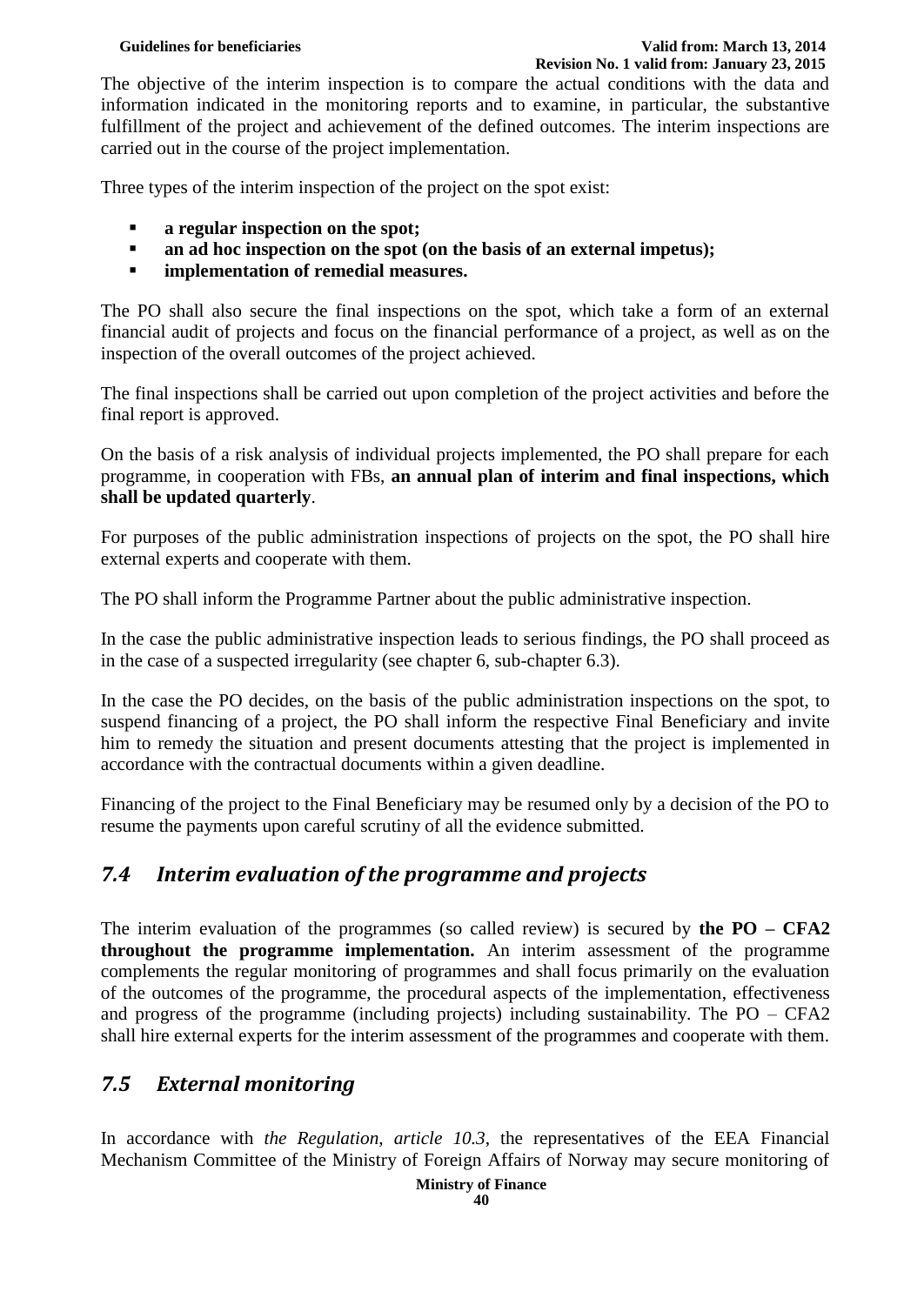the programmes and projects on the spot. The PO – CFA2 (and the NFP) shall be informed about these two weeks in advance (with an exception of urgent cases).

The NFP, PO – CFA2 and Final Beneficiaries are obliged to provide these entities, upon request, with all the available documents and information for proper assessment of the programmes and projects implementation.

# <span id="page-40-0"></span>*7.6 Inspections by other competent entities*

The FB is obliged to provide, upon request of the PO and other inspection bodies (i.e. regional financial institutions, the Supreme Audit Office, representatives of the NFP, CA, AA, FMO, EEA Financial Mechanism Committee, Board of Auditors, EFTA, Office of the Auditor General of Norway and the Ministry of Foreign Affairs of Norway or other persons authorized by them) all the documents and information to demonstrate the fulfillment of activities and objectives of the project, including financial performance of the project, and to cooperate with these entities on the inspection of the project.

# <span id="page-40-1"></span>*7.7 Sustainability of the project*

I

The overall objective and outcomes of the projects shall be monitored by the PO even after completion of the programme, so as to ensure that the outcomes and objectives of individual projects are sustainable.

The sustainability of the project shall be monitored at the level of preservation of the outcomes of the project achieved and fulfillment of the overall objective of the project. The sustainability period of the project is determined in the legal act on the allocation of funds and in general is set to 5 year of approval of the final report by the PO.

*The FBs are obliged to ensure, in the case of projects that included the purchase of equipment at the cost of the purchase price, and projects involving the acquisition, construction, renovation or reconstruction of buildings, the conditions for completion of the project:*

- *1) The FB is obliged to retain ownership of the purchased property (reconstructed property) for at least 5 years of the completion of the project. The property shall be used in accordance with the overall objective of the project for at least 5 years of the completion of the project.*
- *2) The FB is obliged to ensure the property is insured against damage caused by fire, theft and other ordinary types of insured perils<sup>9</sup> for at least 5 years of the completion of the project.*
- *3) The FB shall ensure the proper maintenance of the property purchased, for which she or he shall allocate a respective amount annually.*

*The above mentioned conditions shall be also laid down (and further specified) in the legal act on the allocation of funds.*

 $^{9}$ Damage to property under the Insurance Act No. 363/1999 Coll., Annex No. 1, is caused by - fire, explosion, windstorm, natural forces other than windstorm (e.g. flash, floods, flooding, hailstorm, frost), nuclear energy, landslide or land subsidence, other causes (e.g. robbery, theft or damage caused by forest animals).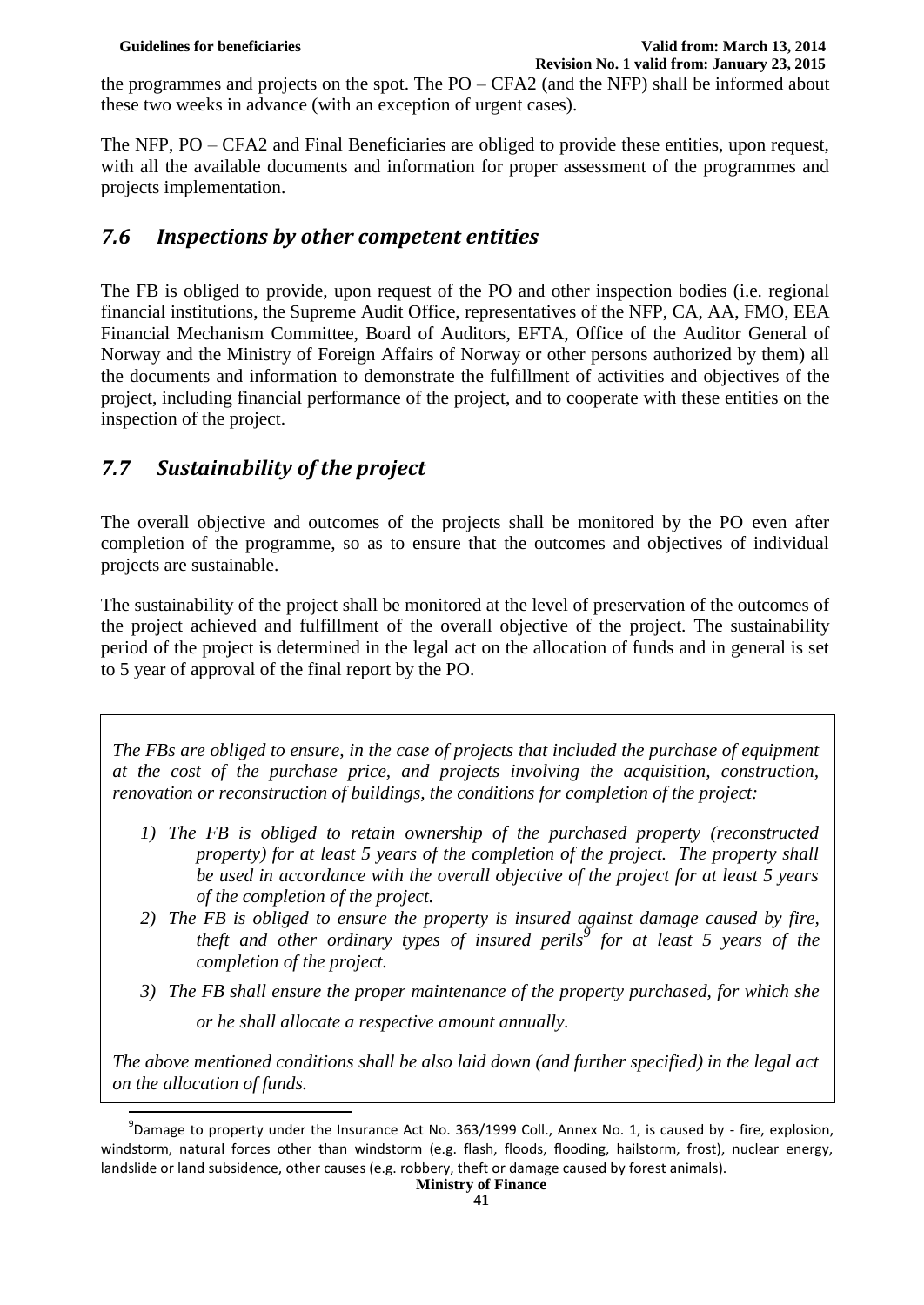#### **Guidelines for beneficiaries Valid from: March 13, 2014 Revision No. 1 valid from: January 23, 2015**

The FB is obliged to provide, upon request of the PO and other inspection bodies (i.e. regional financial institutions, the Supreme Audit Office, representatives of the NFP, CA, AA, FMO, EEA Financial Mechanism Committee, Board of Auditors, EFTA, Office of the Auditor General of Norway and the Ministry of Foreign Affairs of Norway or other persons authorized by them) all the documents and information to demonstrate the fulfillment of conditions of sustainability of the project and indicators of the project outcomes at least for the defined period of sustainability, starting from the date of approval of the final report.

# <span id="page-41-0"></span>*7.8 Settlement of the subsidy*

In the case of the projects financed by the EEA and Norway Grants 2009-2014, the settlement of the subsidy (i.e. the grant awarded) shall follow article 18 of the decree No. 52/2008 Coll., as amended, which stipulates as follows:

*<sup>(1)</sup> The beneficiary of a subsidy for projects co-financed from the budget of the European Union or from the Financial Mechanisms and the programme participants who have been awarded a subsidy in the amount of expenditures already made or costs already paid by the beneficiary's or programme participant's own resources do not follow the provisions of this Decree and the subsidies that are provided in this manner are considered to be financially settled.*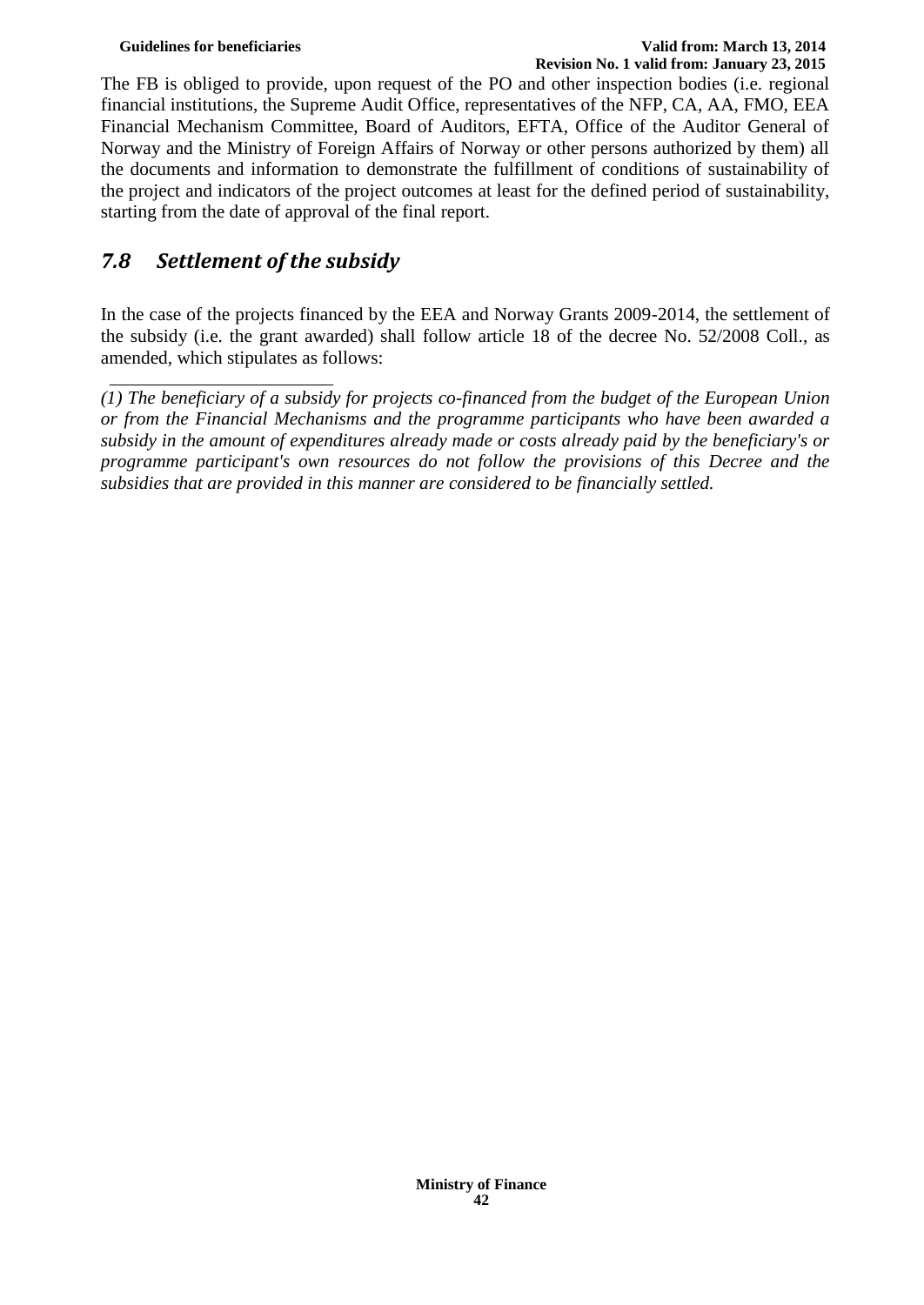$\overline{a}$ 

# <span id="page-42-0"></span>*8. Bilateral relations – Bilateral Fund at the Programme Level*

The Bilateral Fund at the Programme Level has been established for the purpose of strengthening relations and establishing and expanding mutual cooperation between the donor and the recipient state. One of the objectives of such a bilateral cooperation is to share the outcomes, improve the knowledge and level of mutual understanding between the final beneficiaries and institutions from the donor states.

The Bilateral Fund at the Programme Level is designed exclusively for one-off or short-term initiatives associated with finding potential partners for project preparatory period within the defined programme areas (so called Measure "A") or for one-off or short-term complementary initiatives within already approved projects (so called Measure "B").

# <span id="page-42-1"></span>*8.1 Bilateral Fund at the Programme Level - Measure "A"*

The Bilateral Fund at the Programme Level – Measure "A" (hereinafter the "BFA") is designed for finding partners for projects implemented in partnership with institutions from the donor states within the project proposal preparatory period and development of these partnerships during the preparatory period $^{10}$ .

The undrawn funds from the Measure "A" shall be transferred to the overall allocation intended for the Measure "B".

# <span id="page-42-2"></span>*8.2 Bilateral Fund at the Programme Level - Measure "B"*

The Bilateral Fund at the Programme Level – Measure "B" (hereinafter the "BFB") is designed for establishing and deepening cooperation, exchange, sharing and transfer of knowledge, technology, experience and best practices among the beneficiaries of grants (project implementers) and entities in the donor states during implementation of the projects.

**All the Final Beneficiaries** of all approved projects in the respective programmes (CZ02, CZ04, CZ05, CZ06, CZ08, CZ10, CZ11, CZ13, CZ14 and CZ15) with intention to finance their bilateral initiatives above framework of the project are considered to be eligible applicants.

Further conditions, instructions and initiatives eligible for financing from funds of the Bilateral Fund at the Programme Level are listed in *the Instructions for Applicants and Beneficiaries, Bilateral Fund at the Programme Level – Measure "B".*

 $10$ The preparatory period is designed for project preparation and terminates by the time of submission of the project application or by the termination of submission of applications for the open call under the programme.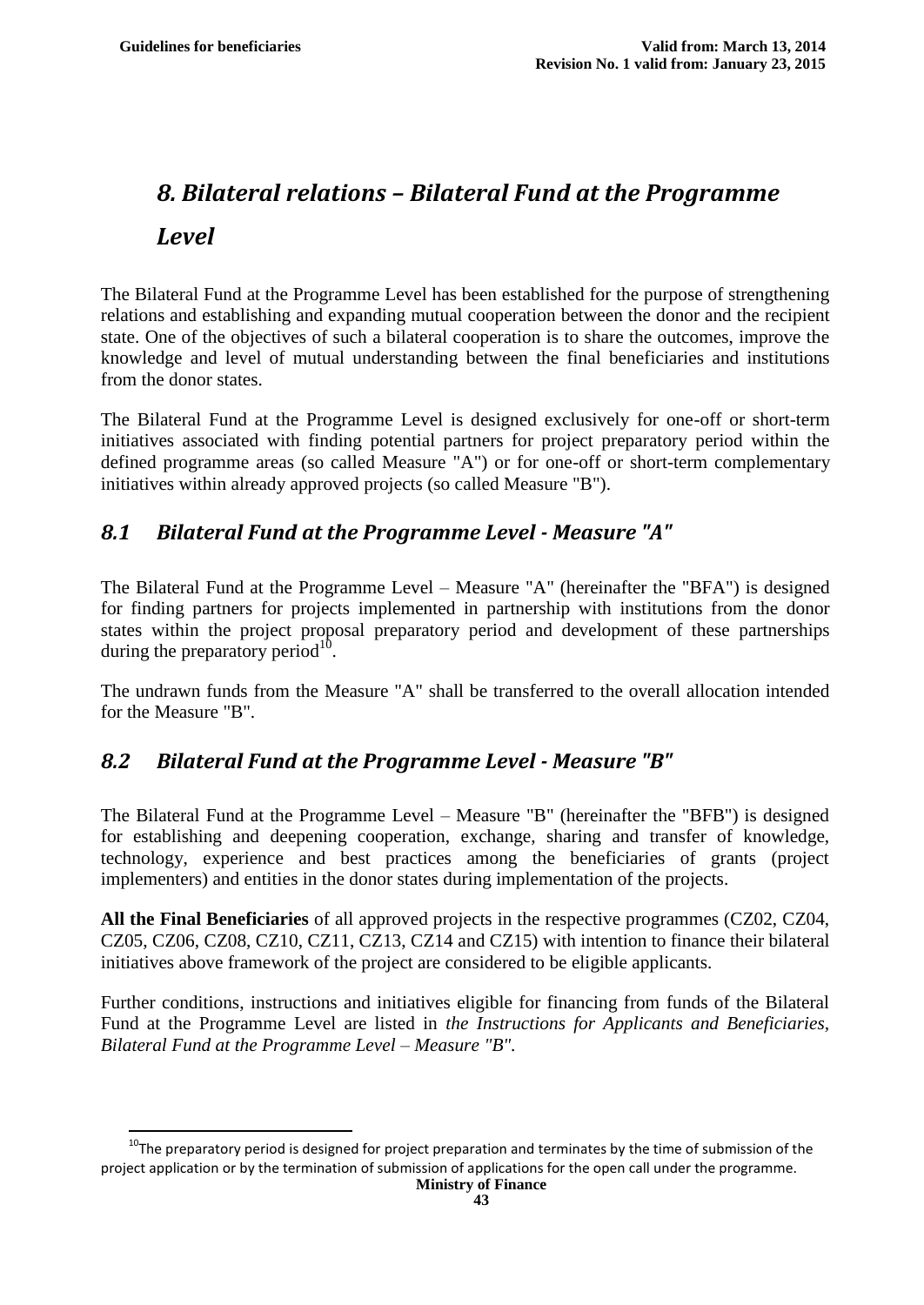# <span id="page-43-0"></span>*9. Partnership in implementing the project, including financial flows*

A project may be implemented in cooperation with a Project Partner from the Czech Republic, a foreign partner or a partner from the donor states.

# <span id="page-43-1"></span>*9.1 Partnership agreement*

In the case the project is implemented in the partnership regime, the Final Beneficiary is obliged to present a copy of the partnership agreement concluded with another entity before the legal act on the allocation of funds.

The evidence of the partnership is considered the Partnership Agreement **specifying roles of the partners in the project, their rights and obligations** *(distribution of responsibilities, cofinancing / project management and sustainability, financial flows between the partners).*

Recommended content of the partnership agreement:

- **specification of the objective and subject of the agreement;**
- description of roles and level of engagement of both partners in the project;
- participation on negotiations, coordination meetings, the project steering committee etc.;
- responsibility for publicizing the project;
- level of responsibility of individual partners and responsibility for damage, determination of penalties for breach of agreement (especially the risk of not achieving the objective of the project in the case of breach of  $/$  not compliance by a partner with the agreement – e.g. withdrawal from the agreement during the project implementation);
- in the case of partnership with a foreign partner or with a partner from the donor state, it is recommended to specify **the budget of expenditures of each partner** (a Final Beneficiary and a foreign partner or a partner from the donor state) also in CZK, corresponding to the amounts indicated in the grant application;
- description of financial flows between the Final Beneficiary and the partner:
- i. It is necessary to establish principles of payments among the beneficiary and partner while maintaining the basic rules of the EEA and Norway Grants, i.e. to specify that this **partnership is not a customer-supplier relationship**, i.e. partners cannot bill the expenses to each other (in order to avoid misuse of the partnership for circumvention of the Act No. 137/2006 Coll., on Public Procurement). Method for reimbursement of expenditures of a partner is specified in the Guidelines of the NFP for eligible expenditures.
- ii. The non-commercial nature of the relationship between the Final Beneficiary and partner and the expenditure principle applied between the Final Beneficiary and Programme Operator (only the eligible expenditures of the Final Beneficiary or partner may be indicated in the payment request).
- iii. The Final Beneficiary is entitled to pay to the foreign partner solely the eligible expenditures actually made, that are evidenced with accounting documents or the audit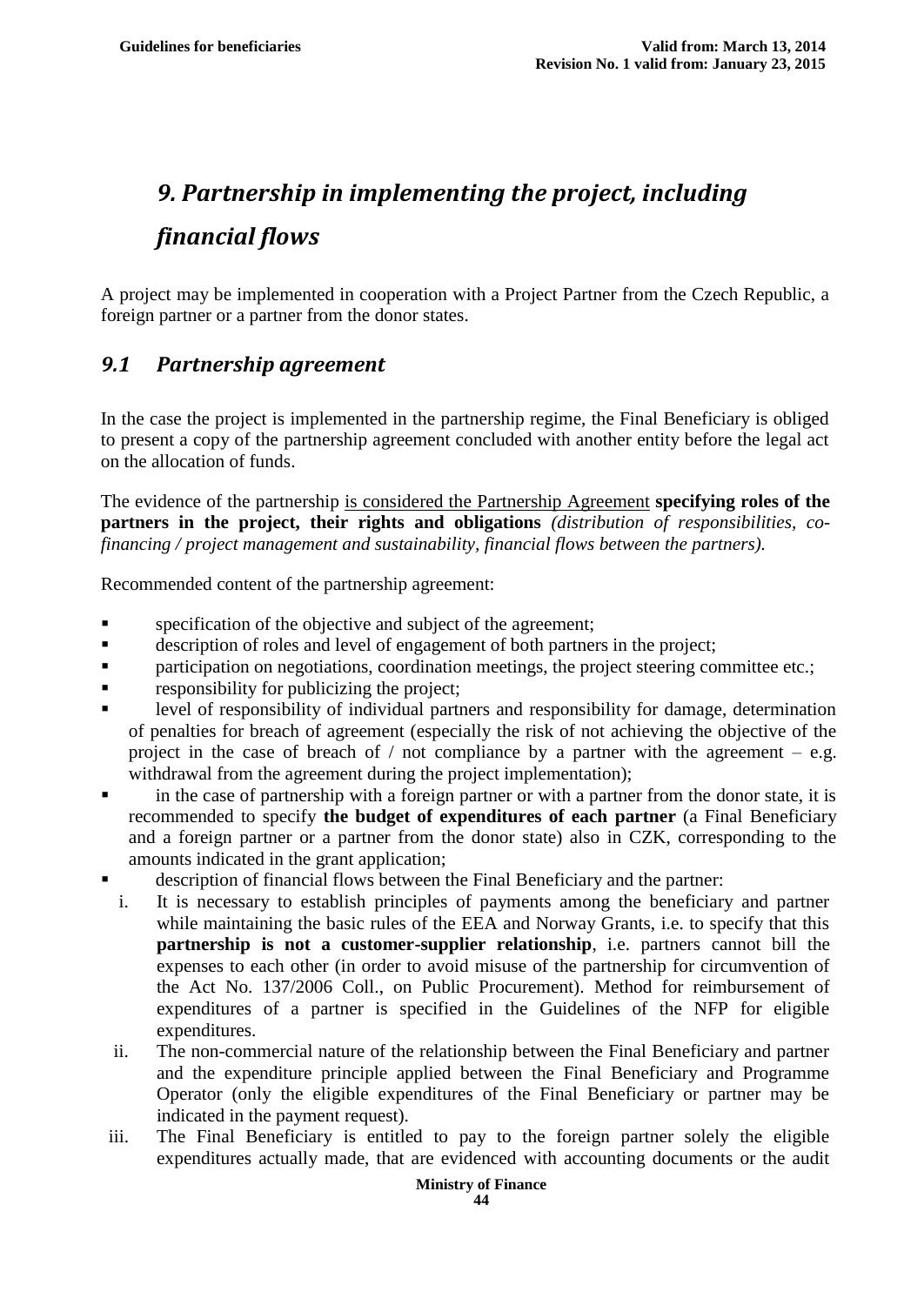report of an independent auditor from the state of residence of the foreign partner (see chapter 9, sub-chapter 9.2).

- iv. Determination of experts who are employees of the partner institution and who are hired externally.
- v. In the case the Final Beneficiary pays directly certain eligible expenditures related to involvement of the partner (e.g. accommodation in the Czech Republic, air tickets etc.), it is recommended to determine the penalties for canceling the activity by the partner.
- vi. It is recommended to determine wages of the experts and the currency in which the partner institution is to be remunerated. It is recommended to specify the treatment of exchange differences.
- obligation of the partner to archive all the relevant documents for at least 10 years, starting from January 1 of the year following the year when the final programme report is approved by the FMO;
- **Example 1** conditions for realization of **public procurement** by the partner (if applicable) rules, procedures, compliance with obligatory documents, cooperation with the Final Beneficiary so as to ensure that all the relevant rules applicable in the state of residence of the partner are complied with;
- **Procedure for negotiation and implementation of modifications** of the project (as well as of the partnership cooperation);
- **sustainability** of the project outcomes proprietary relationships during and after the implementation, the use of property, property maintenance, provisions on time limits, information etc.;
- **commitment** of the partner to undergo **an inspection** /**audit**/ in relation to the subsidy awarded in accordance with the legal act on the allocation of funds, or to make the documents necessary for the inspection available, i.e. specifying conditions for the performance of financial audits and inspections and cooperation during inspections;
- duration of the agreement (certain provisions in effect during the **period of implementation** / project sustainability, the beginning of time limits and their duration taking into account the beginning and the end of the project implementation);
- keeping of accounts of expenditures with a clear link to the project;
- **Particular in the subsidies (for the same expenditures);**
- signatures of both parties, including the date of signature.

**By transferring the obligations, the FB may not avoid application of the legal act on the allocation of funds. It is recommended to review the partnership agreement on the basis of issuance of the legal act on the allocation of funds (determination of specific conditions of the project) and after completion of the project implementation (obligations during the sustainability period).** 

# <span id="page-44-0"></span>*9.2 Methods for evidencing expenses of foreign partner*

#### *1) by reimbursed accounting documents*

- The respective document must comply with prescribe requirements on particulars of an accounting document pursuant to article 11 of the Act No. 563/1991 Coll., on Accountancy (except for paragraph 1 letter f).
- The Partner demonstrates that the payment had been processed (e.g. by a bank statement).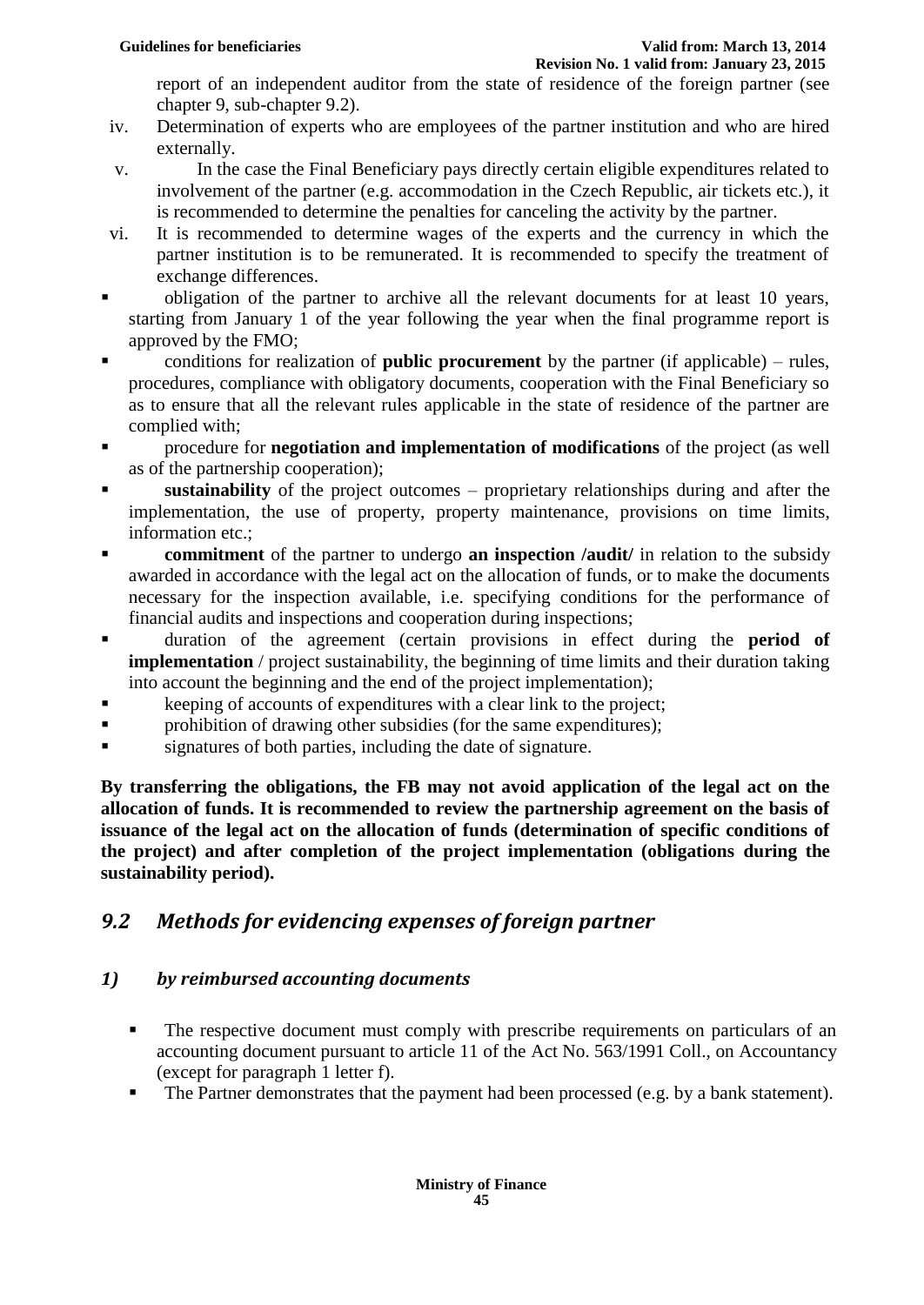#### *2) by an audit report*

- The audit report must be issued by an independent auditor from the state of residence of the foreign partner or by a public institution of the state of residence of the foreign partner (which shall confirm in written that it possesses legal capacity for performance of audit activities and is independent of the Project Partner). The audit report may also be issued in as an internal audit of a public institution that is organizationally independent of the Project Partner. The auditor or public institution (including internal audit) shall confirm that the expenditures claimed are in accordance with the Regulation, national legislation and the accounting principles of the country of residence of the foreign partner.
- Expenditures on processing of the audit report shall be considered eligible expenditures of the project. In the sake of economical approach, we recommend to perform audits once a year.

**The eligible expenditure of the project is an expenditure which is evidenced by reimbursed accounting documents or an audit report accompanying the request for reimbursement of the respective expenditures made. In the case the expenditure made is not evidenced by any of the above mentioned methods, the Programme Operator shall not reimburse such an expenditure.**